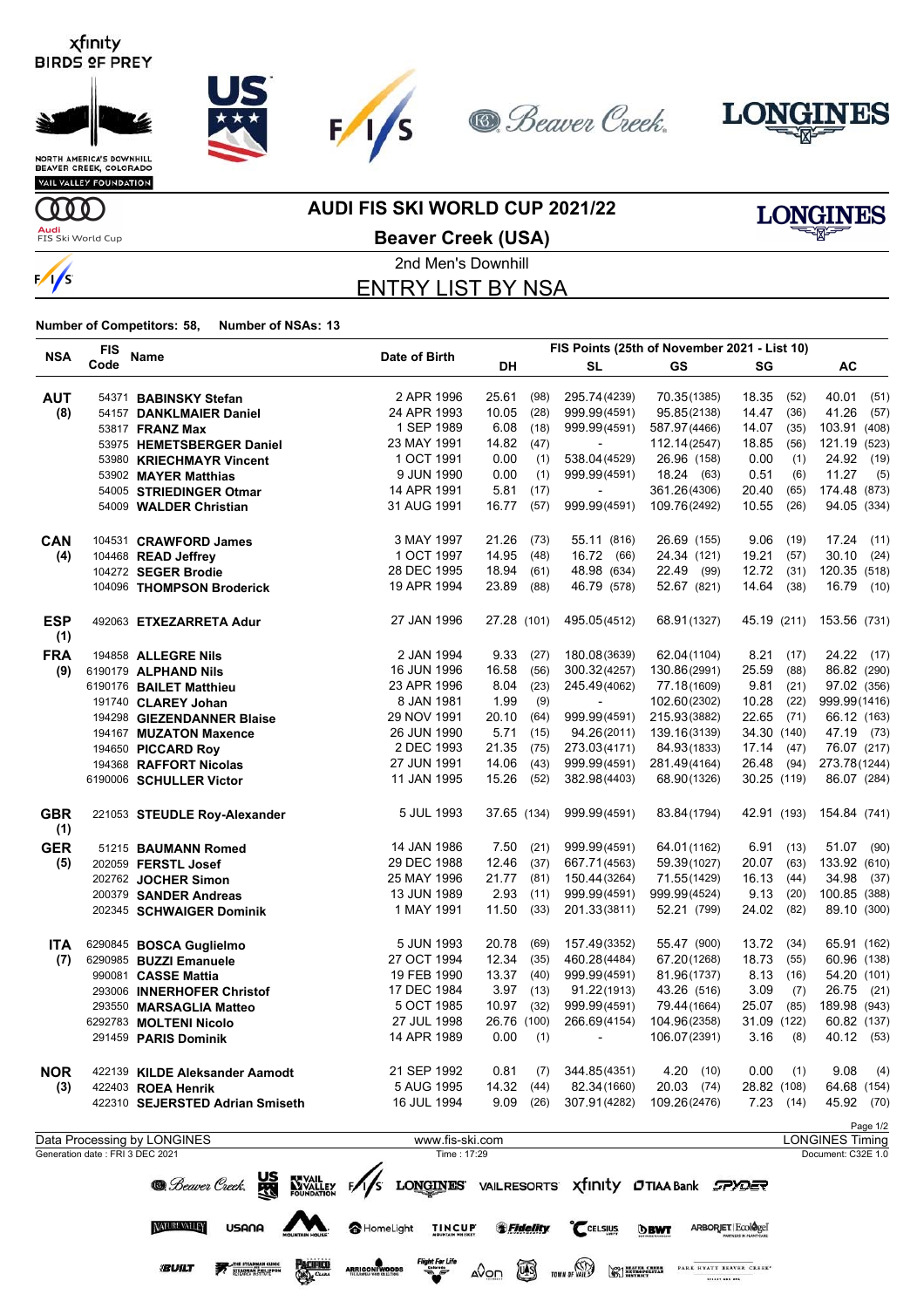

<mark>Audi</mark><br>FIS Ski World Cup

# **AUDI FIS SKI WORLD CUP 2021/22**

**Beaver Creek (USA)**



2nd Men's Downhill ENTRY LIST BY NSA

| <b>NSA</b>        | <b>FIS</b> |                             | Date of Birth | FIS Points (25th of November 2021 - List 10) |      |               |              |             |      |               |       |
|-------------------|------------|-----------------------------|---------------|----------------------------------------------|------|---------------|--------------|-------------|------|---------------|-------|
|                   | Code       | Name                        |               | <b>DH</b>                                    |      | <b>SL</b>     | GS           | SG          |      | <b>AC</b>     |       |
| <b>RUS</b><br>(1) | 481327     | <b>TRIKHICHEV Pavel</b>     | 7 NOV 1992    | 40.09 (150)                                  |      | 14.12<br>(54) | 25.78 (136)  | 26.90       | (98) | 34.97         | (31)  |
| <b>SLO</b>        |            | 561255 <b>CATER Martin</b>  | 20 DEC 1992   | 6.47                                         | (20) | 167.09(3481)  | 81.14(1711)  | 19.83       | (62) | 24.00         | (16)  |
| (3)               |            | 561310 HROBAT Miha          | 3 FEB 1995    | 23.00                                        | (86) | 83.94(1718)   | 47.93 (663)  | 23.34       | (80) | 34.97         | (31)  |
|                   |            | 561216 KLINE Bostjan        | 9 MAR 1991    | 15.90                                        | (54) | 494.90(4511)  | 84.00(1803)  | 21.57       | (67) | 83.98 (269)   |       |
| SUI               |            | 511383 FEUZ Beat            | 11 FEB 1987   | 0.00                                         | (1)  | 999.99(4591)  | 263.69(4102) | 10.38       | (24) | 191.30        | (950) |
| (8)               |            | 512124 HINTERMANN Niels     | 5 MAY 1995    | 5.75                                         | (16) | 282.38(4195)  | 234.36(3990) | 18.49       | (53) | 34.06         | (28)  |
|                   |            | 512042 KRYENBUEHL Urs       | 28 JAN 1994   | 0.76                                         | (6)  | 402.36(4428)  | 164.40(3480) | 12.04       | (30) | 51.76         | (93)  |
|                   |            | 511847 MANI Nils            | 23 MAY 1992   | 21.53                                        | (78) | 999.99(4591)  | 116.90(2662) | 19.56       | (61) | 44.76         | (65)  |
|                   | 512269     | <b>ODERMATT Marco</b>       | 8 OCT 1997    | 8.42                                         | (24) | 134.60(2985)  | 0.00<br>(1)  | 0.00        | (1)  | 57.58         | (115) |
|                   |            | 512038 ROGENTIN Stefan      | 16 MAY 1994   | 15.21                                        | (51) | 118.34(2664)  | 46.69 (626)  | 15.48       | (41) | 34.34         | (29)  |
|                   |            | 512039 ROULIN Gilles        | 14 MAY 1994   | 10.84                                        | (31) | 107.95(2401)  | 23.93 (115)  | 26.12       | (90) | 37.49         | (43)  |
|                   |            | 511981 WEBER Ralph          | 31 MAY 1993   | 11.56                                        | (34) | 198.92(3797)  | 127.26(2912) | 15.35       | (40) | 38.66         | (47)  |
| <b>SWE</b>        | 501987     | <b>MONSEN Felix</b>         | 6 NOV 1994    | 15.52                                        | (53) | 117.57(2641)  | 44.57 (559)  | 16.10(43)   |      | 40.26         | (54)  |
| (2)               |            | 502230 SUNDIN Olle          | 17 DEC 1997   | 21.01                                        | (71) | 80.39(1586)   | 33.95 (268)  | 28.11 (103) |      | 40.75         | (56)  |
| <b>USA</b>        |            | 6531444 ARVIDSSON Erik      | 3 SEP 1996    | 14.69                                        | (46) | 22.76 (107)   | 24.30 (120)  | 26.31       | (92) | 58.89 (127)   |       |
| (6)               |            | 6530104 BENNETT Bryce       | 14 JUL 1992   | 8.00                                         | (22) | 134.60(2985)  | 369.81(4315) | 19.24       | (58) | 36.92         | (41)  |
|                   |            | 6530319 COCHRAN-SIEGLE Ryan | 27 MAR 1992   | 2.73                                         | (10) | 117.65(2646)  | 12.13(34)    | 6.00        | (12) | 25.29         | (20)  |
|                   |            | 530874 GANONG Travis        | 14 JUL 1988   | 4.88                                         | (14) | 999.99(4591)  | 578.76(4462) | 11.41       | (28) | 259.71 (1206) |       |
|                   |            | 934643 GOLDBERG Jared       | 17 JUN 1991   | 10.06                                        | (29) | 278.37(4182)  | 123.68(2824) | 22.51       | (70) | 49.36         | (82)  |
|                   |            | 533866 NYMAN Steven         | 12 FEB 1982   | 13.34                                        | (39) | 999.99(4591)  | 187.28(3698) | 15.95       | (42) | 131.55 (590)  |       |

| Legend: |                                 |                     |                                              |                            |                                       |                                              |             |                          |                        |
|---------|---------------------------------|---------------------|----------------------------------------------|----------------------------|---------------------------------------|----------------------------------------------|-------------|--------------------------|------------------------|
|         | No points                       | AC                  | Alpine Combined                              | DH                         | Downhill                              |                                              | GS          | Giant Slalom             |                        |
| SG      | Super-G                         | <b>SL</b>           | Slalom                                       |                            |                                       |                                              |             |                          |                        |
|         |                                 |                     |                                              |                            |                                       |                                              |             |                          | Page 2/2               |
|         | Data Processing by LONGINES     |                     |                                              | www.fis-ski.com            |                                       |                                              |             |                          | <b>LONGINES Timing</b> |
|         | Generation date: FRI 3 DEC 2021 |                     |                                              | Time: 17:29                |                                       |                                              |             |                          | Document: C32E 1.0     |
|         |                                 |                     | <b>Beaver Creek.</b> US NYALLEY F/S LONGINES |                            | VAILRESORTS XTINIty OTIAA Bank SPYDER |                                              |             |                          |                        |
|         | <b>NATURE VALLEY</b>            | USANA               |                                              | HomeLight<br><b>TINCUP</b> | <i><b><i><u>SFidelity</u></i></b></i> | CCELSIUS                                     | <b>DBWT</b> | <b>ARBORJET Ecologel</b> |                        |
|         | <b><i>SCILT</i></b>             | THE STEADMAN CLINIC | <b>PACIFICS</b><br>ARRIGONIWOODS             | Flight For Life            | $\circledR$<br>⊿Von                   | TOWN OF VAIL<br><b>WELL BEST DESCRIPTION</b> |             | SECONT AND IPA           |                        |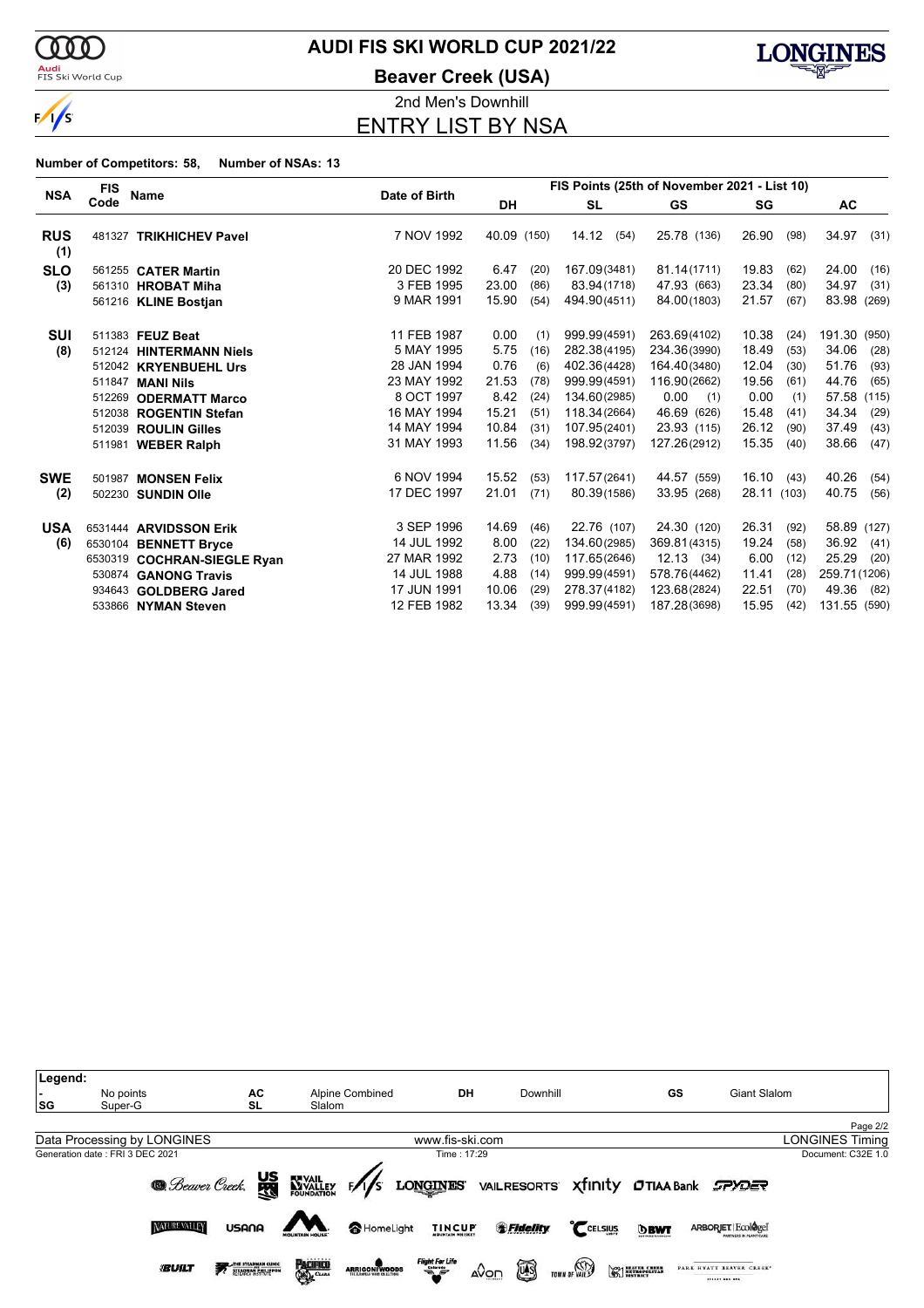







VAIL VALLEY FOUNDATION

#### **AUDI FIS SKI WORLD CUP 2021/22**

# **LONGINES**

**OOO Audi**<br>FIS Ski World Cup

 $\frac{1}{s}$ 

| <b>Beaver Creek (USA)</b> |                |
|---------------------------|----------------|
| 2nd Men's Downhill        | SAT 4 DEC 2021 |

 $F/I/S$ 

|  | SAT 4 DEC 2021   |
|--|------------------|
|  | Start Time 11:00 |

| $\frac{1}{s}$  |                                   |                                 | <b>DRAW LIST</b>   |                                      |      |        |       | Start Time 11:00 |      |
|----------------|-----------------------------------|---------------------------------|--------------------|--------------------------------------|------|--------|-------|------------------|------|
|                | <b>Number of Competitors: 58,</b> | <b>Number of NSAs: 13</b>       |                    | Rank 80 in the FIS List: ROESTI Lars |      |        |       | 21.74 FIS Points |      |
| No.            | <b>FIS</b><br>Code                | Name                            | <b>NSA</b><br>Code | <b>WCSL-DH</b>                       |      | WCSL-O |       | <b>FIS DH</b>    |      |
| 1              | 511383                            | <b>FEUZ Beat</b>                | SUI                | 560                                  | (1)  | 710    | (9)   | 0.00             | (1)  |
| $\mathbf 2$    | 53902                             | <b>MAYER Matthias</b>           | <b>AUT</b>         | 483                                  | (2)  | 855    | (6)   | 0.00             | (1)  |
| 3              | 53980                             | <b>KRIECHMAYR Vincent</b>       | <b>AUT</b>         | 416                                  | (3)  | 888    | (4)   | 0.00             | (1)  |
| 4              | 291459                            | <b>PARIS Dominik</b>            | ITA                | 388                                  | (4)  | 495    | (15)  | 0.00             | (1)  |
| 5              | 191740                            | <b>CLAREY Johan</b>             | <b>FRA</b>         | 259                                  | (5)  | 306    | (27)  | 1.99             | (9)  |
| 6              | 51215                             | <b>BAUMANN Romed</b>            | <b>GER</b>         | 236                                  | (6)  | 373    | (20)  | 7.50             | (21) |
| $\overline{7}$ | 53817                             | <b>FRANZ Max</b>                | <b>AUT</b>         | 234                                  | (7)  | 301    | (30)  | 6.08             | (18) |
| 8              | 200379                            | <b>SANDER Andreas</b>           | <b>GER</b>         | 232                                  | (8)  | 456    | (17)  | 2.93             | (11) |
| 9              | 512269                            | <b>ODERMATT Marco</b>           | SUI                | 211                                  | (10) | 1324   | (2)   | 8.42             | (24) |
| 10             | 422139                            | <b>KILDE Aleksander Aamodt</b>  | <b>NOR</b>         | 203                                  | (11) | 592    | (11)  | 0.81             | (7)  |
| 11             | 54005                             | <b>STRIEDINGER Otmar</b>        | <b>AUT</b>         | 191                                  | (12) | 191    | (51)  | 5.81             | (17) |
| 12             | 6190176                           | <b>BAILET Matthieu</b>          | <b>FRA</b>         | 177                                  | (13) | 324    | (24)  | 8.04             | (23) |
| 13             | 293006                            | <b>INNERHOFER Christof</b>      | <b>ITA</b>         | 172                                  | (14) | 302    | (29)  | 3.97             | (13) |
| 14             | 6530319                           | <b>COCHRAN-SIEGLE Ryan</b>      | <b>USA</b>         | 151                                  | (16) | 297    | (31)  | 2.73             | (10) |
| 15             | 530874                            | <b>GANONG Travis</b>            | <b>USA</b>         | 124                                  | (18) | 293    | (32)  | 4.88             | (14) |
| 16             | 194858                            | <b>ALLEGRE Nils</b>             | <b>FRA</b>         | 123                                  | (19) | 236    | (39)  | 9.33             | (27) |
| 17             | 512042                            | <b>KRYENBUEHL Urs</b>           | SUI                | 122                                  | (20) | 187    | (52)  | 0.76             | (6)  |
| 18             | 6530104                           | <b>BENNETT Bryce</b>            | <b>USA</b>         | 120                                  | (21) | 142    | (66)  | 8.00             | (22) |
| 19             | 561255                            | <b>CATER Martin</b>             | <b>SLO</b>         | 102                                  | (22) | 109    | (72)  | 6.47             | (20) |
| 20             | 53975                             | <b>HEMETSBERGER Daniel</b>      | <b>AUT</b>         | 97                                   | (23) | 128    | (69)  | 14.82            | (47) |
| 21             | 934643                            | <b>GOLDBERG Jared</b>           | <b>USA</b>         | 76                                   | (24) | 99     | (76)  | 10.06            | (29) |
| 22             | 202345                            | <b>SCHWAIGER Dominik</b>        | <b>GER</b>         | 71                                   | (26) | 81     | (87)  | 11.50            | (33) |
| 23             | 54157                             | <b>DANKLMAIER Daniel</b>        | <b>AUT</b>         | 64                                   | (27) | 107    | (73)  | 10.05            | (28) |
| 24             | 512124                            | <b>HINTERMANN Niels</b>         | SUI                | 62                                   | (28) | 65     | (91)  | 5.75             | (16) |
| 25             | 501987                            | <b>MONSEN Felix</b>             | SWE                | 55                                   | (29) | 95     | (77)  | 15.52            | (53) |
| 26             | 561216                            | <b>KLINE Bostjan</b>            | <b>SLO</b>         | 54                                   | (30) | 65     | (91)  | 15.90            | (54) |
| 27             | 293550                            | <b>MARSAGLIA Matteo</b>         | <b>ITA</b>         | 49                                   | (31) | 90     | (82)  | 10.97            | (32) |
| 28             | 422403                            | <b>ROEA Henrik</b>              | <b>NOR</b>         | 45                                   | (32) | 45     | (106) | 14.32            | (44) |
| 29             | 512038                            | <b>ROGENTIN Stefan</b>          | SUI                | 44                                   | (33) | 95     | (77)  | 15.21            | (51) |
| 30             | 194167                            | <b>MUZATON Maxence</b>          | <b>FRA</b>         | 41                                   | (34) | 41     | (108) | 5.71             | (15) |
| 31             | 422310                            | <b>SEJERSTED Adrian Smiseth</b> | <b>NOR</b>         | 29                                   | (39) | 194    | (49)  | 9.09             | (26) |
| 32             | 512039                            | <b>ROULIN Gilles</b>            | SUI                | 8                                    | (55) | 8      | (154) | 10.84            | (31) |
| 33             | 511981                            | <b>WEBER Ralph</b>              | SUI                | 37                                   | (36) | 50     | (103) | 11.56            | (34) |
| 34             | 6290985                           | <b>BUZZI Emanuele</b>           | <b>ITA</b>         | 9                                    | (54) | 40     | (110) | 12.34            | (35) |

| SAT 4 DEC 2021 / Beaver Creek (USA) / 0082                   |                                                                                                                           | Page 1/2               |
|--------------------------------------------------------------|---------------------------------------------------------------------------------------------------------------------------|------------------------|
| Data Processing by LONGINES                                  | www.fis-ski.com                                                                                                           | <b>LONGINES Timing</b> |
| Generation date: FRI 3 DEC 2021                              | Time: 17:29                                                                                                               | Document: C45 1.0      |
|                                                              | <b>@</b> Beaver Creek. WE WALLEY FAS LONGINES VAILRESORTS X finity OTIAA Bank CPYDER                                      |                        |
| <b>NATURE VALLEY</b><br>USANA                                | CELSIUS<br><b><i><u><i></i></u></i></b> Fidelity<br>HomeLight<br><b>TINCUP</b><br><b>DBWT</b><br><b>ARBORJET Ecologel</b> |                        |
| <b>Pacifics</b><br>THE STEADMAN CUNIC<br><b><i>SCILT</i></b> | Flight For Life<br>TOWN OF VALLEY<br>ARRIGONI WOODS<br>∡0ലെ ്<br><b>EXPERIENCE</b><br>SECONT AND IPA                      |                        |

 202059 **FERSTL Josef** GER 34 (38) 94 (79) 12.46 (37) 533866 **NYMAN Steven** USA 37 (36) 60 (96) 13.34 (39) 990081 **CASSE Mattia** ITA 26 (41) 178 (54) 13.37 (40) 194368 **RAFFORT Nicolas** FRA 26 (41) 32 (116) 14.06 (43)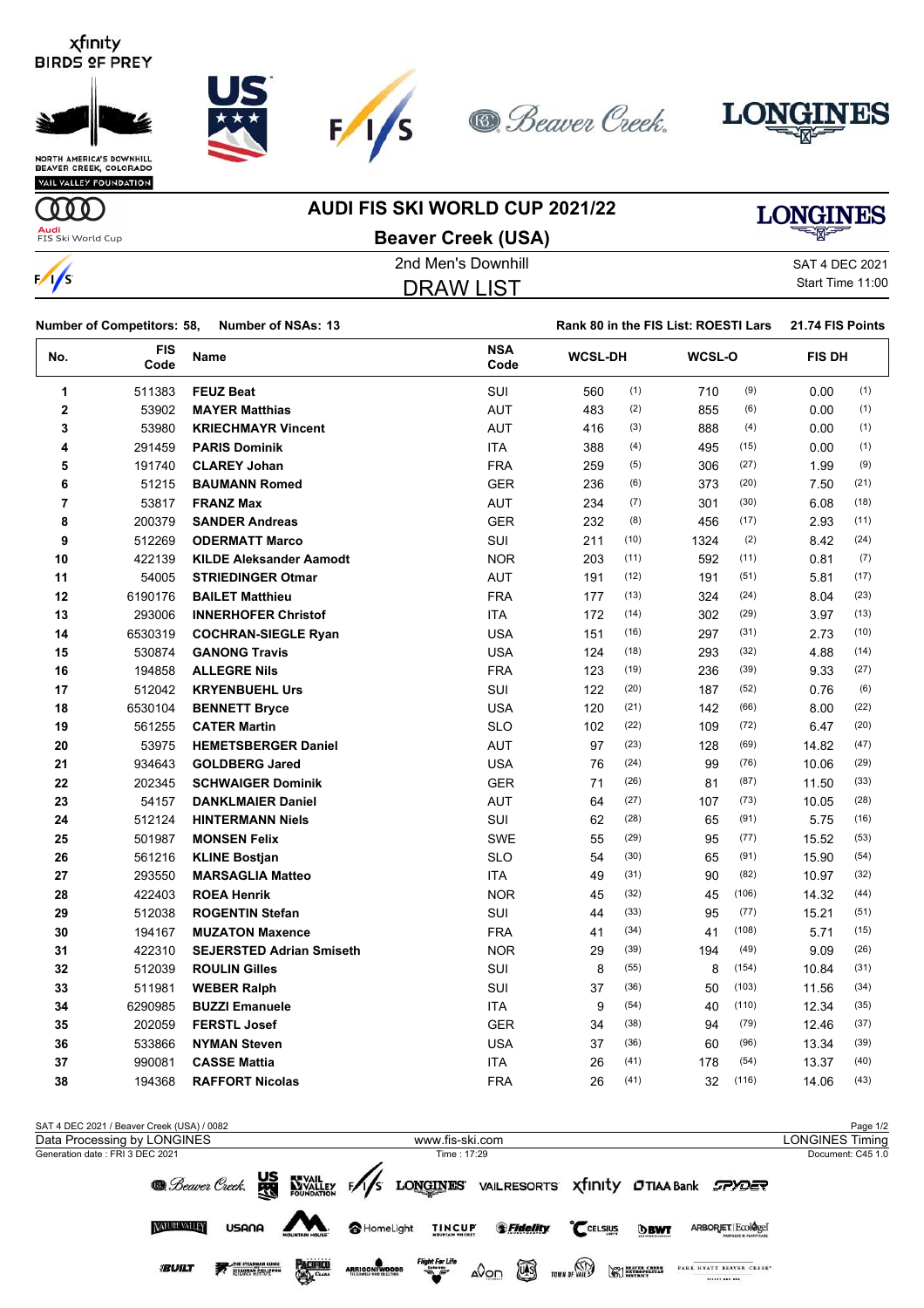

# **AUDI FIS SKI WORLD CUP 2021/22**

**Beaver Creek (USA)**

# **LONGINES**

DRAW LIST

2nd Men's Downhill SAT 4 DEC 2021 Start Time 11:00

|     | Number of Competitors: 58, | <b>Number of NSAs: 13</b>    |                    |                          |      | Rank 80 in the FIS List: ROESTI Lars |       | 21.74 FIS Points |       |
|-----|----------------------------|------------------------------|--------------------|--------------------------|------|--------------------------------------|-------|------------------|-------|
| No. | <b>FIS</b><br>Code         | <b>Name</b>                  | <b>NSA</b><br>Code | <b>WCSL-DH</b>           |      | WCSL-O                               |       | <b>FIS DH</b>    |       |
| 39  | 6531444                    | <b>ARVIDSSON Erik</b>        | <b>USA</b>         | 29                       | (39) | 30                                   | (118) | 14.69            | (46)  |
| 40  | 104468                     | <b>READ Jeffrey</b>          | CAN                | 12                       | (48) | 31                                   | (117) | 14.95            | (48)  |
| 41  | 6190006                    | <b>SCHULLER Victor</b>       | <b>FRA</b>         | $\blacksquare$           |      |                                      |       | 15.26            | (52)  |
| 42  | 6190179                    | <b>ALPHAND Nils</b>          | <b>FRA</b>         | $\overline{a}$           |      |                                      |       | 16.58            | (56)  |
| 43  | 54009                      | <b>WALDER Christian</b>      | <b>AUT</b>         | 11                       | (49) | 144                                  | (65)  | 16.77            | (57)  |
| 44  | 104272                     | <b>SEGER Brodie</b>          | CAN                | 5                        | (56) | 62                                   | (94)  | 18.94            | (61)  |
| 45  | 194298                     | <b>GIEZENDANNER Blaise</b>   | <b>FRA</b>         | $\overline{2}$           | (57) | 87                                   | (84)  | 20.10            | (64)  |
| 46  | 6290845                    | <b>BOSCA Guglielmo</b>       | <b>ITA</b>         | $\blacksquare$           |      | $\overline{2}$                       | (163) | 20.78            | (69)  |
| 47  | 502230                     | <b>SUNDIN Olle</b>           | <b>SWE</b>         |                          |      |                                      |       | 21.01            | (71)  |
| 48  | 104531                     | <b>CRAWFORD James</b>        | CAN                | 14                       | (47) | 149                                  | (61)  | 21.26            | (73)  |
| 49  | 194650                     | <b>PICCARD Roy</b>           | <b>FRA</b>         | $\blacksquare$           |      | 11                                   | (147) | 21.35            | (75)  |
| 50  | 511847                     | <b>MANI Nils</b>             | SUI                | 11                       | (49) | 11                                   | (147) | 21.53            | (78)  |
| 51  | 202762                     | <b>JOCHER Simon</b>          | <b>GER</b>         | 11                       | (49) | 81                                   | (87)  | >21.77           | (81)  |
| 52  | 561310                     | <b>HROBAT Miha</b>           | <b>SLO</b>         | $\blacksquare$           |      | 23                                   | (123) | >23.00           | (86)  |
| 53  | 104096                     | <b>THOMPSON Broderick</b>    | CAN                | ۰                        |      | 100                                  | (74)  | >23.89           | (88)  |
| 54  | 54371                      | <b>BABINSKY Stefan</b>       | <b>AUT</b>         | $\overline{\phantom{0}}$ |      | 56                                   | (100) | >25.61           | (98)  |
| 55  | 6292783                    | <b>MOLTENI Nicolo</b>        | <b>ITA</b>         | $\overline{\phantom{0}}$ |      |                                      |       | >26.76           | (100) |
| 56  | 492063                     | <b>ETXEZARRETA Adur</b>      | <b>ESP</b>         |                          |      |                                      |       | >27.28           | (101) |
| 57  | 221053                     | <b>STEUDLE Roy-Alexander</b> | <b>GBR</b>         |                          |      |                                      |       | >37.65           | (134) |
| 58  | 481327                     | <b>TRIKHICHEV Pavel</b>      | <b>RUS</b>         |                          |      | 16                                   | (131) | >40.09           | (150) |

| Legend:<br><b>FIS DH</b><br><b>WCSL-DH</b> | No points<br>FIS points for Downhill (10th FIS points list 2021/2022)<br>FIS World Cup Start List points for Downhill | >                                                            | Greater than 80th rank in the FIS points list<br>WCSL-O                 |                           | No.<br>Overall FIS World Cup Start List points | <b>Control Number</b>    |
|--------------------------------------------|-----------------------------------------------------------------------------------------------------------------------|--------------------------------------------------------------|-------------------------------------------------------------------------|---------------------------|------------------------------------------------|--------------------------|
|                                            | SAT 4 DEC 2021 / Beaver Creek (USA) / 0082                                                                            |                                                              |                                                                         |                           |                                                | Page 2/2                 |
|                                            | Data Processing by LONGINES                                                                                           |                                                              | www.fis-ski.com                                                         |                           |                                                | <b>LONGINES Timing</b>   |
|                                            | Generation date: FRI 3 DEC 2021                                                                                       |                                                              | Time: 17:29                                                             |                           |                                                | Document: C45 1.0        |
|                                            |                                                                                                                       |                                                              | <b>@</b> Beaver Creek. We Foundation F/1/5 LONGINES VAILRESORTS Xfinity |                           | <b>OTIAA Bank SPYDER</b>                       |                          |
|                                            | <b>NATURE VALLEY</b><br>USANA                                                                                         |                                                              | TINCUP<br>HomeLight                                                     | <i><b>SFidelity</b></i>   | CCELSIUS<br><b>DBWT</b>                        | <b>ARBORJET Ecologel</b> |
|                                            | <b><i>SCILT</i></b>                                                                                                   | <b>PACIFICI</b><br>THE STEADMAN CLINIC<br>STEADMAN PHILIPPON | <b>Flight For Life</b><br>ARRIGONIWOODS<br>$\equiv$                     | 涵<br>TOWN OF VAIL<br>∆Von | <b>SECTION</b>                                 | SECONT AND IPS           |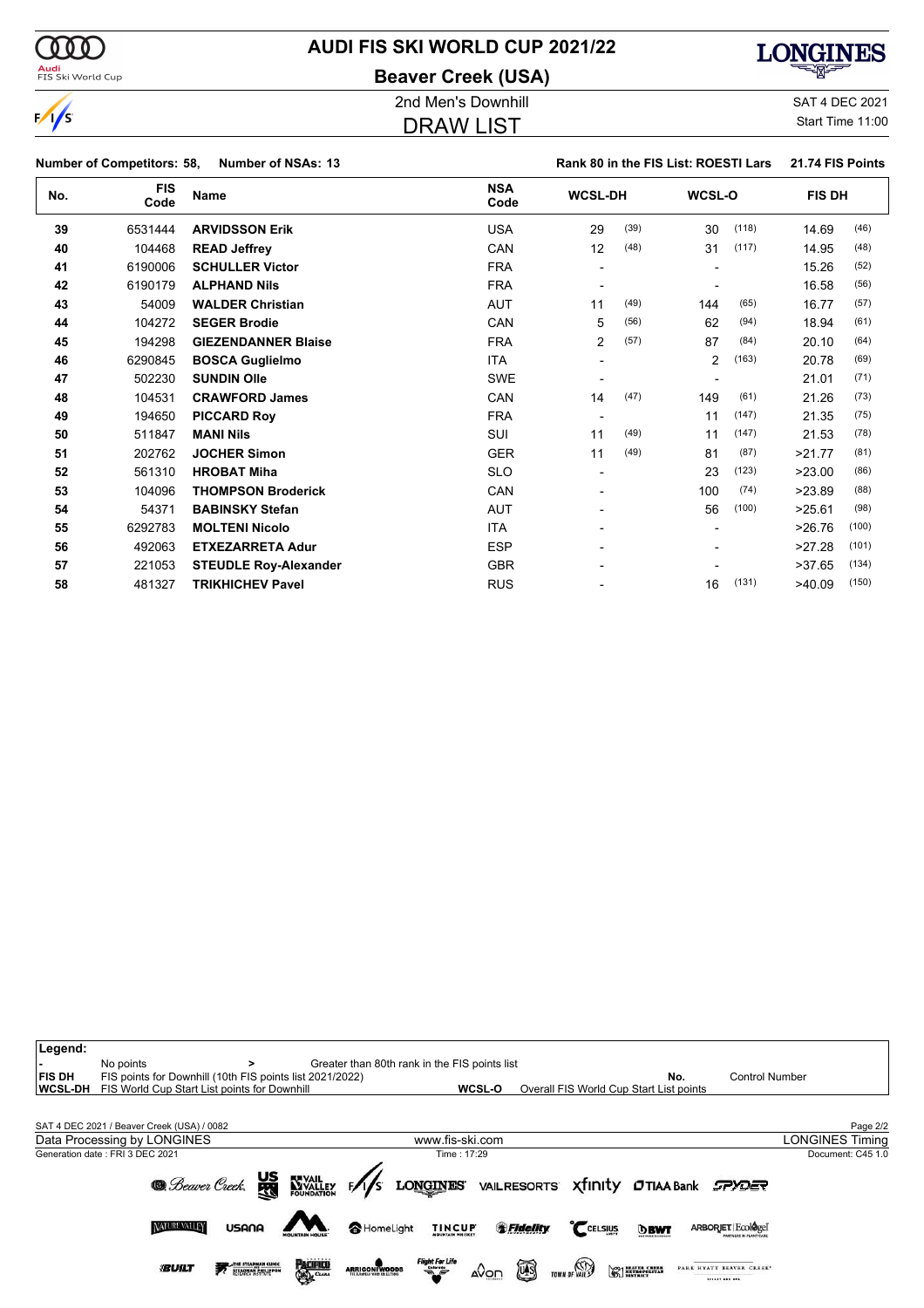









**NORTH AMERICA'S DOWNHILL<br>BEAVER CREEK, COLORADO** VAIL VALLEY FOUNDATION

MO

 $\frac{1}{s}$ 

**Audi**<br>FIS Ski World Cup

#### **AUDI FIS SKI WORLD CUP 2021/22**



### **Beaver Creek (USA)**

START LIST

2nd Men's Downhill 30 and 2021 SAT 4 DEC 2021 Start Time 11:00

|                |            | Number of Competitors: 58, Number of NSAs: | 13                     |            |      |           |
|----------------|------------|--------------------------------------------|------------------------|------------|------|-----------|
|                | <b>FIS</b> |                                            | <b>Year of</b>         | <b>NSA</b> |      |           |
| <b>Bib</b>     | Code       | <b>Name</b>                                | <b>Birth</b>           | Code       | Time | Ski       |
| 1              |            | 191740 CLAREY Johan                        | 1981                   | <b>FRA</b> |      | Head      |
| $\overline{2}$ |            | 6530319 COCHRAN-SIEGLE Ryan                |                        | 1992 USA   |      | Head      |
| 3              |            | 511383 FEUZ Beat                           |                        | 1987 SUI   |      | Head      |
| 4              |            | 561255 CATER Martin                        |                        | 1992 SLO   |      | Stoeckli  |
| 5              |            | 53902 MAYER Matthias                       |                        | 1990 AUT   |      | Head      |
| 6              |            | 53975 HEMETSBERGER Daniel                  |                        | 1991 AUT   |      | Fischer   |
| 7              |            | 53980 KRIECHMAYR Vincent                   | 1991                   | AUT        |      | Head      |
| 8              |            | 194858 ALLEGRE Nils                        |                        | 1994 FRA   |      | Salomon   |
| 9              |            | 291459 PARIS Dominik                       |                        | 1989 ITA   |      | Nordica   |
| 10             |            | 54005 STRIEDINGER Otmar                    |                        | 1991 AUT   |      | Salomon   |
| 11             |            | 51215 BAUMANN Romed                        | break                  | 1986 GER   |      | Salomon   |
| 12             |            | 512042 KRYENBUEHL Urs                      | 1994                   | SUI        |      | Fischer   |
| 13             |            | 53817 <b>FRANZ Max</b>                     |                        | 1989 AUT   |      | Fischer   |
| 14             |            | 6530104 BENNETT Bryce                      |                        | 1992 USA   |      | Fischer   |
| 15             |            | 200379 SANDER Andreas                      |                        | 1989 GER   |      | Atomic    |
| 16             |            | 293006 INNERHOFER Christof                 |                        | 1984 ITA   |      | Rossignol |
| 17             |            | 512269 ODERMATT Marco                      |                        | 1997 SUI   |      | Stoeckli  |
| 18             |            | 6190176 BAILET Matthieu                    |                        | 1996 FRA   |      | Salomon   |
| 19             |            | 422139 KILDE Aleksander Aamodt             |                        | 1992 NOR   |      | Atomic    |
| 20             |            | 530874 GANONG Travis                       |                        | 1988 USA   |      | Atomic    |
|                |            |                                            | ' <sup>---</sup> hreak |            |      |           |
| 21             |            | 202345 SCHWAIGER Dominik                   |                        | 1991 GER   |      | Head      |
| 22             |            | 501987 MONSEN Felix                        | 1994                   | <b>SWE</b> |      | Atomic    |
| 23             |            | 54157 DANKLMAIER Daniel                    |                        | 1993 AUT   |      | Atomic    |
| 24             |            | 934643 GOLDBERG Jared                      | 1991                   | USA        |      | Head      |
| 25             |            | 512038 ROGENTIN Stefan                     |                        | 1994 SUI   |      | Fischer   |
| 26             |            | 422403 ROEA Henrik                         |                        | 1995 NOR   |      | Nordica   |
| 27             |            | 561216 KLINE Bostjan                       | 1991                   | <b>SLO</b> |      | Salomon   |
| 28             |            | 293550 MARSAGLIA Matteo                    |                        | 1985 ITA   |      | Fischer   |
| 29             |            | 194167 MUZATON Maxence                     |                        | 1990 FRA   |      | Rossignol |
| 30             |            | 512124 HINTERMANN Niels                    | ---- break             | 1995 SUI   |      | Atomic    |
| 31             |            | 422310 SEJERSTED Adrian Smiseth            | 1994                   | <b>NOR</b> |      | Atomic    |
| 32             |            | 512039 ROULIN Gilles                       |                        | 1994 SUI   |      | Head      |
| 33             |            | 511981 <b>WEBER Ralph</b>                  |                        | 1993 SUI   |      | Head      |
| 34             |            | 6290985 BUZZI Emanuele                     |                        | 1994 ITA   |      | Head      |
| 35             |            | 202059 FERSTL Josef                        |                        | 1988 GER   |      | Head      |
| 36             |            | 533866 NYMAN Steven                        |                        | 1982 USA   |      | Fischer   |
| 37             |            | 990081 CASSE Mattia                        |                        | 1990 ITA   |      | Head      |
| 38             |            | 194368 RAFFORT Nicolas                     |                        | 1991 FRA   |      | Salomon   |
| 39             |            | 6531444 ARVIDSSON Erik                     |                        | 1996 USA   |      | Head      |
| 40             |            | 104468 READ Jeffrey                        |                        | 1997 CAN   |      | Atomic    |
| 41             |            | 6190006 SCHULLER Victor                    |                        | 1995 FRA   |      | Head      |
| 42             |            | 6190179 ALPHAND Nils                       | 1996                   | <b>FRA</b> |      | Head      |

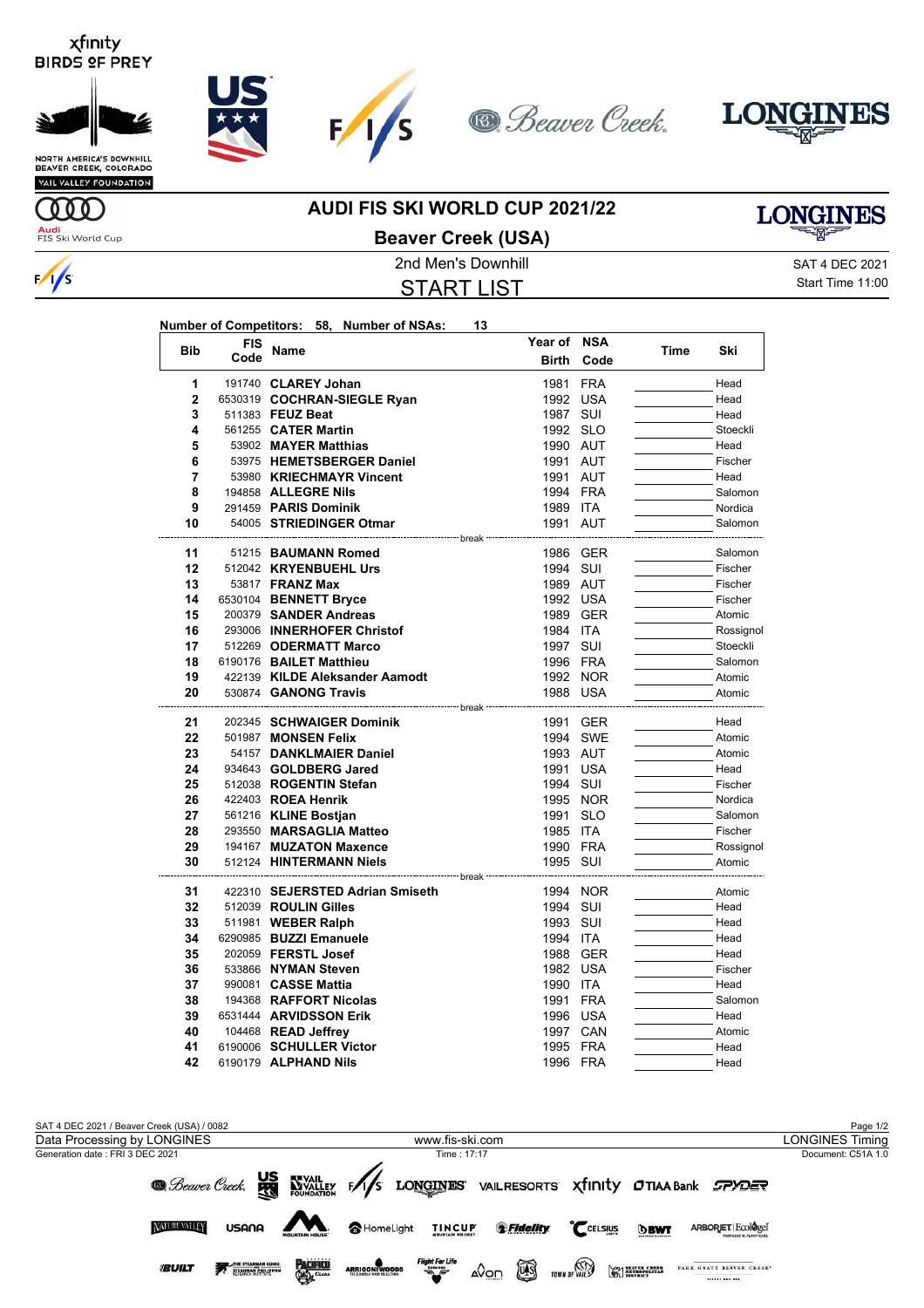|                               | <b>Bib</b> | <b>FIS</b><br>Code    | <b>Name</b>                  |            | Year of NSA                                        | <b>Birth Code</b> | <b>Time</b> | Ski                          |       |
|-------------------------------|------------|-----------------------|------------------------------|------------|----------------------------------------------------|-------------------|-------------|------------------------------|-------|
|                               | 43         |                       | 54009 WALDER Christian       |            |                                                    | 1991 AUT          |             | Salomon                      |       |
|                               | 44         |                       | 104272 SEGER Brodie          |            |                                                    | 1995 CAN          |             | Atomic                       |       |
|                               | 45         |                       | 194298 GIEZENDANNER Blaise   |            | 1991                                               | <b>FRA</b>        |             | Atomic                       |       |
|                               | 46         |                       | 6290845 BOSCA Guglielmo      |            | 1993                                               | <b>ITA</b>        |             | Head                         |       |
|                               | 47         |                       | 502230 SUNDIN Olle           |            | 1997                                               | SWE               |             | Head                         |       |
|                               | 48         |                       | 104531 CRAWFORD James        |            | 1997                                               | CAN               |             | Head                         |       |
|                               | 49         |                       | 194650 PICCARD Roy           |            | 1993                                               | <b>FRA</b>        |             | Rossignol                    |       |
|                               | 50         |                       | 511847 MANI Nils             |            | 1992                                               | SUI               |             | Stoeckli                     |       |
|                               | 51         |                       | 202762 JOCHER Simon          |            | 1996                                               | <b>GER</b>        |             | Head                         |       |
|                               | 52         |                       | 561310 HROBAT Miha           |            | 1995                                               | <b>SLO</b>        |             | Atomic                       |       |
|                               | 53         |                       | 104096 THOMPSON Broderick    |            | 1994                                               | CAN               |             | Head                         |       |
|                               | 54         |                       | 54371 BABINSKY Stefan        |            | 1996                                               | AUT               |             | Head                         |       |
|                               | 55         |                       | 6292783 MOLTENI Nicolo       |            | 1998                                               | <b>ITA</b>        |             | Head                         |       |
|                               | 56         |                       | 492063 ETXEZARRETA Adur      |            | 1996                                               | <b>ESP</b>        |             | Head                         |       |
|                               | 57         |                       | 221053 STEUDLE Roy-Alexander |            | 1993                                               | <b>GBR</b>        |             | Atomic                       |       |
|                               | 58         |                       | 481327 TRIKHICHEV Pavel      |            |                                                    | 1992 RUS          |             | Head                         |       |
| Jury                          |            |                       |                              |            | <b>Technical Data</b>                              |                   |             |                              |       |
| <b>FIS Technical Delegate</b> |            | <b>LEITCH Bob</b>     |                              | CAN        | <b>Course Name</b>                                 |                   |             | Birds of Prey / Golden Eagle |       |
| Referee                       |            | <b>WALDNER Markus</b> |                              | <b>FIS</b> | <b>Start Altitude</b>                              |                   |             |                              | 3483m |
| <b>Assistant Referee</b>      |            | <b>TRINKL Hannes</b>  |                              | <b>FIS</b> | <b>Finish Altitude</b>                             |                   |             |                              | 2730m |
| <b>Chief of Race</b>          |            | JOHNSON Greg P.       |                              | <b>USA</b> | <b>Vertical Drop</b>                               |                   |             |                              | 753m  |
|                               |            |                       |                              |            | <b>Course Length</b><br><b>Homologation Number</b> |                   |             | 12505/11/17                  | 2501m |
| <b>Race Information</b>       |            |                       |                              |            |                                                    |                   |             |                              |       |
| <b>Course Setter</b>          |            | <b>TRINKL Hannes</b>  |                              | <b>FIS</b> |                                                    |                   |             |                              |       |
| Gates<br><b>Start Time</b>    |            | 36<br>11:00           |                              |            |                                                    |                   |             |                              |       |





**Beaver Creek (USA)**

START LIST

2nd Men's Downhill and SAT 4 DEC 2021 Start Time 11:00

**LONGINES** 



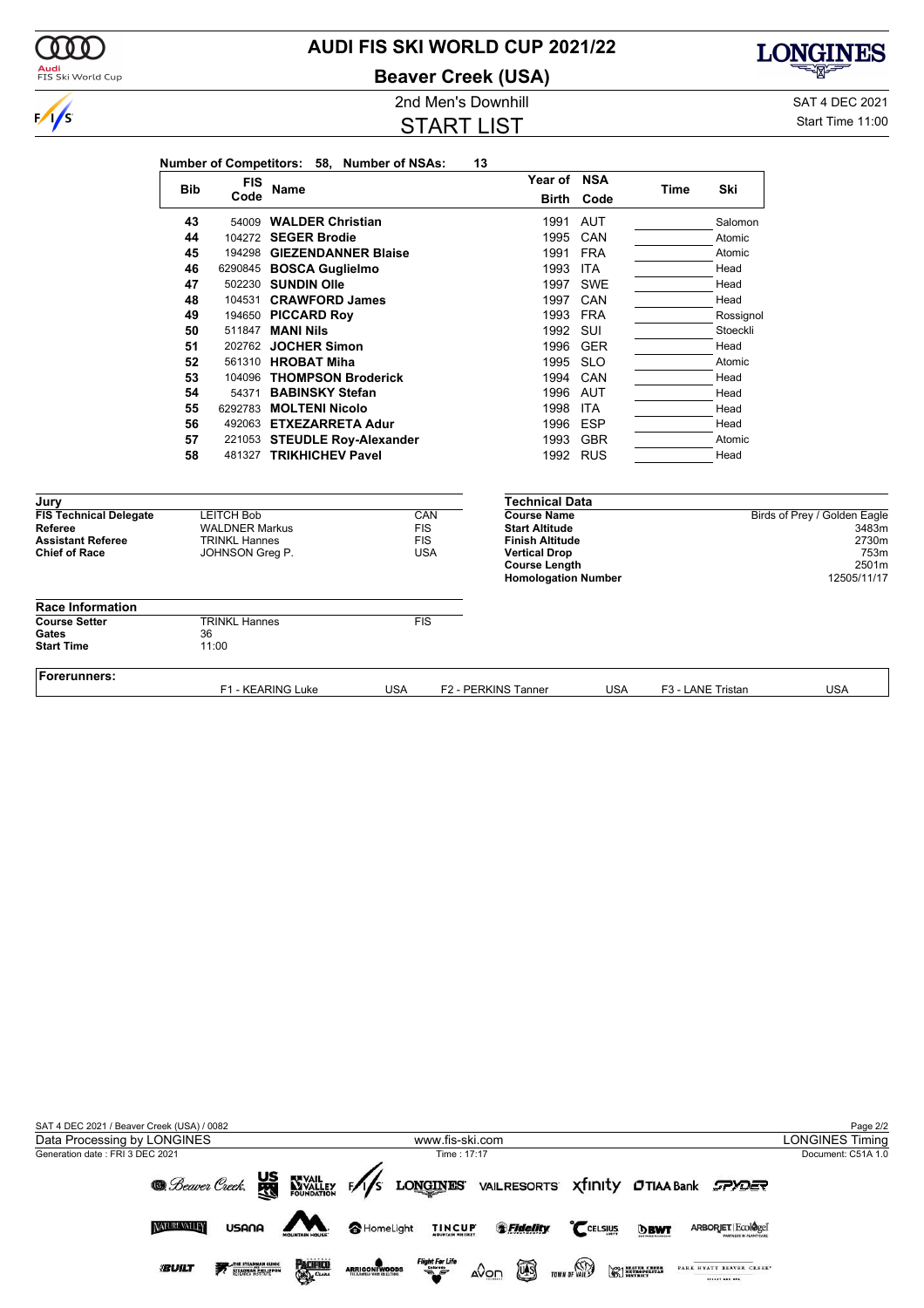







VAIL VALLEY FOUNDATION

**AUDI FIS SKI WORLD CUP 2021/22**

# **LONGINES**

**Audi**<br>FIS Ski World Cup

**ULLE** 

 $\frac{1}{s}$ 

### **Beaver Creek (USA)**

### 2nd Men's Downhill 30 and 2021 SAT 4 DEC 2021 OFFICIAL RESULTS

Start Time 11:00

**Number of Competitors: 58, Number of NSAs: <sup>13</sup> Penalty applied: 0.00**

|      |                         | <b>FIS</b>                |                                                 | YB           | <b>NSA</b>        |                    |                   | <b>Distance</b> | Race           | Ski                |
|------|-------------------------|---------------------------|-------------------------------------------------|--------------|-------------------|--------------------|-------------------|-----------------|----------------|--------------------|
| Rank | <b>Bib</b>              | Code                      | Name                                            |              | Code              | Time               | <b>Difference</b> | (m)             | <b>Points</b>  |                    |
|      | 1<br>19                 | 422139                    | <b>KILDE Aleksander Aamodt</b>                  | 1992         | <b>NOR</b>        | 1:39.63            |                   |                 | 0.00           | Atomic             |
|      | $\overline{\mathbf{2}}$ | 5<br>53902                | <b>MAYER Matthias</b>                           | 1990         | <b>AUT</b>        | 1:40.29            | 0.66              | 16.46           | 8.28           | Head               |
|      | 3                       | 3<br>511383               | <b>FEUZ Beat</b>                                | 1987         | SUI               | 1:40.64            | 1.01              | 25.10           | 12.67          | Head               |
|      | 4<br>28                 | 293550                    | <b>MARSAGLIA Matteo</b>                         | 1985         | <b>ITA</b>        | 1:40.83            | 1.20              | 29.76           | 15.06          | Fischer            |
|      | 5                       | 9<br>291459               | <b>PARIS Dominik</b>                            | 1989         | ITA               | 1:40.86            | 1.23              | 30.50           | 15.43          | Nordica            |
|      | 6                       | $\overline{2}$<br>6530319 | <b>COCHRAN-SIEGLE Ryan</b>                      | 1992         | <b>USA</b>        | 1:40.87            | 1.24              | 30.74           | 15.56          | Head               |
|      | 7<br>30                 | 512124                    | <b>HINTERMANN Niels</b>                         | 1995         | SUI               | 1:40.91            | 1.28              | 31.72           | 16.06          | Atomic             |
|      | 8                       | 6<br>53975                | <b>HEMETSBERGER Daniel</b>                      | 1991         | <b>AUT</b>        | 1:40.98            | 1.35              | 33.44           | 16.94          | Fischer            |
|      | 9                       | $\overline{7}$<br>53980   | <b>KRIECHMAYR Vincent</b>                       | 1991         | <b>AUT</b>        | 1:40.99            | 1.36              | 33.68           | 17.06          | Head               |
|      | 10<br>31                | 422310                    | <b>SEJERSTED Adrian Smiseth</b>                 | 1994         | <b>NOR</b>        | 1:41.11            | 1.48              | 36.61           | 18.57          | Atomic             |
|      | 23<br>11                | 54157                     | <b>DANKLMAIER Daniel</b>                        | 1993         | <b>AUT</b>        | 1:41.13            | 1.50              | 37.10           | 18.82          | Atomic             |
|      | 11<br>21                | 202345                    | <b>SCHWAIGER Dominik</b>                        | 1991         | <b>GER</b>        | 1:41.13            | 1.50              | 37.10           | 18.82          | Head               |
|      | 13                      | 4<br>561255               | <b>CATER Martin</b>                             | 1992         | <b>SLO</b>        | 1.41.14            | 1.51              | 37.34           | 18.95          | Stoeckli           |
|      | 14<br>16                | 293006                    | <b>INNERHOFER Christof</b>                      | 1984         | ITA               | 1.41.18            | 1.55              | 38.31           | 19.45          | Rossignol          |
|      | 17<br>15                | 512269                    | <b>ODERMATT Marco</b>                           | 1997         | SUI               | 1.41.28            | 1.65              | 40.74           | 20.70          | Stoeckli           |
|      | 12<br>16                | 512042                    | <b>KRYENBUEHL Urs</b>                           | 1994         | <b>SUI</b>        | 1:41.37            | 1.74              | 42.93           | 21.83          | Fischer            |
|      | 27<br>17                | 561216                    | <b>KLINE Bostjan</b>                            | 1991         | <b>SLO</b>        | 1:41.49            | 1.86              | 45.84           | 23.34          | Salomon            |
|      | 36<br>18                | 533866                    | <b>NYMAN Steven</b>                             | 1982         | <b>USA</b>        | 1:41.50            | 1.87              | 46.08           | 23.46          | Fischer            |
|      | 18                      | $\mathbf{1}$<br>191740    | <b>CLAREY Johan</b>                             | 1981         | <b>FRA</b>        | 1:41.50            | 1.87              | 46.08           | 23.46          | Head               |
|      | 15<br>20                | 200379                    | <b>SANDER Andreas</b>                           | 1989         | <b>GER</b>        | 1.41.51            | 1.88              | 46.32           | 23.59          | Atomic             |
|      | 21<br>10                | 54005                     | <b>STRIEDINGER Otmar</b>                        | 1991         | AUT               | 1:41.60            | 1.97              | 48.49           | 24.72          | Salomon            |
|      | 22<br>14                | 6530104                   | <b>BENNETT Bryce</b>                            | 1992         | <b>USA</b>        | 1:41.61            | 1.98              | 48.74           | 24.84          | Fischer            |
|      | 23<br>11                | 51215                     | <b>BAUMANN Romed</b>                            | 1986         | <b>GER</b>        | 1:41.65            | 2.02              | 49.70           | 25.34          | Salomon            |
|      | 24<br>20                | 530874                    | <b>GANONG Travis</b>                            | 1988         | <b>USA</b>        | 1:41.67            | 2.04              | 50.18           | 25.59          | Atomic             |
|      | 25<br>13                | 53817                     | <b>FRANZ Max</b>                                | 1989         | <b>AUT</b>        | 1:41.77            | 2.14              | 52.59           | 26.85          | Fischer            |
|      | 26<br>35                | 202059                    | <b>FERSTL Josef</b>                             | 1988         | <b>GER</b>        | 1:41.83            | 2.20              | 54.03           | 27.60          | Head               |
|      | 29<br>27                | 194167                    | <b>MUZATON Maxence</b>                          | 1990         | <b>FRA</b>        | 1:41.85            | 2.22              | 54.51           | 27.85          | Rossignol          |
|      | 28<br>25<br>29<br>18    | 512038                    | <b>ROGENTIN Stefan</b>                          | 1994<br>1996 | SUI<br><b>FRA</b> | 1.41.94<br>1:41.95 | 2.31<br>2.32      | 56.67<br>56.91  | 28.98<br>29.11 | Fischer<br>Salomon |
|      | 48<br>30                | 6190176<br>104531         | <b>BAILET Matthieu</b><br><b>CRAWFORD James</b> | 1997         | CAN               | 1:41.97            | 2.34              | 57.39           | 29.36          | Head               |
|      | 31<br>32                | 512039                    | <b>ROULIN Gilles</b>                            | 1994         | SUI               | 1.41.99            | 2.36              | 57.87           | 29.61          | Head               |
|      | 32<br>44                | 104272                    | <b>SEGER Brodie</b>                             | 1995         | CAN               | 1:42.01            | 2.38              | 58.35           | 29.86          | Atomic             |
|      | 33                      | 52<br>561310              | <b>HROBAT Miha</b>                              | 1995         | <b>SLO</b>        | 1:42.04            | 2.41              | 59.07           | 30.24          | Atomic             |
|      | 34<br>51                | 202762                    | <b>JOCHER Simon</b>                             | 1996         | <b>GER</b>        | 1:42.18            | 2.55              | 62.41           | 31.99          | Head               |
|      | 35<br>37                | 990081                    | <b>CASSE Mattia</b>                             | 1990         | <b>ITA</b>        | 1:42.35            | 2.72              | 66.47           | 34.13          | Head               |
|      | 36<br>24                | 934643                    | <b>GOLDBERG Jared</b>                           | 1991         | <b>USA</b>        | 1:42.38            | 2.75              | 67.18           | 34.50          | Head               |
|      | 37<br>34                | 6290985                   | <b>BUZZI Emanuele</b>                           | 1994         | <b>ITA</b>        | 1.42.44            | 2.81              | 68.60           | 35.26          | Head               |
|      | 38<br>39                | 6531444                   | <b>ARVIDSSON Erik</b>                           | 1996         | <b>USA</b>        | 1:42.56            | 2.93              | 71.45           | 36.76          | Head               |
|      | 39<br>46                | 6290845                   | <b>BOSCA Guglielmo</b>                          | 1993         | ITA               | 1:42.63            | 3.00              | 73.11           | 37.64          | Head               |
|      | 50<br>40                | 511847                    | <b>MANI Nils</b>                                | 1992         | SUI               | 1:42.81            | 3.18              | 77.36           | 39.90          | Stoeckli           |
|      | 55<br>41                | 6292783                   | <b>MOLTENI Nicolo</b>                           | 1998         | <b>ITA</b>        | 1:42.92            | 3.29              | 79.95           | 41.28          | Head               |
|      | 42<br>40                | 104468                    | <b>READ Jeffrey</b>                             | 1997         | CAN               | 1:43.06            | 3.43              | 83.24           | 43.03          | Atomic             |
|      | 43<br>41                | 6190006                   | <b>SCHULLER Victor</b>                          | 1995         | <b>FRA</b>        | 1:43.08            | 3.45              | 83.71           | 43.29          | Head               |
|      | 54<br>44                | 54371                     | <b>BABINSKY Stefan</b>                          | 1996         | <b>AUT</b>        | 1:43.32            | 3.69              | 89.32           | 46.30          | Head               |
|      | 44                      | 8<br>194858               | <b>ALLEGRE Nils</b>                             | 1994         | <b>FRA</b>        | 1:43.32            | 3.69              | 89.32           | 46.30          | Salomon            |
|      | 49<br>46                | 194650                    | <b>PICCARD Roy</b>                              | 1993         | <b>FRA</b>        | 1:43.49            | 3.86              | 93.28           | 48.43          | Rossignol          |
|      |                         |                           |                                                 |              |                   |                    |                   |                 |                |                    |

SAT 4 DEC 2021 / Beaver Creek (USA) / 0082 Page 1/2<br>Data Processing by LONGINES **Page 1/2**<br>Data Processing by LONGINES Timing Data Processing by LONGINES www.fis-ski.com Generation date : SAT 4 DEC 2021 Time : 13:01 Document: C73A 1.0 **@** Beaver Creek. We WALLEY F/S LONGINES VAILRESORTS XfINIty OTIAA Bank SPYDER ARBORJET Ecologel **NATURE VALLEY** HomeLight TINCUP SFidelity USQOQ CCELSIUS **DBWT SUILT ARRIGONI WOODS**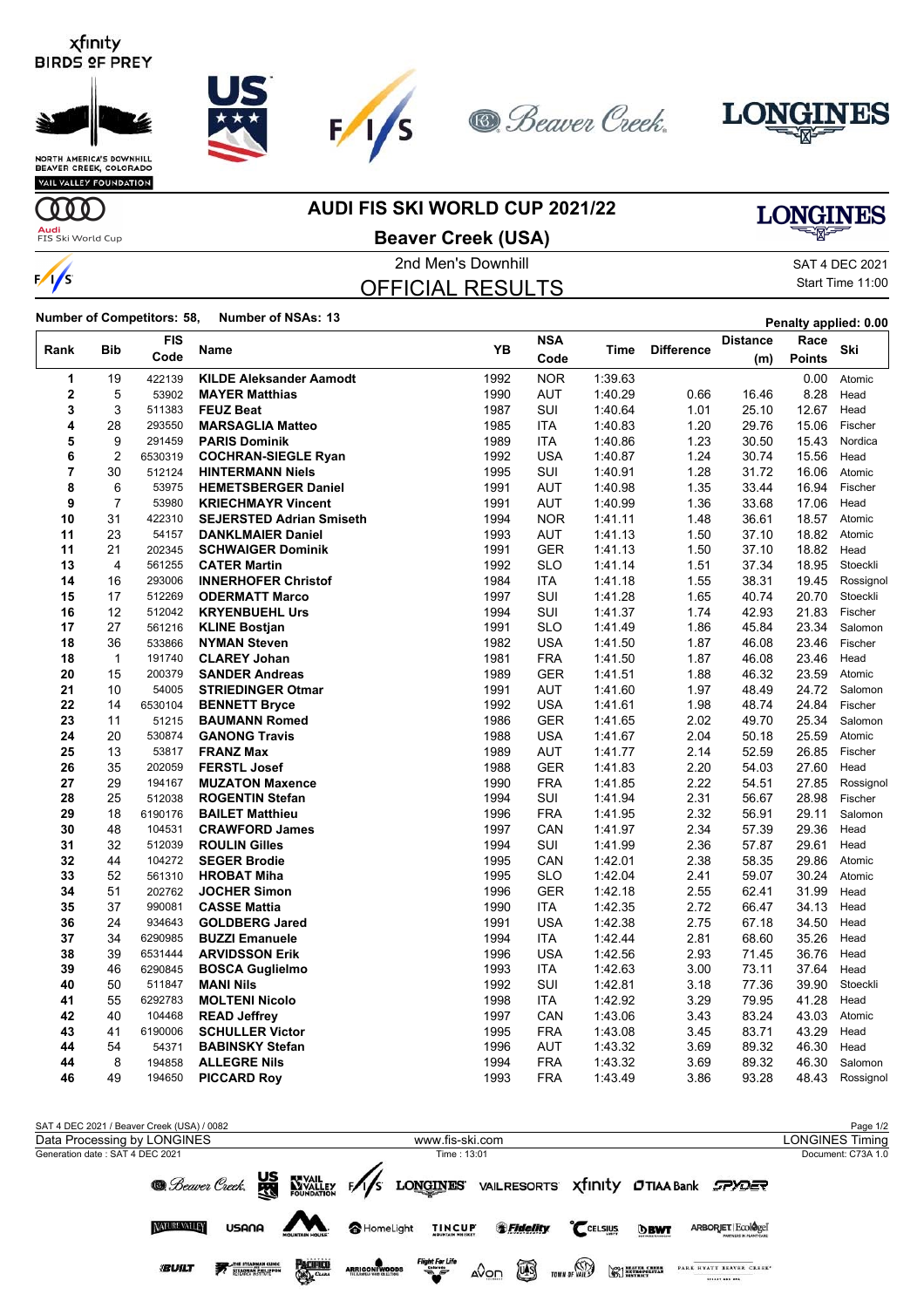

**Audi**<br>FIS Ski World Cup

### **AUDI FIS SKI WORLD CUP 2021/22**

**Beaver Creek (USA)**



2nd Men's Downhill and SAT 4 DEC 2021

# OFFICIAL RESULTS

Start Time 11:00

|                                     |                                      | <b>Number of Competitors: 58,</b>    | <b>Number of NSAs: 13</b>                     |            |                          |                      |                                                 |             |                       |                 |               | Penalty applied: 0.00        |
|-------------------------------------|--------------------------------------|--------------------------------------|-----------------------------------------------|------------|--------------------------|----------------------|-------------------------------------------------|-------------|-----------------------|-----------------|---------------|------------------------------|
|                                     |                                      | <b>FIS</b>                           |                                               |            |                          |                      | <b>NSA</b>                                      |             |                       | <b>Distance</b> | Race          |                              |
| Rank                                | <b>Bib</b>                           | Code                                 | <b>Name</b>                                   |            |                          | <b>YB</b>            | Code                                            | <b>Time</b> | <b>Difference</b>     | (m)             | <b>Points</b> | Ski                          |
| 47                                  | 26                                   | 422403                               | <b>ROEA Henrik</b>                            |            |                          | 1995                 | <b>NOR</b>                                      | 1:43.72     | 4.09                  | 98.62           | 51.31         | Nordica                      |
| 48                                  | 45                                   | 194298                               | <b>GIEZENDANNER Blaise</b>                    |            |                          | 1991                 | <b>FRA</b>                                      | 1:43.86     | 4.23                  | 101.86          | 53.07         | Atomic                       |
| 49                                  | 38                                   | 194368                               | <b>RAFFORT Nicolas</b>                        |            |                          | 1991                 | <b>FRA</b>                                      | 1:44.01     | 4.38                  | 105.32          | 54.95         | Salomon                      |
| 50                                  | 58                                   | 481327                               | <b>TRIKHICHEV Pavel</b>                       |            |                          | 1992                 | <b>RUS</b>                                      | 1:44.25     | 4.62                  | 110.84          | 57.96         | Head                         |
| 51                                  | 42                                   | 6190179                              | <b>ALPHAND Nils</b>                           |            |                          | 1996                 | <b>FRA</b>                                      | 1:44.71     | 5.08                  | 121.34          | 63.74         | Head                         |
| 52                                  | 57                                   | 221053                               | <b>STEUDLE Roy-Alexander</b>                  |            |                          | 1993                 | <b>GBR</b>                                      | 1:46.97     | 7.34                  | 171.61          | 92.09         | Atomic                       |
|                                     |                                      | <b>DID NOT FINISH: 5 competitors</b> |                                               |            |                          |                      |                                                 |             |                       |                 |               |                              |
|                                     | 22                                   | 501987                               | <b>MONSEN Felix</b>                           |            |                          | 1994                 | <b>SWE</b>                                      |             |                       |                 |               | Atomic                       |
|                                     | 33                                   | 511981                               | <b>WEBER Ralph</b>                            |            |                          | 1993                 | <b>SUI</b>                                      |             |                       |                 |               | Head                         |
|                                     | 43                                   | 54009                                | <b>WALDER Christian</b>                       |            |                          | 1991                 | <b>AUT</b>                                      |             |                       |                 |               | Salomon                      |
|                                     | 53                                   | 104096                               | <b>THOMPSON Broderick</b>                     |            |                          | 1994                 | CAN                                             |             |                       |                 |               | Head                         |
|                                     | 56                                   | 492063                               | <b>ETXEZARRETA Adur</b>                       |            |                          | 1996                 | <b>ESP</b>                                      |             |                       |                 |               | Head                         |
|                                     |                                      | DID NOT START: 1 competitor          |                                               |            |                          |                      |                                                 |             |                       |                 |               |                              |
|                                     | 47                                   | 502230                               | <b>SUNDIN Olle</b>                            |            |                          | 1997                 | <b>SWE</b>                                      |             |                       |                 |               | Head                         |
| Jury                                |                                      |                                      |                                               |            |                          |                      | <b>Technical Data</b>                           |             |                       |                 |               |                              |
| <b>FIS Technical Delegate</b>       |                                      |                                      | <b>LEITCH Bob</b>                             |            | CAN                      |                      | <b>Course Name</b>                              |             |                       |                 |               | Birds of Prey / Golden Eagle |
| Referee<br><b>Assistant Referee</b> |                                      |                                      | <b>WALDNER Markus</b><br><b>TRINKL Hannes</b> |            | <b>FIS</b><br><b>FIS</b> |                      | <b>Start Altitude</b><br><b>Finish Altitude</b> |             |                       |                 |               | 3483m<br>2730m               |
| <b>Chief of Race</b>                |                                      |                                      | JOHNSON Greg P.                               |            | <b>USA</b>               |                      | <b>Vertical Drop</b>                            |             |                       |                 |               | 753m                         |
|                                     |                                      |                                      |                                               |            |                          |                      | <b>Course Length</b>                            |             |                       |                 |               | 2501m                        |
|                                     |                                      |                                      |                                               |            |                          |                      | <b>Homologation Number</b>                      |             |                       |                 |               | 12505/11/17                  |
| <b>Race Information</b>             |                                      |                                      |                                               |            |                          |                      |                                                 |             |                       |                 |               |                              |
| <b>Course Setter</b><br>Gates       |                                      |                                      | <b>TRINKL Hannes</b>                          |            | FIS                      |                      |                                                 |             |                       |                 |               |                              |
| <b>Start Time</b>                   |                                      |                                      | 36<br>11:00                                   |            |                          |                      |                                                 |             |                       |                 |               |                              |
| <b>Forerunners:</b>                 |                                      |                                      |                                               |            |                          |                      |                                                 |             |                       |                 |               |                              |
|                                     |                                      |                                      | F1 - KEARING Luke                             | <b>USA</b> |                          | F2 - PERKINS Tanner  |                                                 | <b>USA</b>  | F3 - LANE Tristan     |                 |               | <b>USA</b>                   |
|                                     | <b>Conditions on course:</b>         |                                      |                                               |            |                          |                      | $2^{\circ}$ C                                   |             |                       |                 |               |                              |
|                                     | <b>HARD</b><br><b>SUNNY</b><br>Snow: |                                      |                                               |            |                          | Temperature - Start: |                                                 |             | Temperature - Finish: |                 | $2^{\circ}$ C |                              |

**Legend:** Year of Birth SAT 4 DEC 2021 / Beaver Creek (USA) / 0082 Page 2/2 Data Processing by LONGINES www.fis-ski.com LONGINES TimingGeneration date : SAT 4 DEC 2021 Time : 13:01 Document: C73A 1.0 **@** Beaver Creek. WE EVALLEY FAS LONGINES VAILRESORTS XfINIty OTIAA Bank SPYDER **NATURE VALLEY** USANA HomeLight TINCUP SFidelity **ARBORJET Ecologel** CCELSIUS **DBWT PACIFICS SUILT** ARRIGONIWOODS THE STEADMAN CLINIC<br>STEADMAN PHILIPPON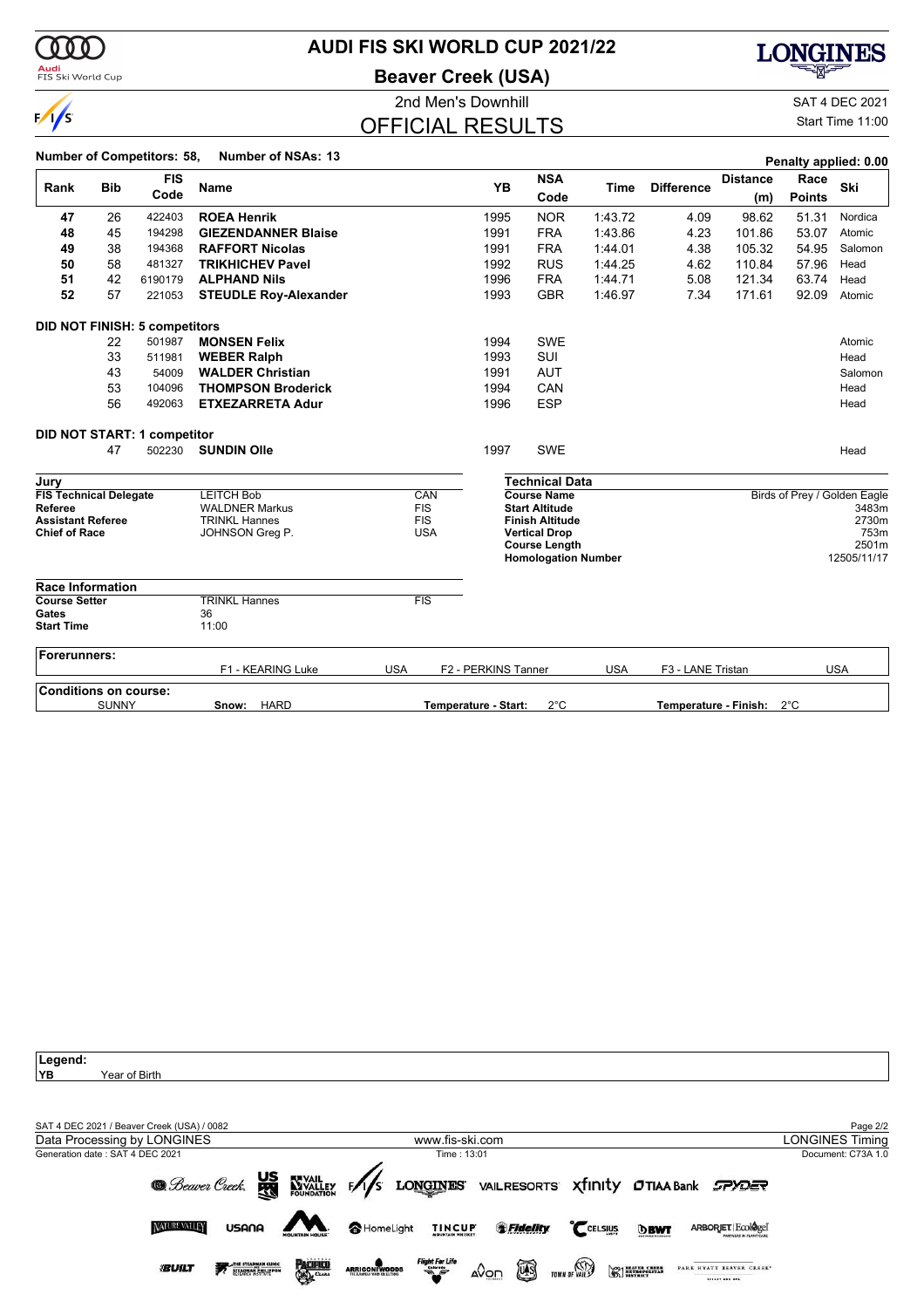



VAIL VALLEY FOUNDATION

**AUDI FIS SKI WORLD CUP 2021/22**

**LONGINES** 

**Audi**<br>FIS Ski World Cup

**TOD** 

 $\frac{1}{s}$ 

**Beaver Creek (USA)**

2nd Men's Downhill 30 and 2021 SAT 4 DEC 2021 PENALTY CALCULATION

Start Time 11:00

#### **Best 10 at Finish F-factor:** 1250

|              |            | <b>FIS</b> |                                 | <b>NSA</b> | <b>FIS</b>    |               | Race          |
|--------------|------------|------------|---------------------------------|------------|---------------|---------------|---------------|
| <b>Rank</b>  | <b>Bib</b> | Code       | Name                            | Code       | <b>Points</b> | <b>Best 5</b> | <b>Points</b> |
|              | 19         |            | 422139 KILDE Aleksander Aamodt  | <b>NOR</b> | 0.81          | 0.81          | 0.00          |
| $\mathbf{2}$ | 5.         |            | 53902 MAYER Matthias            | <b>AUT</b> | 0.00          | 0.00          | 8.28          |
| 3            |            |            | 511383 FEUZ Beat                | SUI        | 0.00          | 0.00          | 12.67         |
| 4            | 28         |            | 293550 MARSAGLIA Matteo         | <b>ITA</b> | 10.97         |               |               |
| 5            | 9          |            | 291459 PARIS Dominik            | <b>ITA</b> | 0.00          | 0.00          | 15.43         |
| 6            |            |            | 2 6530319 COCHRAN-SIEGLE Ryan   | USA        | 2.73          |               |               |
|              | 30         |            | 512124 HINTERMANN Niels         | SUI        | 5.75          |               |               |
| 8            | 6          |            | 53975 HEMETSBERGER Daniel       | <b>AUT</b> | 14.82         |               |               |
| 9            |            |            | 53980 KRIECHMAYR Vincent        | <b>AUT</b> | 0.00          | 0.00          | 17.06         |
| 10           | 31         |            | 422310 SEJERSTED Adrian Smiseth | <b>NOR</b> | 9.09          |               |               |

#### **Best 5 FIS Points Started**

| Rank | <b>Bib</b> | <b>FIS</b> | <b>Name</b>              | <b>NSA</b> | <b>FIS</b>    |
|------|------------|------------|--------------------------|------------|---------------|
|      |            | Code       |                          | Code       | <b>Points</b> |
| 2    | 5          |            | 53902 MAYER Matthias     | AUT        | 0.00          |
| 3    | 3          |            | 511383 FEUZ Beat         | SUI        | 0.00          |
| 5    | 9          |            | 291459 PARIS Dominik     | <b>ITA</b> | 0.00          |
| 9    |            |            | 53980 KRIECHMAYR Vincent | AUT        | 0.00          |
| 16   | 12         |            | 512042 KRYENBUEHL Urs    | SUI        | 0.76          |

| <b>TOTALS:</b>                               |          |      |       |
|----------------------------------------------|----------|------|-------|
| FIS Points of Best 5 Started (B)             | 0.76     |      |       |
| FIS Points of Best 5 at Finish in Top 10 (A) |          | 0.81 |       |
| Race Points of Corresponding Competitors (C) |          |      | 53.44 |
| Calculated Penalty (A+B-C):10 =>             | $-5.187$ |      |       |
| <b>Rounded</b>                               | $-5.19$  |      |       |
| <b>Category Adder</b>                        | 0.00     |      |       |
| <b>Correction Value (Z)</b>                  | 0.00     |      |       |
| <b>Calculated Penalty</b>                    | $-5.19$  |      |       |
| <b>Penalty Applied</b>                       | 0.00     |      |       |

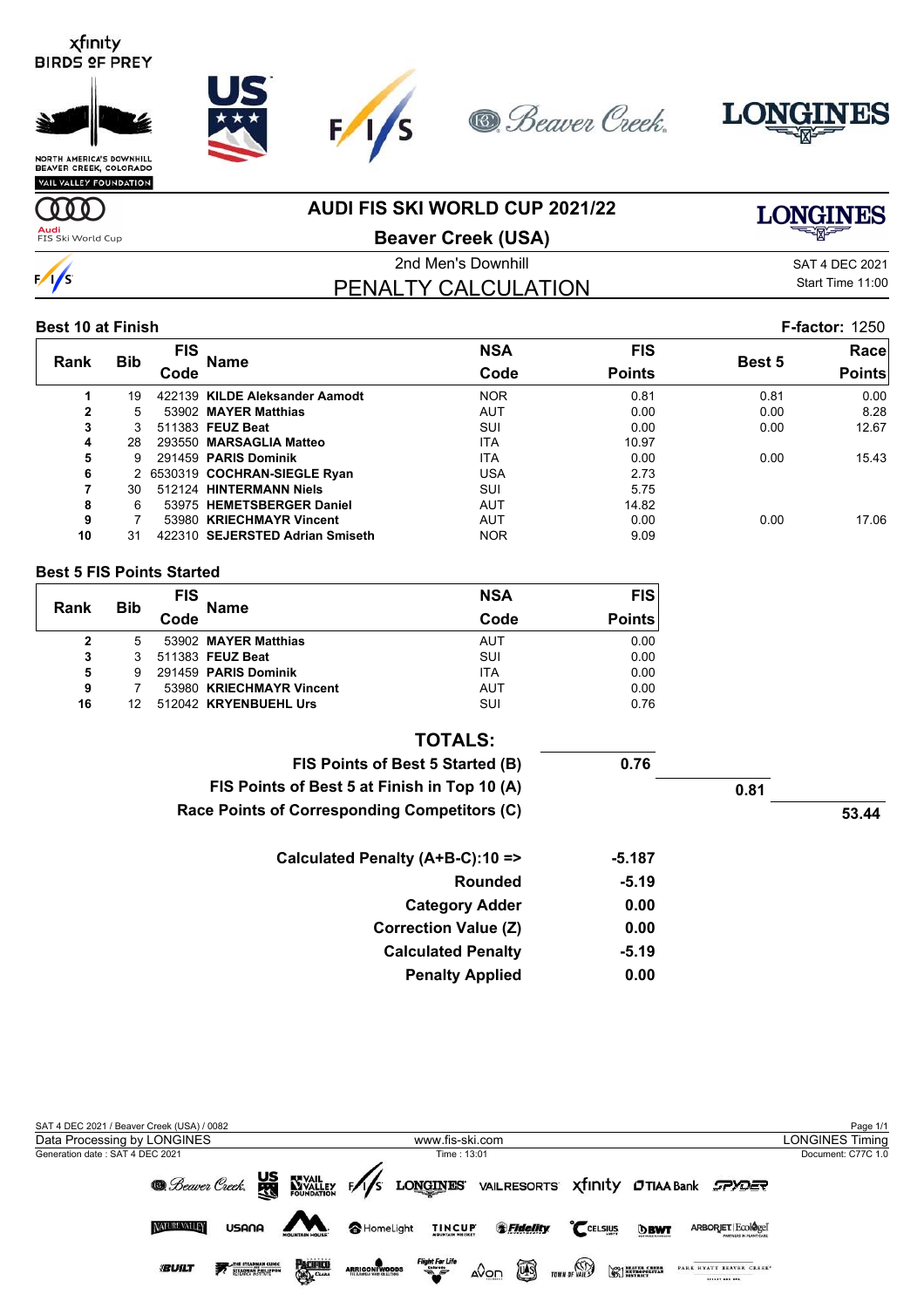



VAIL VALLEY FOUNDATION

### **AUDI FIS SKI WORLD CUP 2021/22**

**LONGINES** 

**Audi**<br>FIS Ski World Cup

**ULLE** 

 $\frac{1}{s}$ 

### **Beaver Creek (USA)**

# PERFORMANCE ANALYSIS BY RANK

2nd Men's Downhill 30 and 2021 SAT 4 DEC 2021 Start Time 11:00

|                |                            | <b>NSA</b> |                | <b>Positions</b> |                      |                           | <b>Partials</b> |             |              | <b>Difference</b>                        |                        | <b>Speed</b>    |            |
|----------------|----------------------------|------------|----------------|------------------|----------------------|---------------------------|-----------------|-------------|--------------|------------------------------------------|------------------------|-----------------|------------|
|                | Rank Bib Name<br>Ski       | Code       | Pos            |                  | <b>Time Rank Pos</b> |                           |                 |             |              | Time Rank Time Dist.(m) Pos. (km/h) Rank |                        |                 |            |
| 1              | 19 KILDE Aleksander Aamodt | <b>NOR</b> | Int1:          | 25.52            |                      | $(3)$ 11-12:              | 27.89           | (4)         | 0.11         |                                          | Sp1                    | 90.77           | (5)        |
|                | Atomic                     |            | $Int2$ :       | 53.41            |                      | $(1)$ 12-13:              | 18.35           | (3)         | 0.00         |                                          | Sp2                    | 114.90          | (21)       |
|                |                            |            | Int3:          | 1:11.76          |                      | $(1)$ 13-14:              | 12.20           | (4)         | 0.00         |                                          | Sp3                    | 116.00          | (7)        |
|                |                            |            | Int4:          | 1:23.96          | (1)                  | I4-Fin:                   | 15.67           | (1)         | 0.00         |                                          | Sp4                    | 118.50          | (5)        |
|                |                            |            | Fin:           | 1:39.63          | (1)                  |                           |                 |             | 0.00         | 0.00                                     | Avg:                   | 90.37           |            |
| $\mathbf{2}$   | 5 MAYER Matthias           | <b>AUT</b> | Int1:          | 25.82            |                      | $(21)$ 11-12:             |                 |             | 0.41         |                                          | Sp1                    | 89.96           | (17)       |
|                | Head                       |            | Int2:          | 53.62            | (4)                  | $12-13:$                  | 27.80<br>18.16  | (2)         | 0.21         |                                          | Sp <sub>2</sub>        | 117.60          | (1)        |
|                |                            |            | Int3:          | 1:11.78          | (2)                  | $13-14:$                  | 12.41           | (1)<br>(18) | 0.02         |                                          | Sp3                    | 113.73          | (19)       |
|                |                            |            | Int4:          | 1:24.19          |                      | $(2)$ 14-Fin:             | 16.10           | (18)        | 0.23         |                                          | Sp4                    | 115.70          | (10)       |
|                |                            |            | Fin:           | 1:40.29          | (2)                  |                           |                 |             | 0.66         | 16.46                                    | Avg:                   | 89.78           |            |
| 3              | 3 FEUZ Beat                | SUI        | Int1:          | 26.11            |                      | $(40)$ 11-12:             |                 |             | 0.70         |                                          | Sp1                    | 88.65           | (40)       |
|                | Head                       |            | $Int2$ :       | 54.20            |                      | $(17)$ 12-13:             | 28.09           | (7)         | 0.79         |                                          | Sp2                    | 115.00          | (19)       |
|                |                            |            | Int3:          | 1:12.55          |                      | $(11)$ 13-14:             | 18.35           | (3)         | 0.79         |                                          | Sp3                    | 112.90          | (26)       |
|                |                            |            | Int4:          | 1:24.68          |                      | $(4)$ 14-Fin:             | 12.13<br>15.96  | (1)         | 0.72         |                                          | Sp4                    | 119.20          | (1)        |
|                |                            |            | Fin:           | 1:40.64          | (3)                  |                           |                 | (6)         | 1.01         | 25.10                                    | Avg:                   | 89.46           |            |
| 4              | 28 MARSAGLIA Matteo        | <b>ITA</b> | Int1:          | 25.73            |                      |                           |                 |             | 0.32         |                                          | Sp1                    | 89.44           | (28)       |
|                | Fischer                    |            | Int2:          | 53.52            |                      | $(12)$ 11-12:             | 27.79           | (1)         | 0.11         |                                          | Sp2                    | 113.80          | (37)       |
|                |                            |            | Int3:          | 1:12.34          | (3)                  | $(2)$ 12-13:              | 18.82           | (33)        | 0.58         |                                          | Sp3                    | 113.74          | (18)       |
|                |                            |            | Int4:          | 1:24.89          |                      | $13-14:$<br>$(7)$ 14-Fin: | 12.55           | (30)        | 0.93         |                                          | Sp4                    | 114.80          | (15)       |
|                |                            |            | Fin:           | 1:40.83          | (4)                  |                           | 15.94           | (4)         | 1.20         | 29.76                                    | Avg:                   | 89.29           |            |
| 5              | 9 PARIS Dominik            | <b>ITA</b> | Int1:          | 25.76            |                      |                           |                 |             | 0.35         |                                          | Sp1                    | 89.66           | (24)       |
|                | Nordica                    |            | Int2:          | 54.21            |                      | $(16)$ 11-12:             | 28.45           | (27)        | 0.80         |                                          | Sp <sub>2</sub>        | 115.90          | (9)        |
|                |                            |            | Int3:          | 1:12.47          | (9)                  | $(19)$ 12-13:             | 18.26           | (2)         | 0.71         |                                          | Sp3                    | 113.28          | (23)       |
|                |                            |            | Int4:          | 1:24.86          |                      | $13-14:$                  | 12.39           | (17)        | 0.90         |                                          | Sp4                    | 118.70          | (4)        |
|                |                            |            | Fin:           | 1:40.86          | (5)                  | $(6)$ 14-Fin:             | 16.00           | (8)         | 1.23         | 30.50                                    | Avg:                   | 89.27           |            |
| 6              | 2 COCHRAN-SIEGLE Ryan      | <b>USA</b> |                |                  |                      |                           |                 |             |              |                                          |                        |                 |            |
|                | Head                       |            | Int1:<br>Int2: | 25.80<br>54.18   |                      | $(19)$ 11-12:             | 28.38           | (19)        | 0.39         |                                          | Sp1                    | 89.90<br>116.70 | (19)       |
|                |                            |            | Int3:          | 1:12.77          |                      | $(16)$ 12-13:             | 18.59           | (14)        | 0.77<br>1.01 |                                          | Sp <sub>2</sub><br>Sp3 | 116.66          | (4)<br>(4) |
|                |                            |            | Int4:          | 1:24.92          |                      | $(16)$ 13-14:             | 12.15           | (2)         | 0.96         |                                          | Sp4                    | 115.50          | (11)       |
|                |                            |            | Fin:           | 1:40.87          | (6)                  | $(9)$ 14-Fin:             | 15.95           | (5)         | 1.24         | 30.74                                    | Avg:                   | 89.26           |            |
| $\overline{7}$ | 30 HINTERMANN Niels        | <b>SUI</b> | Int1:          | 25.54            |                      |                           |                 |             | 0.13         |                                          | Sp1                    | 90.70           | (7)        |
|                | Atomic                     |            | Int2:          | 54.00            |                      | $(4)$ 11-12:              | 28.46           | (28)        | 0.59         |                                          | Sp2                    | 117.50          | (3)        |
|                |                            |            | Int3:          | 1:12.37          | (4)                  | $(9)$ 12-13:              | 18.37           | (6)         | 0.61         |                                          | Sp3                    | 113.00          | (25)       |
|                |                            |            | Int4:          | 1:24.63          |                      | $13-14:$                  | 12.26           | (8)         | 0.67         |                                          | Sp4                    | 118.90          | (2)        |
|                |                            |            | Fin:           | 1:40.91          | (7)                  | $(3)$ 14-Fin:             | 16.28           | (30)        | 1.28         | 31.72                                    | Avg:                   | 89.22           |            |
| 8              | 6 HEMETSBERGER Daniel      | <b>AUT</b> | Int1:          | 25.58            |                      |                           |                 |             | 0.17         |                                          | Sp1                    | 90.22           | (15)       |
|                | Fischer                    |            | Int2:          | 53.89            | (5)                  | $(5)$ 11-12:              | 28.31           | (15)        | 0.48         |                                          | Sp2                    | 115.60          | (10)       |
|                |                            |            | Int3:          | 1:12.41          | (5)                  | $12 - 13:$                | 18.52           | (12)        | 0.65         |                                          | Sp3                    | 119.16          | (2)        |
|                |                            |            | Int4:          | 1:24.99          | (12)                 | $13-14:$                  | 12.58           | (33)        | 1.03         |                                          | Sp4                    | 118.90          | (2)        |
|                |                            |            | Fin:           | 1:40.98          | (8)                  | I4-Fin:                   | 15.99           | (7)         | 1.35         | 33.44                                    | Avg:                   | 89.16           |            |

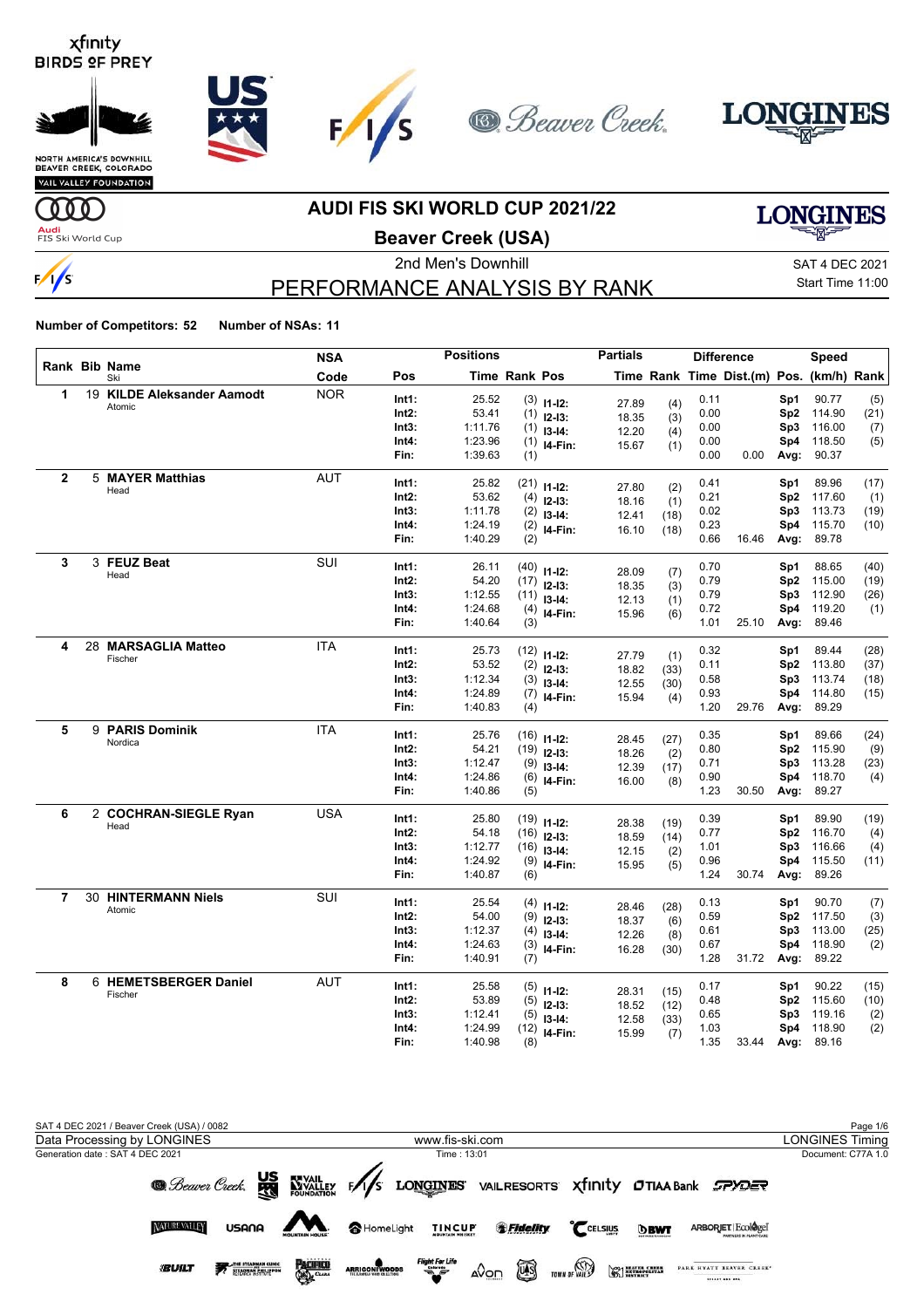

#### **Audi**<br>FIS Ski World Cup

## **AUDI FIS SKI WORLD CUP 2021/22**

**Beaver Creek (USA)**

**LONGINES** 

# PERFORMANCE ANALYSIS BY RANK

2nd Men's Downhill and SAT 4 DEC 2021 Start Time 11:00

|    |    |                                 | <b>NSA</b> |       | <b>Positions</b> |                      |                           | <b>Partials</b> |      | <b>Difference</b> |                                          |                 | Speed      |      |
|----|----|---------------------------------|------------|-------|------------------|----------------------|---------------------------|-----------------|------|-------------------|------------------------------------------|-----------------|------------|------|
|    |    | Rank Bib Name<br>Ski            | Code       | Pos   |                  | <b>Time Rank Pos</b> |                           |                 |      |                   | Time Rank Time Dist.(m) Pos. (km/h) Rank |                 |            |      |
| 9  |    | 7 KRIECHMAYR Vincent            | <b>AUT</b> | Int1: | 25.67            |                      | $(7)$ 11-12:              | 28.40           | (22) | 0.26              |                                          | Sp1             | 90.61      | (9)  |
|    |    | Head                            |            | Int2: | 54.07            |                      | $(13)$ 12-13:             | 18.43           | (9)  | 0.66              |                                          | Sp <sub>2</sub> | 117.60     | (1)  |
|    |    |                                 |            | Int3: | 1:12.50          |                      | $(10)$ 13-14:             | 12.42           | (19) | 0.74              |                                          | Sp3             | 112.03     | (33) |
|    |    |                                 |            | Int4: | 1:24.92          |                      | $(9)$ 14-Fin:             | 16.07           | (14) | 0.96              |                                          | Sp4             | 117.20     | (6)  |
|    |    |                                 |            | Fin:  | 1:40.99          | (9)                  |                           |                 |      | 1.36              | 33.68                                    |                 | Avg: 89.15 |      |
| 10 | 31 | <b>SEJERSTED Adrian Smiseth</b> | <b>NOR</b> | Int1: | 25.67            |                      | $(7)$ 11-12:              | 27.86           | (3)  | 0.26              |                                          | Sp1             | 90.25      | (14) |
|    |    | Atomic                          |            | Int2: | 53.53            |                      | $(3)$ 12-13:              | 18.92           | (40) | 0.12              |                                          | Sp <sub>2</sub> | 113.60     | (40) |
|    |    |                                 |            | Int3: | 1:12.45          |                      | $(8)$ 13-14:              | 12.46           | (21) | 0.69              |                                          | Sp3             | 111.11     | (41) |
|    |    |                                 |            | Int4: | 1:24.91          |                      | $(8)$ 14-Fin:             | 16.20           | (26) | 0.95              |                                          | Sp4             | 108.00     | (48) |
|    |    |                                 |            | Fin:  | 1:41.11          | (10)                 |                           |                 |      | 1.48              | 36.61                                    | Avg:            | 89.05      |      |
| 11 |    | 23 DANKLMAIER Daniel<br>Atomic  | <b>AUT</b> | Int1: | 25.77            |                      | $(17)$ 11-12:             | 28.20           | (10) | 0.36              |                                          | Sp1             | 90.55      | (10) |
|    |    |                                 |            | Int2: | 53.97            |                      | $(7)$ 12-13:              | 18.46           | (11) | 0.56              |                                          | Sp <sub>2</sub> | 116.10     | (8)  |
|    |    |                                 |            | Int3: | 1:12.43          |                      | $(6)$ 13-14:              | 12.52           | (27) | 0.67              |                                          | Sp3             | 113.33     | (22) |
|    |    |                                 |            | Int4: | 1:24.95          |                      | $(11)$ <sub>14-Fin:</sub> | 16.18           | (22) | 0.99              |                                          | Sp4             | 110.90     | (38) |
|    |    |                                 |            | Fin:  | 1:41.13          | (11)                 |                           |                 |      | 1.50              | 37.10                                    | Avg:            | 89.03      |      |
| 11 | 21 | <b>SCHWAIGER Dominik</b>        | <b>GER</b> | Int1: | 25.74            |                      | $(15)$ 11-12:             | 28.36           | (18) | 0.33              |                                          | Sp1             | 90.64      | (8)  |
|    |    | Head                            |            | Int2: | 54.10            |                      | $(14)$ 12-13:             | 18.67           | (20) | 0.69              |                                          | Sp <sub>2</sub> | 114.40     | (28) |
|    |    |                                 |            | Int3: | 1:12.77          |                      | $(16)$ 13-14:             | 12.44           | (20) | 1.01              |                                          | Sp3             | 114.05     | (16) |
|    |    |                                 |            | Int4: | 1:25.21          |                      | $(16)$ 14-Fin:            | 15.92           | (2)  | 1.25              |                                          | Sp4             | 113.30     | (20) |
|    |    |                                 |            | Fin:  | 1:41.13          | (11)                 |                           |                 |      | 1.50              | 37.10                                    | Avg:            | 89.03      |      |
| 13 |    | 4 CATER Martin<br>Stoeckli      | <b>SLO</b> | Int1: | 26.05            |                      | $(38)$ 11-12:             | 28.01           | (5)  | 0.64              |                                          | Sp1             | 88.82      | (37) |
|    |    |                                 |            | Int2: | 54.06            |                      | $(12)$ 12-13:             | 18.38           | (7)  | 0.65              |                                          | Sp <sub>2</sub> | 114.20     | (34) |
|    |    |                                 |            | Int3: | 1:12.44          |                      | $(7)$ 13-14:              | 12.33           | (10) | 0.68              |                                          | Sp3             | 111.76     | (36) |
|    |    |                                 |            | Int4: | 1:24.77          |                      | $(5)$ 14-Fin:             | 16.37           | (35) | 0.81              |                                          | Sp4             | 113.80     | (17) |
|    |    |                                 |            | Fin:  | 1:41.14          | (13)                 |                           |                 |      | 1.51              | 37.34                                    | Avg:            | 89.02      |      |
| 14 |    | 16 INNERHOFER Christof          | <b>ITA</b> | Int1: | 26.04            |                      | $(37)$ 11-12:             | 28.28           | (13) | 0.63              |                                          | Sp1             | 88.13      | (44) |
|    |    | Rossignol                       |            | Int2: | 54.32            |                      | $(25)$ 12-13:             | 18.42           | (8)  | 0.91              |                                          | Sp <sub>2</sub> | 116.40     | (6)  |
|    |    |                                 |            | Int3: | 1:12.74          |                      | $(15)$ 13-14:             | 12.38           | (16) | 0.98              |                                          | Sp3             | 115.71     | (8)  |
|    |    |                                 |            | Int4: | 1:25.12          |                      | $(15)$ <sub>14-Fin:</sub> | 16.06           | (12) | 1.16              |                                          | Sp4             | 104.10     | (51) |
|    |    |                                 |            | Fin:  | 1:41.18          | (14)                 |                           |                 |      | 1.55              | 38.31                                    | Avg:            | 88.99      |      |
| 15 | 17 | <b>ODERMATT Marco</b>           | SUI        | Int1: | 25.91            |                      | $(29)$ 11-12:             | 28.25           | (11) | 0.50              |                                          | Sp1             | 89.52      | (27) |
|    |    | Stoeckli                        |            | Int2: | 54.16            |                      | $(15)$ 12-13:             | 18.74           | (28) | 0.75              |                                          | Sp <sub>2</sub> | 116.60     | (5)  |
|    |    |                                 |            | Int3: | 1:12.90          |                      | $(20)$ 13-14:             | 12.46           | (21) | 1.14              |                                          | Sp3             | 112.47     | (30) |
|    |    |                                 |            | Int4: | 1:25.36          |                      | $(21)$ <sub>14-Fin:</sub> | 15.92           | (2)  | 1.40              |                                          | Sp4             | 112.90     | (24) |
|    |    |                                 |            | Fin:  | 1:41.28          | (15)                 |                           |                 |      | 1.65              | 40.74                                    | Avg:            | 88.90      |      |
| 16 |    | 12 KRYENBUEHL Urs               | SUI        | Int1: | 25.88            |                      | $(26)$ 11-12:             | 28.13           | (9)  | 0.47              |                                          | Sp1             | 89.79      | (20) |
|    |    | Fischer                         |            | Int2: | 54.01            |                      | $(10)$ 12-13:             | 19.12           | (45) | 0.60              |                                          | Sp <sub>2</sub> | 113.00     | (42) |
|    |    |                                 |            | Int3: | 1:13.13          |                      | $(29)$ 13-14:             | 12.18           | (3)  | 1.37              |                                          | Sp3             | 112.49     | (29) |
|    |    |                                 |            | Int4: | 1:25.31          |                      | $(19)$ 14-Fin:            | 16.06           | (12) | 1.35              |                                          |                 | Sp4 116.60 | (8)  |
|    |    |                                 |            | Fin:  | 1:41.37          | (16)                 |                           |                 |      | 1.74              | 42.93                                    | Avg:            | 88.82      |      |
| 17 |    | 27 KLINE Bostjan                | <b>SLO</b> | Int1: | 25.80            |                      | $(19)$ 11-12:             | 28.41           | (23) | 0.39              |                                          | Sp1             | 89.54      | (26) |
|    |    | Salomon                         |            | Int2: | 54.21            |                      | $(19)$ 12-13:             | 18.72           | (26) | 0.80              |                                          | Sp <sub>2</sub> | 114.40     | (28) |
|    |    |                                 |            | Int3: | 1:12.93          |                      | $(21)$ 13-14:             | 12.37           | (15) | 1.17              |                                          | Sp3             | 113.42     | (21) |
|    |    |                                 |            | Int4: | 1:25.30          |                      | $(17)$ 14-Fin:            | 16.19           | (24) | 1.34              |                                          | Sp4             | 108.10     | (47) |
|    |    |                                 |            | Fin:  | 1:41.49          | (17)                 |                           |                 |      | 1.86              | 45.84                                    |                 | Avg: 88.71 |      |
| 18 |    | 36 NYMAN Steven                 | <b>USA</b> | Int1: | 25.41            |                      | $(1)$ 11-12:              | 28.52           | (30) | 0.00              |                                          | Sp1             | 91.17      | (2)  |
|    |    | Fischer                         |            | Int2: | 53.93            |                      | $(6)$ 12-13:              | 18.88           | (38) | 0.52              |                                          | Sp <sub>2</sub> | 113.80     | (37) |
|    |    |                                 |            | Int3: | 1:12.81          |                      | $(18)$ 13-14:             | 12.53           | (28) | 1.05              |                                          | Sp3             | 115.69     | (9)  |
|    |    |                                 |            | Int4: | 1:25.34          |                      | $(20)$ 14-Fin:            | 16.16           | (20) | 1.38              |                                          |                 | Sp4 115.10 | (13) |
|    |    |                                 |            | Fin:  | 1:41.50          | (18)                 |                           |                 |      | 1.87              | 46.08                                    |                 | Avg: 88.71 |      |

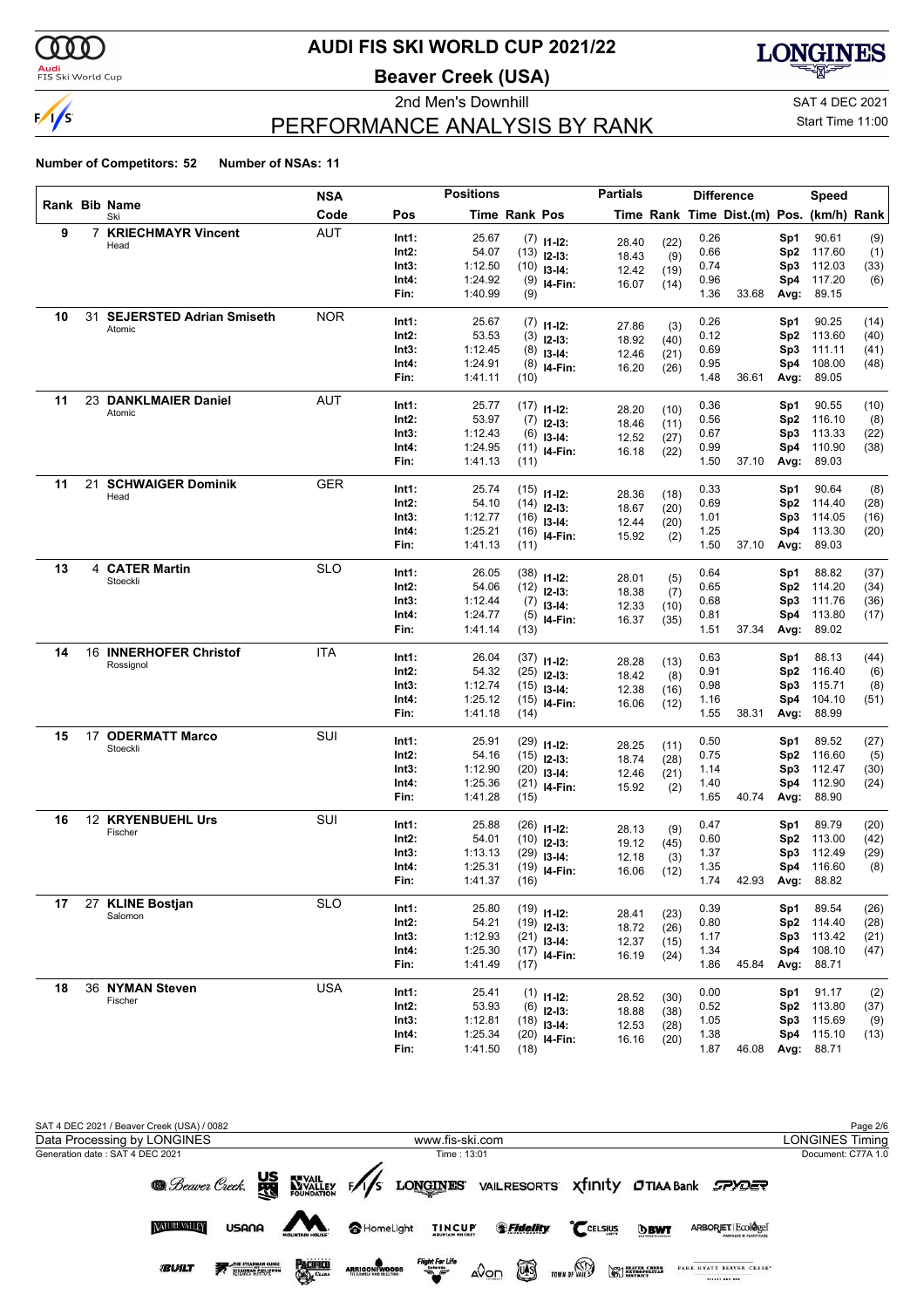

#### **Audi**<br>FIS Ski World Cup

# **AUDI FIS SKI WORLD CUP 2021/22**

**Beaver Creek (USA)**



# PERFORMANCE ANALYSIS BY RANK

2nd Men's Downhill and SAT 4 DEC 2021 Start Time 11:00

|    |    |                                 | <b>NSA</b> |                | <b>Positions</b> |               |                  | <b>Partials</b> |              |              | <b>Difference</b>                        |                 | <b>Speed</b>     |      |
|----|----|---------------------------------|------------|----------------|------------------|---------------|------------------|-----------------|--------------|--------------|------------------------------------------|-----------------|------------------|------|
|    |    | Rank Bib Name<br>Ski            | Code       | Pos            |                  | Time Rank Pos |                  |                 |              |              | Time Rank Time Dist.(m) Pos. (km/h) Rank |                 |                  |      |
| 18 |    | 1 CLAREY Johan<br>Head          | <b>FRA</b> | Int1:          | 25.91            |               | $(29)$ 11-12:    | 28.11           | (8)          | 0.50         |                                          | Sp1             | 89.91            | (18) |
|    |    |                                 |            | Int2:          | 54.02            |               | $(11)$ 12-13:    | 18.68           | (22)         | 0.61         |                                          | Sp <sub>2</sub> | 115.50           | (13) |
|    |    |                                 |            | Int3:          | 1:12.70          |               | $(13)$ 13-14:    | 12.36           | (13)         | 0.94         |                                          | Sp3             | 116.30           | (6)  |
|    |    |                                 |            | Int4:          | 1:25.06          |               | $(14)$ 14-Fin:   | 16.44           | (38)         | 1.10         |                                          | Sp4             | 113.10           | (23) |
|    |    |                                 |            | Fin:           | 1:41.50          | (18)          |                  |                 |              | 1.87         | 46.08                                    | Avg:            | 88.71            |      |
| 20 |    | 15 SANDER Andreas               | <b>GER</b> | Int1:          | 25.72            |               | $(10)$ 11-12:    | 28.77           |              | 0.31         |                                          | Sp1             | 90.77            | (5)  |
|    |    | Atomic                          |            | Int2:          | 54.49            |               | $(33)$ 12-13:    | 18.70           | (36)<br>(24) | 1.08         |                                          | Sp <sub>2</sub> | 114.90           | (21) |
|    |    |                                 |            | Int3:          | 1:13.19          |               | $(30)$ 13-14:    | 12.23           |              | 1.43         |                                          | Sp3             | 115.43           | (10) |
|    |    |                                 |            | Int4:          | 1:25.42          |               | $(23)$ 14-Fin:   | 16.09           | (6)          | 1.46         |                                          | Sp4             | 113.70           | (19) |
|    |    |                                 |            | Fin:           | 1:41.51          | (20)          |                  |                 | (17)         | 1.88         | 46.32                                    | Avg:            | 88.70            |      |
| 21 |    | 10 STRIEDINGER Otmar            | AUT        | Int1:          | 25.82            |               | $(21)$ 11-12:    |                 |              | 0.41         |                                          | Sp1             | 89.06            | (33) |
|    |    | Salomon                         |            | Int2:          | 54.21            |               | $(19)$ 12-13:    | 28.39           | (20)         | 0.80         |                                          | Sp <sub>2</sub> | 114.00           | (36) |
|    |    |                                 |            | Int3:          | 1:12.93          |               | $(21)$ 13-14:    | 18.72           | (26)         | 1.17         |                                          | Sp3             | 111.85           | (34) |
|    |    |                                 |            | Int4:          | 1:25.56          |               |                  | 12.63           | (35)         | 1.60         |                                          | Sp4             | 115.10           | (13) |
|    |    |                                 |            | Fin:           | 1:41.60          | (21)          | $(26)$ 14-Fin:   | 16.04           | (11)         | 1.97         | 48.49                                    | Avg:            | 88.62            |      |
| 22 | 14 | <b>BENNETT Bryce</b>            | <b>USA</b> |                |                  |               |                  |                 |              |              |                                          |                 |                  |      |
|    |    | Fischer                         |            | Int1:          | 25.87            |               | $(24)$ 11-12:    | 28.57           | (32)         | 0.46         |                                          | Sp1             | 90.31            | (12) |
|    |    |                                 |            | Int2:          | 54.44            |               | $(31)$ 12-13:    | 18.84           | (34)         | 1.03         |                                          | Sp <sub>2</sub> | 115.60           | (10) |
|    |    |                                 |            | Int3:          | 1:13.28          |               | $(31)$ 13-14:    | 12.25           | (7)          | 1.52         |                                          | Sp3             | 117.44           | (3)  |
|    |    |                                 |            | Int4:<br>Fin:  | 1:25.53          |               | $(25)$ 14-Fin:   | 16.08           | (16)         | 1.57<br>1.98 | 48.74                                    | Sp4             | 116.20<br>88.61  | (9)  |
|    |    |                                 |            |                | 1:41.61          | (22)          |                  |                 |              |              |                                          | Avg:            |                  |      |
| 23 | 11 | <b>BAUMANN Romed</b><br>Salomon | <b>GER</b> | Int1:          | 25.51            |               | $(2)$ 11-12:     | 28.78           | (37)         | 0.10         |                                          | Sp1             | 91.01            | (3)  |
|    |    |                                 |            | Int2:          | 54.29            |               | $(24)$ 12-13:    | 18.77           | (30)         | 0.88         |                                          | Sp <sub>2</sub> | 114.40           | (28) |
|    |    |                                 |            | Int3:          | 1:13.06          |               | $(26)$ 13-14:    | 12.35           | (11)         | 1.30         |                                          | Sp3             | 115.06           | (12) |
|    |    |                                 |            | Int4:          | 1:25.41          |               | $(22)$ 14-Fin:   | 16.24           | (27)         | 1.45         |                                          | Sp4             | 112.60           | (25) |
|    |    |                                 |            | Fin:           | 1:41.65          | (23)          |                  |                 |              | 2.02         | 49.70                                    | Avg:            | 88.57            |      |
| 24 | 20 | <b>GANONG Travis</b>            | <b>USA</b> | Int1:          | 25.92            |               | $(33)$ 11-12:    | 28.42           | (24)         | 0.51         |                                          | Sp1             | 89.72            | (21) |
|    |    | Atomic                          |            | Int2:          | 54.34            |               | $(27)$ 12-13:    | 18.94           | (42)         | 0.93         |                                          | Sp <sub>2</sub> | 114.50           | (26) |
|    |    |                                 |            | Int3:          | 1:13.28          |               | $(31)$ 13-14:    | 12.28           | (9)          | 1.52         |                                          | Sp3             | 114.93           | (13) |
|    |    |                                 |            | Int4:          | 1:25.56          |               | $(26)$ 14-Fin:   | 16.11           | (19)         | 1.60         |                                          | Sp4             | 115.40           | (12) |
|    |    |                                 |            | Fin:           | 1:41.67          | (24)          |                  |                 |              | 2.04         | 50.18                                    | Avg:            | 88.56            |      |
| 25 |    | 13 FRANZ Max                    | <b>AUT</b> | Int1:          | 25.99            |               | $(36)$ 11-12:    |                 |              | 0.58         |                                          | Sp1             | 88.66            | (39) |
|    |    | Fischer                         |            | Int2:          | 54.74            |               | $(36)$ 12-13:    | 28.75           | (35)         | 1.33         |                                          | Sp <sub>2</sub> | 116.30           | (7)  |
|    |    |                                 |            | Int3:          | 1:13.52          |               | $(37)$ 13-14:    | 18.78<br>12.22  | (31)         | 1.76         |                                          | Sp3             | 111.02           | (42) |
|    |    |                                 |            | Int4:          | 1:25.74          |               | $(30)$ 14-Fin:   | 16.03           | (5)<br>(10)  | 1.78         |                                          | Sp4             | 111.10           | (36) |
|    |    |                                 |            | Fin:           | 1:41.77          | (25)          |                  |                 |              | 2.14         | 52.59                                    | Avg:            | 88.47            |      |
| 26 |    | 35 FERSTL Josef                 | <b>GER</b> | Int1:          | 25.58            |               | $(5)$ 11-12:     |                 |              | 0.17         |                                          | Sp1             | 91.26            | (1)  |
|    |    | Head                            |            | Int2:          | 54.43            |               | $(30)$ 12-13:    | 28.85           | (40)         | 1.02         |                                          | Sp <sub>2</sub> | 115.00           | (19) |
|    |    |                                 |            | Int3:          | 1:13.35          |               | $(33)$ 13-14:    | 18.92           | (40)         | 1.59         |                                          | Sp3             | 112.27           | (31) |
|    |    |                                 |            | Int4:          | 1:25.81          |               | $(33)$ 14-Fin:   | 12.46           | (21)         | 1.85         |                                          |                 | Sp4 110.00       | (41) |
|    |    |                                 |            | Fin:           | 1:41.83          | (26)          |                  | 16.02           | (9)          | 2.20         |                                          |                 | 54.03 Avg: 88.42 |      |
| 27 |    | 29 MUZATON Maxence              | <b>FRA</b> |                |                  |               |                  |                 |              |              |                                          |                 |                  |      |
|    |    | Rossignol                       |            | Int1:          | 25.87            |               | $(24)$ 11-12:    | 28.39           | (20)         | 0.46         |                                          | Sp1             | 89.06            | (33) |
|    |    |                                 |            | Int2:          | 54.26<br>1:12.95 |               | $(23)$ 12-13:    | 18.69           | (23)         | 0.85         |                                          | Sp <sub>2</sub> | 113.60<br>110.99 | (40) |
|    |    |                                 |            | Int3:<br>Int4: | 1:25.49          |               | $(23)$ 13-14:    | 12.54           | (29)         | 1.19<br>1.53 |                                          | Sp3<br>Sp4      | 112.20           | (43) |
|    |    |                                 |            | Fin:           | 1:41.85          | (27)          | $(24)$ 14-Fin:   | 16.36           | (33)         | 2.22         | 54.51                                    |                 | Avg: 88.40       | (28) |
| 28 |    | 25 ROGENTIN Stefan              | SUI        |                |                  |               |                  |                 |              |              |                                          |                 |                  |      |
|    |    | Fischer                         |            | Int1:          | 25.73            |               | $(12)$ $11-12$ : | 28.66           | (34)         | 0.32         |                                          | Sp1             | 90.27            | (13) |
|    |    |                                 |            | Int2:          | 54.39            |               | $(28)$ 12-13:    | 18.71           | (25)         | 0.98         |                                          | Sp <sub>2</sub> | 113.70           | (39) |
|    |    |                                 |            | Int3:          | 1:13.10          |               | $(28)$ 13-14:    | 12.56           | (31)         | 1.34         |                                          | Sp3             | 111.46           | (39) |
|    |    |                                 |            | Int4:          | 1:25.66          |               | $(29)$ 14-Fin:   | 16.28           | (30)         | 1.70         |                                          | Sp4             | 112.40           | (26) |
|    |    |                                 |            | Fin:           | 1:41.94          | (28)          |                  |                 |              | 2.31         | 56.67                                    |                 | Avg: 88.32       |      |

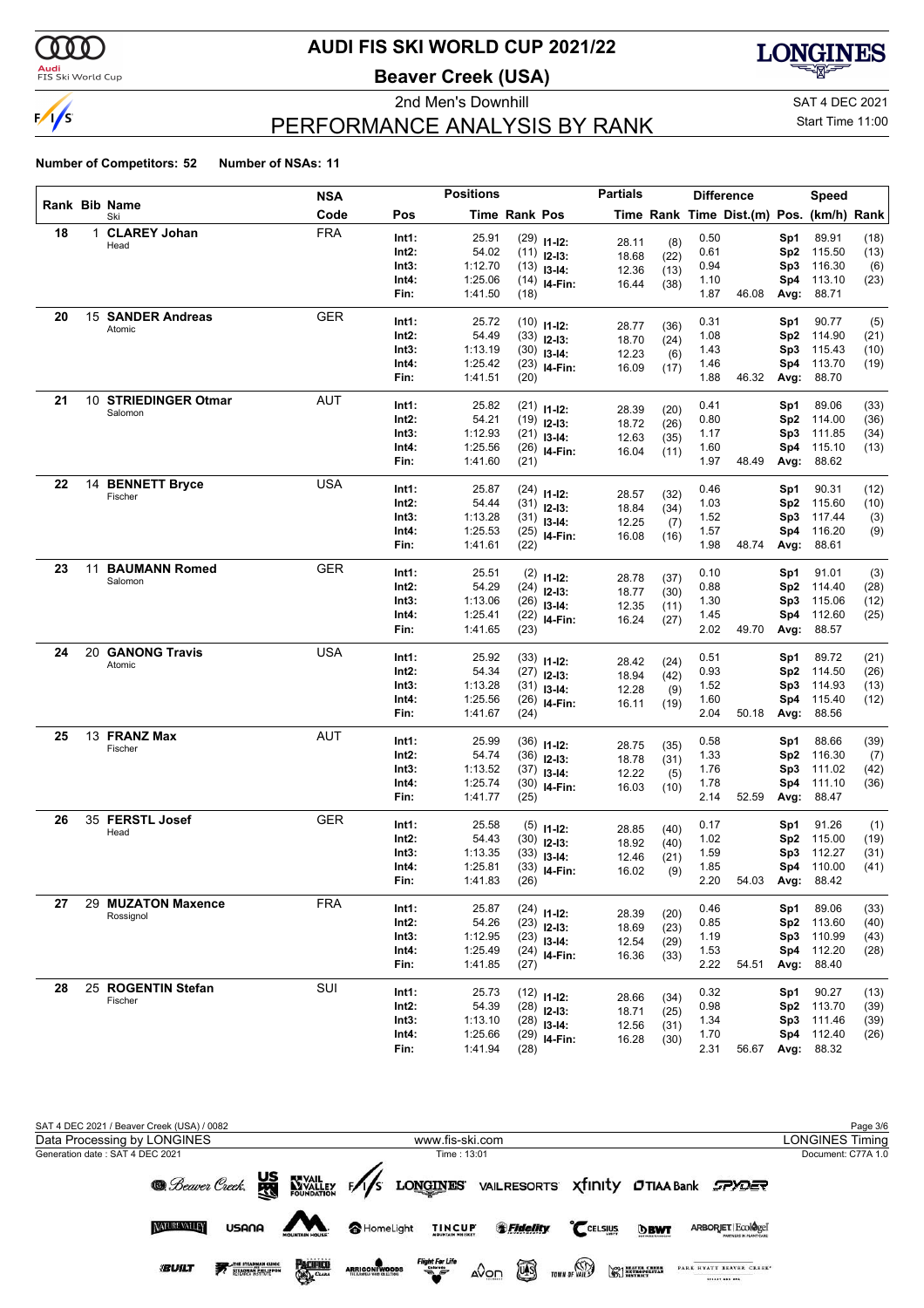

#### **Audi**<br>FIS Ski World Cup

# **AUDI FIS SKI WORLD CUP 2021/22**

**Beaver Creek (USA)**

**LONGINES** 

# $\frac{1}{s}$

2nd Men's Downhill 2nd Men's Downhill 3.5 and Men's Downhill 3.5 and SAT 4 DEC 2021

Start Time 11:00

# PERFORMANCE ANALYSIS BY RANK

|    |    |                       | <b>NSA</b> |       | <b>Positions</b> |               |                                 | <b>Partials</b> |      |      | <b>Difference</b>                        |                 | Speed      |      |
|----|----|-----------------------|------------|-------|------------------|---------------|---------------------------------|-----------------|------|------|------------------------------------------|-----------------|------------|------|
|    |    | Rank Bib Name<br>Ski  | Code       | Pos   |                  | Time Rank Pos |                                 |                 |      |      | Time Rank Time Dist.(m) Pos. (km/h) Rank |                 |            |      |
| 29 |    | 18 BAILET Matthieu    | <b>FRA</b> | Int1: | 25.67            |               | $(7)$ 11-12:                    | 28.31           | (15) | 0.26 |                                          | Sp1             | 90.85      | (4)  |
|    |    | Salomon               |            | Int2: | 53.98            |               | $(8)$ 12-13:                    | 18.59           | (14) | 0.57 |                                          | Sp2             | 111.60     | (46) |
|    |    |                       |            | Int3: | 1:12.57          |               | $(12)$ 13-14:                   | 12.46           | (21) | 0.81 |                                          | Sp3             | 119.53     | (1)  |
|    |    |                       |            | Int4: | 1:25.03          |               | $(13)$ 14-Fin:                  | 16.92           | (50) | 1.07 |                                          | Sp4             | 114.60     | (16) |
|    |    |                       |            | Fin:  | 1:41.95          | (29)          |                                 |                 |      | 2.32 | 56.91                                    | Avg:            | 88.31      |      |
| 30 |    | 48 CRAWFORD James     | CAN        | Int1: | 26.12            |               | $(42)$ 11-12:                   |                 |      | 0.71 |                                          | Sp1             | 88.74      | (38) |
|    |    | Head                  |            | Int2: | 54.20            |               | $(17)$ 12-13:                   | 28.08           | (6)  | 0.79 |                                          | Sp <sub>2</sub> | 115.40     | (15) |
|    |    |                       |            | Int3: | 1:12.73          |               | $(14)$ 13-14:                   | 18.53           | (13) | 0.97 |                                          | Sp3             | 110.73     | (45) |
|    |    |                       |            | Int4: | 1:25.30          |               | $(17)$ 14-Fin:                  | 12.57           | (32) | 1.34 |                                          | Sp4             | 111.50     | (33) |
|    |    |                       |            | Fin:  | 1:41.97          | (30)          |                                 | 16.67           | (46) | 2.34 | 57.39                                    | Avg:            | 88.30      |      |
| 31 |    | 32 ROULIN Gilles      | SUI        |       |                  |               |                                 |                 |      |      |                                          |                 |            |      |
|    |    | Head                  |            | Int1: | 25.89            |               | $(28)$ 11-12:                   | 28.43           | (26) | 0.48 |                                          | Sp1             | 89.71      | (22) |
|    |    |                       |            | Int2: | 54.32            |               | $(25)$ 12-13:                   | 18.66           | (17) | 0.91 |                                          | Sp2             | 114.50     | (26) |
|    |    |                       |            | Int3: | 1:12.98          |               | $(24)$ 13-14:                   | 12.82           | (43) | 1.22 |                                          | Sp3             | 112.56     | (28) |
|    |    |                       |            | Int4: | 1:25.80          |               | $(32)$ 14-Fin:                  | 16.19           | (24) | 1.84 |                                          | Sp4             | 111.10     | (36) |
|    |    |                       |            | Fin:  | 1:41.99          | (31)          |                                 |                 |      | 2.36 | 57.87                                    | Avg:            | 88.28      |      |
| 32 |    | 44 SEGER Brodie       | CAN        | Int1: | 25.98            |               | $(34)$ 11-12:                   | 28.42           | (24) | 0.57 |                                          | Sp1             | 89.40      | (29) |
|    |    | Atomic                |            | Int2: | 54.40            |               | $(29)$ 12-13:                   | 18.66           | (17) | 0.99 |                                          | Sp <sub>2</sub> | 114.40     | (28) |
|    |    |                       |            | Int3: | 1:13.06          |               | $(26)$ 13-14:                   | 12.70           | (36) | 1.30 |                                          | Sp3             | 115.15     | (11) |
|    |    |                       |            | Int4: | 1:25.76          |               | $(31)$ 14-Fin:                  | 16.25           | (28) | 1.80 |                                          | Sp4             | 112.30     | (27) |
|    |    |                       |            | Fin:  | 1:42.01          | (32)          |                                 |                 |      | 2.38 | 58.35                                    | Avg:            | 88.26      |      |
| 33 |    | 52 HROBAT Miha        | <b>SLO</b> | Int1: | 26.22            |               |                                 |                 |      | 0.81 |                                          | Sp1             | 87.86      | (47) |
|    |    | Atomic                |            | Int2: | 54.48            |               | $(44)$ 11-12:                   | 28.26           | (12) | 1.07 |                                          | Sp2             | 115.20     | (17) |
|    |    |                       |            | Int3: | 1:12.84          |               | $(32)$ 12-13:                   | 18.36           | (5)  | 1.08 |                                          | Sp3             | 113.82     | (17) |
|    |    |                       |            | Int4: | 1:25.60          |               | $(19)$ 13-14:<br>$(28)$ 14-Fin: | 12.76           | (39) | 1.64 |                                          | Sp4             | 110.70     | (39) |
|    |    |                       |            | Fin:  | 1:42.04          | (33)          |                                 | 16.44           | (38) | 2.41 | 59.07                                    | Avg:            | 88.24      |      |
| 34 | 51 | <b>JOCHER Simon</b>   | <b>GER</b> |       |                  |               |                                 |                 |      |      |                                          |                 |            |      |
|    |    | Head                  |            | Int1: | 26.11            |               | $(40)$ 11-12:                   | 28.46           | (28) | 0.70 |                                          | Sp1             | 89.09      | (32) |
|    |    |                       |            | Int2: | 54.57            |               | $(34)$ 12-13:                   | 18.44           | (10) | 1.16 |                                          | Sp <sub>2</sub> | 115.20     | (17) |
|    |    |                       |            | Int3: | 1:13.01          |               | $(25)$ 13-14:                   | 13.00           | (50) | 1.25 |                                          | Sp3             | 111.79     | (35) |
|    |    |                       |            | Int4: | 1:26.01          |               | $(35)$ 14-Fin:                  | 16.17           | (21) | 2.05 |                                          | Sp4             | 112.00     | (30) |
|    |    |                       |            | Fin:  | 1:42.18          | (34)          |                                 |                 |      | 2.55 | 62.41                                    | Avg:            | 88.12      |      |
| 35 |    | 37 CASSE Mattia       | <b>ITA</b> | Int1: | 26.19            |               | $(43)$ 11-12:                   | 28.84           | (39) | 0.78 |                                          | Sp1             | 88.31      | (43) |
|    |    | Head                  |            | Int2: | 55.03            |               | $(42)$ 12-13:                   | 18.78           | (31) | 1.62 |                                          | Sp <sub>2</sub> | 115.50     | (13) |
|    |    |                       |            | Int3: | 1:13.81          |               | $(42)$ 13-14:                   | 12.47           | (25) | 2.05 |                                          | Sp3             | 116.43     | (5)  |
|    |    |                       |            | Int4: | 1:26.28          |               | $(39)$ 14-Fin:                  | 16.07           | (14) | 2.32 |                                          | Sp4             | 113.80     | (17) |
|    |    |                       |            | Fin:  | 1:42.35          | (35)          |                                 |                 |      | 2.72 | 66.47                                    | Avg:            | 87.97      |      |
| 36 | 24 | <b>GOLDBERG Jared</b> | <b>USA</b> | Int1: | 25.73            |               | $(12)$ 11-12:                   |                 |      | 0.32 |                                          | Sp1             | 90.12      | (16) |
|    |    | Head                  |            | Int2: | 54.87            |               | $(39)$ 12-13:                   | 29.14           | (47) | 1.46 |                                          | Sp2             | 114.40     | (28) |
|    |    |                       |            | Int3: | 1:13.85          |               | $(43)$ 13-14:                   | 18.98           | (43) | 2.09 |                                          | Sp3             | 112.19     | (32) |
|    |    |                       |            | Int4: | 1:26.20          |               |                                 | 12.35           | (11) | 2.24 |                                          |                 | Sp4 112.20 | (28) |
|    |    |                       |            | Fin:  | 1:42.38          | (36)          | $(37)$ 14-Fin:                  | 16.18           | (22) | 2.75 | 67.18 Avg: 87.94                         |                 |            |      |
| 37 |    | 34 BUZZI Emanuele     | <b>ITA</b> |       |                  |               |                                 |                 |      |      |                                          |                 |            |      |
|    |    | Head                  |            | Int1: | 26.26            |               | $(46)$ 11-12:                   | 28.55           | (31) | 0.85 |                                          | Sp1             | 88.02      | (46) |
|    |    |                       |            | Int2: | 54.81            |               | $(37)$ 12-13:                   | 18.91           | (39) | 1.40 |                                          | Sp <sub>2</sub> | 112.90     | (43) |
|    |    |                       |            | Int3: | 1:13.72          |               | $(40)$ 13-14:                   | 12.36           | (13) | 1.96 |                                          | Sp3             | 112.83     | (27) |
|    |    |                       |            | Int4: | 1:26.08          |               | $(36)$ 14-Fin:                  | 16.36           | (33) | 2.12 |                                          | Sp4             | 108.50     | (46) |
|    |    |                       |            | Fin:  | 1:42.44          | (37)          |                                 |                 |      | 2.81 | 68.60                                    | Avg:            | 87.89      |      |
| 38 |    | 39 ARVIDSSON Erik     | <b>USA</b> | Int1: | 26.08            |               | $(39)$ 11-12:                   | 28.79           | (38) | 0.67 |                                          | Sp1             | 88.83      | (36) |
|    |    | Head                  |            | Int2: | 54.87            |               | $(39)$ 12-13:                   | 18.66           | (17) | 1.46 |                                          | Sp <sub>2</sub> | 114.60     | (24) |
|    |    |                       |            | Int3: | 1:13.53          |               | $(38)$ 13-14:                   | 12.76           | (39) | 1.77 |                                          | Sp3             | 114.55     | (14) |
|    |    |                       |            | Int4: | 1:26.29          |               | $(40)$ 14-Fin:                  | 16.27           | (29) | 2.33 |                                          | Sp4             | 111.70     | (32) |
|    |    |                       |            | Fin:  | 1:42.56          | (38)          |                                 |                 |      | 2.93 | 71.45                                    |                 | Avg: 87.79 |      |

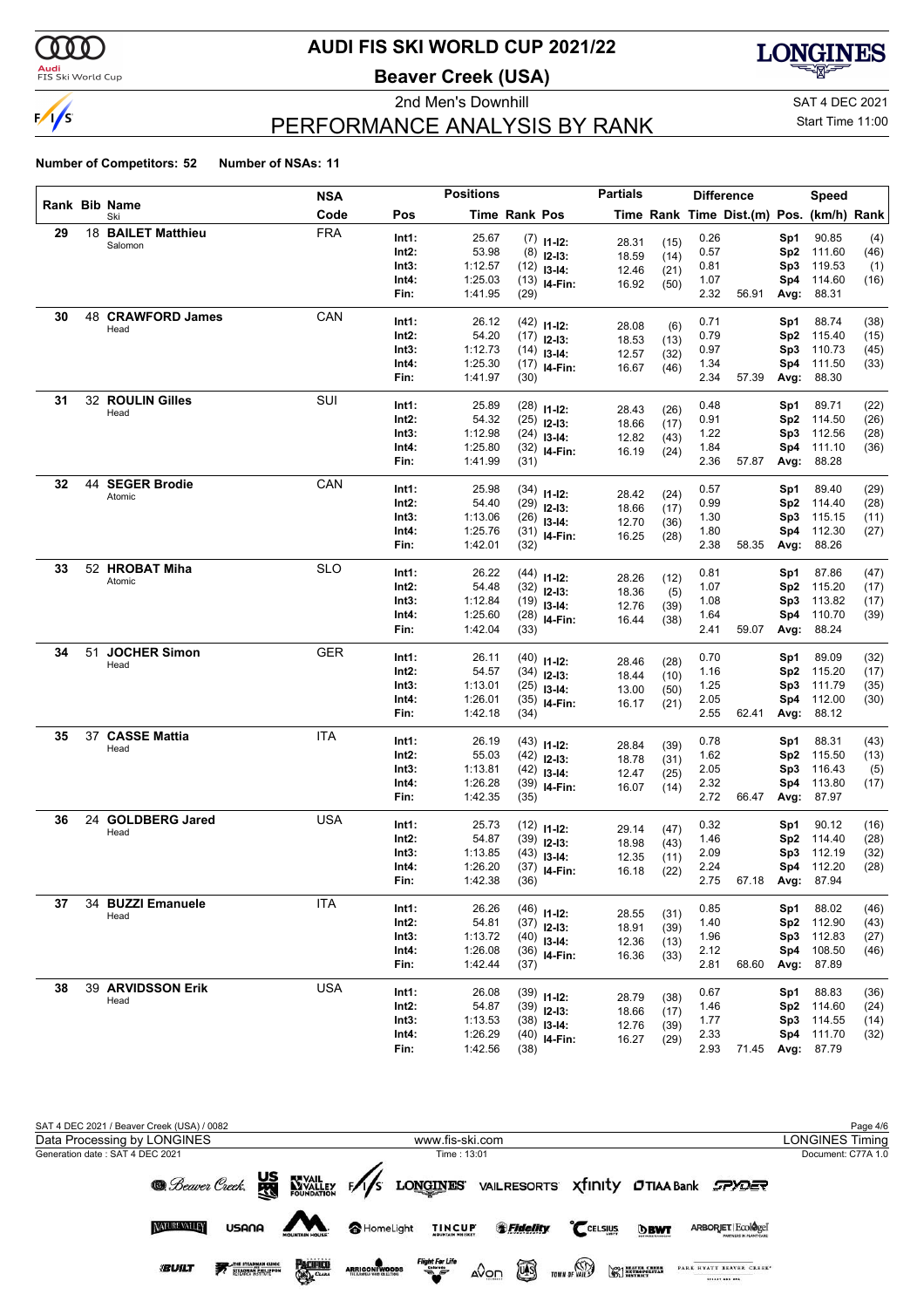

#### **Audi**<br>FIS Ski World Cup

# **AUDI FIS SKI WORLD CUP 2021/22**

**Beaver Creek (USA)**



# PERFORMANCE ANALYSIS BY RANK

2nd Men's Downhill and SAT 4 DEC 2021 Start Time 11:00

|    |    |                           | <b>NSA</b> |       | <b>Positions</b> |               |                | <b>Partials</b> |      |      | <b>Difference</b>                        |                        | Speed      |              |
|----|----|---------------------------|------------|-------|------------------|---------------|----------------|-----------------|------|------|------------------------------------------|------------------------|------------|--------------|
|    |    | Rank Bib Name<br>Ski      | Code       | Pos   |                  | Time Rank Pos |                |                 |      |      | Time Rank Time Dist.(m) Pos. (km/h) Rank |                        |            |              |
| 39 |    | 46 BOSCA Guglielmo        | <b>ITA</b> | Int1: | 25.88            |               | $(26)$ 11-12:  | 28.33           | (17) | 0.47 |                                          | Sp1                    | 88.94      | (35)         |
|    |    | Head                      |            | Int2: | 54.21            |               | $(19)$ 12-13:  | 19.16           | (47) | 0.80 |                                          | Sp <sub>2</sub>        | 114.40     | (28)         |
|    |    |                           |            | Int3: | 1:13.37          |               | $(34)$ 13-14:  | 12.58           | (33) | 1.61 |                                          | Sp3                    | 110.44     | (47)         |
|    |    |                           |            | Int4: | 1:25.95          |               | $(34)$ 14-Fin: | 16.68           | (47) | 1.99 |                                          | Sp4                    | 113.30     | (20)         |
|    |    |                           |            | Fin:  | 1:42.63          | (39)          |                |                 |      | 3.00 | 73.11                                    | Avg:                   | 87.73      |              |
| 40 |    | 50 MANI Nils              | SUI        | Int1: | 26.33            |               | $(48)$ 11-12:  |                 |      | 0.92 |                                          | Sp1                    | 87.13      | (49)         |
|    |    | Stoeckli                  |            | Int2: | 54.62            |               | $(35)$ 12-13:  | 28.29           | (14) | 1.21 |                                          | Sp <sub>2</sub>        | 115.60     | (10)         |
|    |    |                           |            | Int3: | 1:13.47          |               | $(35)$ 13-14:  | 18.85           | (35) | 1.71 |                                          | Sp3                    | 113.08     | (24)         |
|    |    |                           |            | Int4: | 1:26.26          |               | $(38)$ 14-Fin: | 12.79           | (42) | 2.30 |                                          | Sp4                    | 111.20     | (34)         |
|    |    |                           |            | Fin:  | 1:42.81          | (40)          |                | 16.55           | (42) | 3.18 | 77.36                                    | Avg:                   | 87.58      |              |
| 41 |    | 55 MOLTENI Nicolo         | ITA        | Int1: | 26.44            |               |                |                 |      | 1.03 |                                          |                        | 86.84      |              |
|    |    | Head                      |            | Int2: | 55.05            |               | $(51)$ 11-12:  | 28.61           | (33) | 1.64 |                                          | Sp1<br>Sp <sub>2</sub> | 114.80     | (51)         |
|    |    |                           |            | Int3: | 1:13.69          |               | $(44)$ 12-13:  | 18.64           | (16) | 1.93 |                                          |                        | 111.31     | (23)         |
|    |    |                           |            | Int4: | 1:26.40          |               | $(39)$ 13-14:  | 12.71           | (37) |      |                                          | Sp3                    | 109.30     | (40)         |
|    |    |                           |            |       |                  |               | $(41)$ 14-Fin: | 16.52           | (41) | 2.44 |                                          | Sp4                    |            | (43)         |
|    |    |                           |            | Fin:  | 1:42.92          | (41)          |                |                 |      | 3.29 | 79.95                                    | Avg:                   | 87.48      |              |
| 42 |    | 40 READ Jeffrey<br>Atomic | CAN        | Int1: | 25.98            |               | $(34)$ 11-12:  | 28.88           | (41) | 0.57 |                                          | Sp1                    | 89.66      | (24)         |
|    |    |                           |            | Int2: | 54.86            |               | $(38)$ 12-13:  | 18.86           | (36) | 1.45 |                                          | Sp <sub>2</sub>        | 110.80     | (49)         |
|    |    |                           |            | Int3: | 1:13.72          |               | $(40)$ 13-14:  | 13.04           | (51) | 1.96 |                                          | Sp3                    | 110.51     | (46)         |
|    |    |                           |            | Int4: | 1:26.76          |               | $(45)$ 14-Fin: | 16.30           | (32) | 2.80 |                                          | Sp4                    | 113.30     | (20)         |
|    |    |                           |            | Fin:  | 1:43.06          | (42)          |                |                 |      | 3.43 | 83.24                                    | Avg:                   | 87.36      |              |
| 43 | 41 | <b>SCHULLER Victor</b>    | FRA        | Int1: | 25.91            |               | $(29)$ 11-12:  |                 |      | 0.50 |                                          | Sp1                    | 89.70      | (23)         |
|    |    | Head                      |            | Int2: | 54.87            |               | $(39)$ 12-13:  | 28.96           | (44) | 1.46 |                                          | Sp <sub>2</sub>        | 108.20     | (52)         |
|    |    |                           |            | Int3: | 1:13.88          |               | $(44)$ 13-14:  | 19.01           | (44) | 2.12 |                                          | Sp3                    | 114.34     | (15)         |
|    |    |                           |            | Int4: | 1:26.61          |               | $(43)$ 14-Fin: | 12.73           | (38) | 2.65 |                                          | Sp4                    | 111.20     | (34)         |
|    |    |                           |            | Fin:  | 1:43.08          | (43)          |                | 16.47           | (40) | 3.45 | 83.71                                    | Avg:                   | 87.35      |              |
| 44 | 54 | <b>BABINSKY Stefan</b>    | AUT        | Int1: | 26.32            |               |                |                 |      | 0.91 |                                          |                        | 87.12      |              |
|    |    | Head                      |            | Int2: | 55.26            |               | $(47)$ 11-12:  | 28.94           | (43) | 1.85 |                                          | Sp1<br>Sp <sub>2</sub> | 115.30     | (50)         |
|    |    |                           |            | Int3: | 1:14.13          |               | $(46)$ 12-13:  | 18.87           | (37) | 2.37 |                                          | Sp3                    | 110.88     | (16)         |
|    |    |                           |            | Int4: | 1:26.89          |               | $(46)$ 13-14:  | 12.76           | (39) | 2.93 |                                          | Sp4                    | 111.90     | (44)<br>(31) |
|    |    |                           |            | Fin:  | 1:43.32          | (44)          | $(47)$ 14-Fin: | 16.43           | (37) | 3.69 | 89.32                                    | Avg:                   | 87.14      |              |
| 44 |    | 8 ALLEGRE Nils            | <b>FRA</b> |       |                  |               |                |                 |      |      |                                          |                        |            |              |
|    |    | Salomon                   |            | Int1: | 25.91            |               | $(29)$ 11-12:  | 29.57           | (49) | 0.50 |                                          | Sp1                    | 89.11      | (31)         |
|    |    |                           |            | Int2: | 55.48            |               | $(48)$ 12-13:  | 18.76           | (29) | 2.07 |                                          | Sp <sub>2</sub>        | 112.20     | (44)         |
|    |    |                           |            | Int3: | 1:14.24          |               | $(47)$ 13-14:  | 12.49           | (26) | 2.48 |                                          | Sp3                    | 113.68     | (20)         |
|    |    |                           |            | Int4: | 1:26.73          |               | $(44)$ 14-Fin: | 16.59           | (43) | 2.77 |                                          | Sp4                    | 117.20     | (6)          |
|    |    |                           |            | Fin:  | 1:43.32          | (44)          |                |                 |      | 3.69 | 89.32                                    | Avg:                   | 87.14      |              |
| 46 |    | 49 PICCARD Roy            | <b>FRA</b> | Int1: | 26.36            |               | $(49)$ 11-12:  | 28.96           | (44) | 0.95 |                                          | Sp1                    | 87.36      | (48)         |
|    |    | Rossignol                 |            | Int2: | 55.32            |               | $(47)$ 12-13:  | 18.67           | (20) | 1.91 |                                          | Sp <sub>2</sub>        | 114.60     | (24)         |
|    |    |                           |            | Int3: | 1:13.99          |               | $(45)$ 13-14:  | 12.86           | (46) | 2.23 |                                          | Sp3                    | 109.34     | (50)         |
|    |    |                           |            | Int4: | 1:26.85          |               | $(46)$ 14-Fin: | 16.64           | (45) | 2.89 |                                          |                        | Sp4 105.20 | (50)         |
|    |    |                           |            | Fin:  | 1:43.49          | (46)          |                |                 |      | 3.86 | 93.28 Avg:                               |                        | 87.00      |              |
| 47 |    | 26 ROEA Henrik            | <b>NOR</b> | Int1: | 25.72            |               |                |                 |      | 0.31 |                                          | Sp1                    | 90.54      | (11)         |
|    |    | Nordica                   |            | Int2: |                  |               | $(10)$ 11-12:  |                 |      |      |                                          | Sp <sub>2</sub>        | 114.20     | (34)         |
|    |    |                           |            | Int3: | 1:13.50          |               | $12 - 13:$     |                 |      | 1.74 |                                          | Sp3                    | 110.14     | (48)         |
|    |    |                           |            | Int4: | 1:26.48          |               | $(36)$ 13-14:  | 12.98           | (49) | 2.52 |                                          | Sp4                    | 108.70     |              |
|    |    |                           |            | Fin:  | 1:43.72          | (47)          | $(42)$ 14-Fin: | 17.24           | (51) | 4.09 | 98.62                                    |                        | Avg: 86.81 | (44)         |
| 48 |    | 45 GIEZENDANNER Blaise    | <b>FRA</b> |       |                  |               |                |                 |      |      |                                          |                        |            |              |
|    |    | Atomic                    |            | Int1: | 26.40            |               | $(50)$ 11-12:  | 29.09           | (46) | 0.99 |                                          | Sp1                    | 88.11      | (45)         |
|    |    |                           |            | Int2: | 55.49            |               | $(49)$ 12-13:  | 19.15           | (46) | 2.08 |                                          | Sp <sub>2</sub>        | 111.20     | (47)         |
|    |    |                           |            | Int3: | 1:14.64          |               | $(50)$ 13-14:  | 12.85           | (44) | 2.88 |                                          | Sp3                    | 110.02     | (49)         |
|    |    |                           |            | Int4: | 1:27.49          |               | $(50)$ 14-Fin: | 16.37           | (35) | 3.53 |                                          | Sp4                    | 108.60     | (45)         |
|    |    |                           |            | Fin:  | 1:43.86          | (48)          |                |                 |      |      | 4.23 101.86                              |                        | Avg: 86.69 |              |

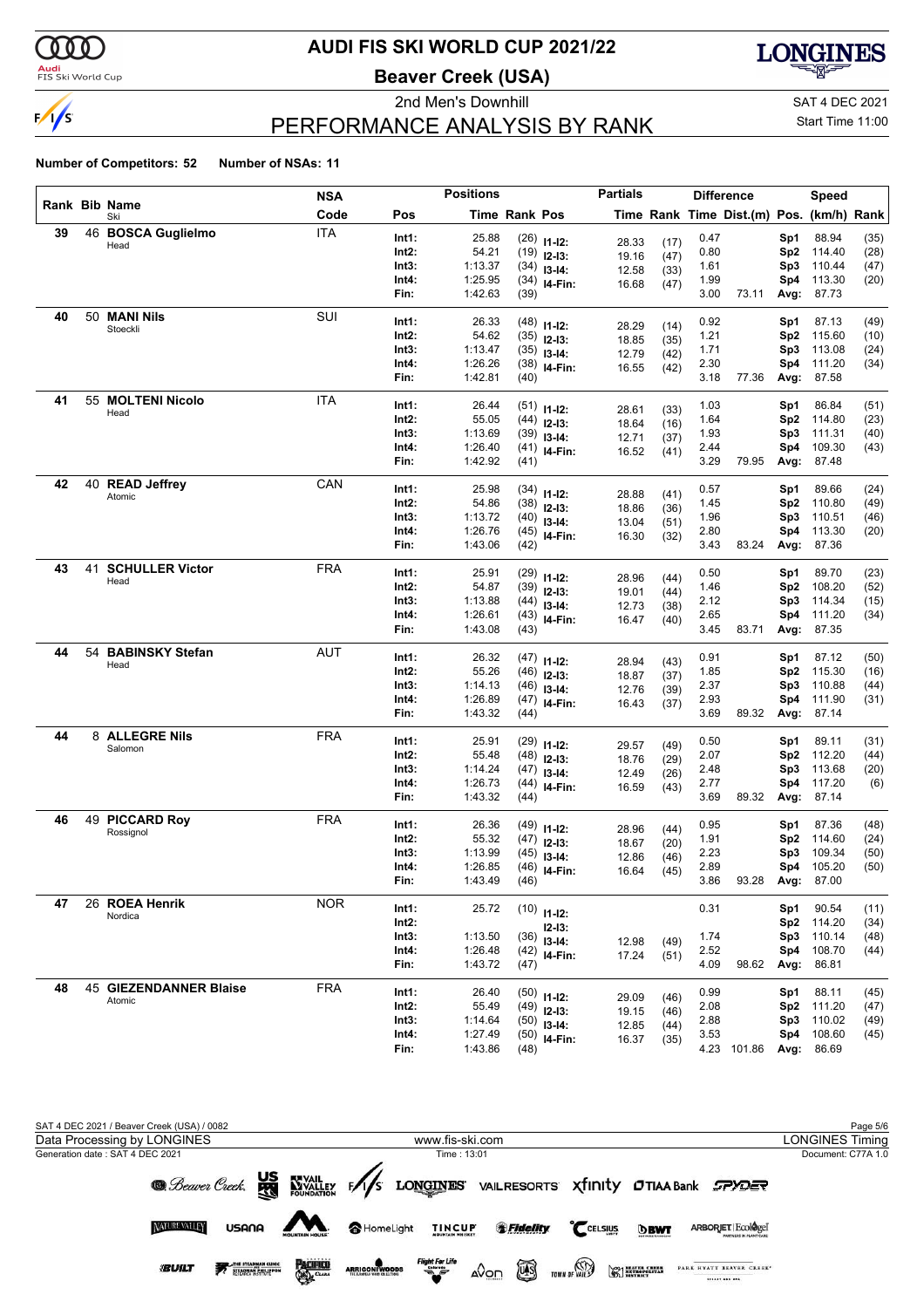

#### **Audi**<br>FIS Ski World Cup

# **AUDI FIS SKI WORLD CUP 2021/22**

**Beaver Creek (USA)**

**LONGINES** 

 $\sqrt{s}$ 

### 2nd Men's Downhill and Saturated Control of the SAT 4 DEC 2021 PERFORMANCE ANALYSIS BY RANK

Start Time 11:00

#### **Number of Competitors: 52 Number of NSAs: 11**

|    |    |                                        | <b>NSA</b> |                                          | <b>Positions</b>                                |                      |                                                                              | <b>Partials</b>                  |                              |                                      | <b>Difference</b>                        |                                              | Speed                                        |                              |
|----|----|----------------------------------------|------------|------------------------------------------|-------------------------------------------------|----------------------|------------------------------------------------------------------------------|----------------------------------|------------------------------|--------------------------------------|------------------------------------------|----------------------------------------------|----------------------------------------------|------------------------------|
|    |    | Rank Bib Name<br>Ski                   | Code       | Pos                                      |                                                 | <b>Time Rank Pos</b> |                                                                              |                                  |                              |                                      | Time Rank Time Dist.(m) Pos. (km/h) Rank |                                              |                                              |                              |
| 49 | 38 | <b>RAFFORT Nicolas</b><br>Salomon      | <b>FRA</b> | Int1:<br>Int2:<br>Int3:<br>Int4:<br>Fin: | 26.22<br>55.13<br>1:14.33<br>1:27.27<br>1:44.01 | (49)                 | $(44)$ 11-12:<br>$(45)$ 12-13:<br>$(49)$ 13-14:<br>$(48)$ 14-Fin:            | 28.91<br>19.20<br>12.94<br>16.74 | (42)<br>(48)<br>(47)<br>(48) | 0.81<br>1.72<br>2.57<br>3.31<br>4.38 | 105.32                                   | Sp1<br>Sp <sub>2</sub><br>Sp3<br>Sp4<br>Avg: | 88.54<br>111.00<br>108.22<br>105.30<br>86.56 | (41)<br>(48)<br>(51)<br>(49) |
| 50 | 58 | <b>TRIKHICHEV Pavel</b><br>Head        | <b>RUS</b> | Int1:<br>Int2:<br>Int3:<br>Int4:<br>Fin: | 25.84<br>55.03<br>1:14.25<br>1:27.35<br>1:44.25 | (50)                 | $(23)$ 11-12:<br>$(42)$ 12-13:<br>$(48)$ 13-14:<br>$(49)$ 14-Fin:            | 29.19<br>19.22<br>13.10<br>16.90 | (48)<br>(49)<br>(52)<br>(49) | 0.43<br>1.62<br>2.49<br>3.39<br>4.62 | 110.84                                   | Sp1<br>Sp <sub>2</sub><br>Sp3<br>Sp4<br>Avg: | 88.53<br>112.00<br>111.66<br>109.80<br>86.37 | (42)<br>(45)<br>(37)<br>(42) |
| 51 | 42 | <b>ALPHAND Nils</b><br>Head            | <b>FRA</b> | Int1:<br>Int2:<br>Int3:<br>Int4:<br>Fin: | 25.78<br>55.92<br>1:15.25<br>1:28.10<br>1:44.71 | (51)                 | $(18)$ 11-12:<br>$(50)$ 12-13:<br>$(51)$ 13-14:<br>$(51)$ <sub>14-Fin:</sub> | 30.14<br>19.33<br>12.85<br>16.61 | (51)<br>(50)<br>(44)<br>(44) | 0.37<br>2.51<br>3.49<br>4.14<br>5.08 | 121.34                                   | Sp1<br>Sp <sub>2</sub><br>Sp3<br>Sp4<br>Avg: | 89.13<br>108.50<br>111.63<br>110.60<br>85.99 | (30)<br>(51)<br>(38)<br>(40) |
| 52 | 57 | <b>STEUDLE Roy-Alexander</b><br>Atomic | <b>GBR</b> | Int1:<br>Int2:<br>Int3:<br>Int4:<br>Fin: | 26.95<br>56.71<br>1:16.24<br>1:29.20<br>1:46.97 | (52)                 | $(52)$ 11-12:<br>$(51)$ 12-13:<br>$(52)$ 13-14:<br>$(52)$ <sub>14-Fin:</sub> | 29.76<br>19.53<br>12.96<br>17.77 | (50)<br>(51)<br>(48)<br>(52) | 1.54<br>3.30<br>4.48<br>5.24<br>7.34 | 171.61                                   | Sp1<br>Sp <sub>2</sub><br>Sp3<br>Sp4<br>Avg: | 85.98<br>109.80<br>102.79<br>102.60<br>84.17 | (52)<br>(50)<br>(52)<br>(52) |



----------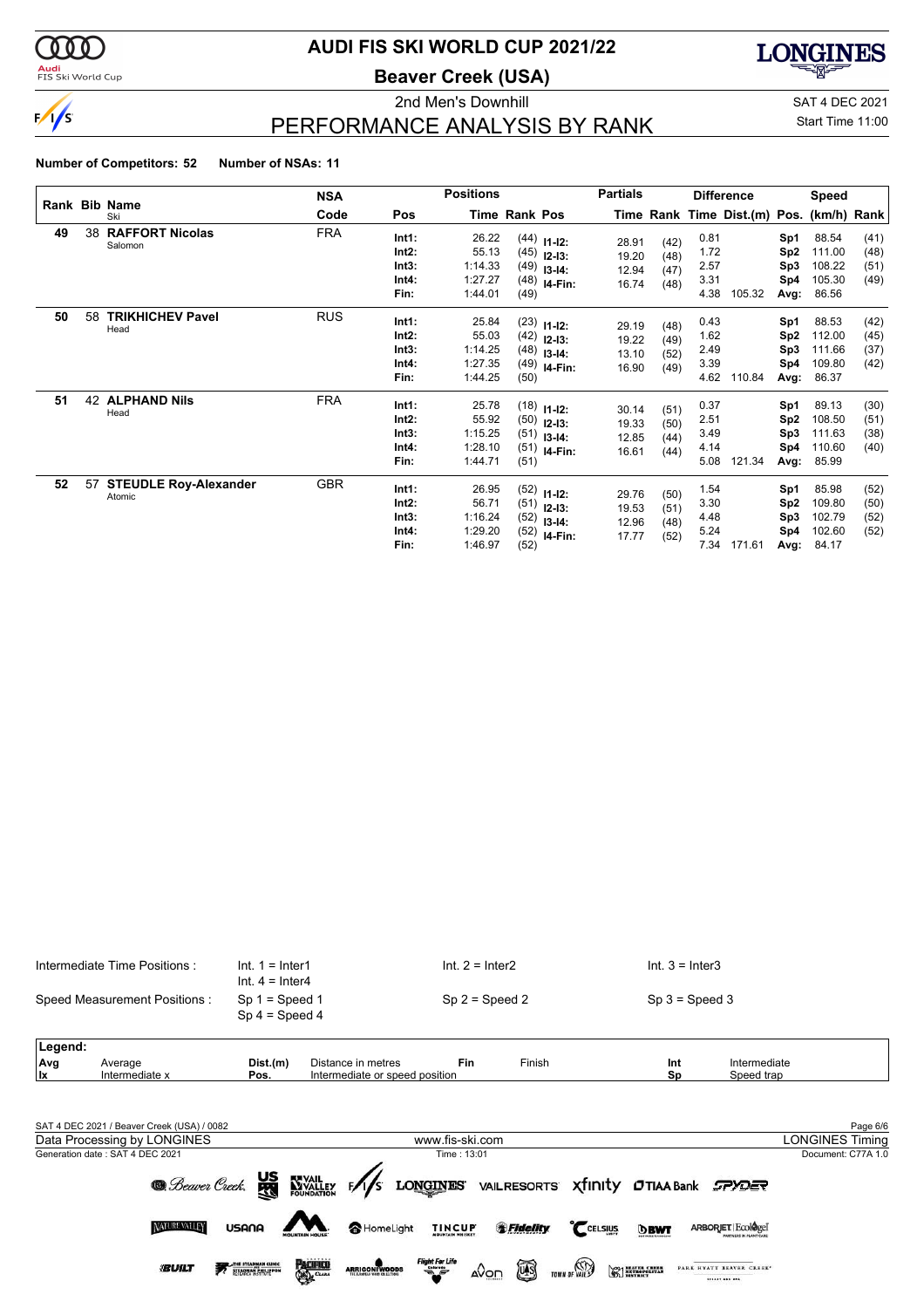





VAIL VALLEY FOUNDATION

### **AUDI FIS SKI WORLD CUP 2021/22**

**LONGINES** 

**Audi**<br>FIS Ski World Cup

**ULLE** 

 $\frac{1}{s}$ 

**Beaver Creek (USA)**

# PERFORMANCE ANALYSIS BY BIB

2nd Men's Downhill 30 and 2021 SAT 4 DEC 2021 Start Time 11:00

|                |                                       | <b>NSA</b> |          | <b>Positions</b> |                      |                                | <b>Partials</b> |             |      | <b>Difference</b>                        |                 | Speed      |      |
|----------------|---------------------------------------|------------|----------|------------------|----------------------|--------------------------------|-----------------|-------------|------|------------------------------------------|-----------------|------------|------|
| <b>Bib</b>     | Name<br>Ski                           | Code       | Pos      |                  | <b>Time Rank Pos</b> |                                |                 |             |      | Time Rank Time Dist.(m) Pos. (km/h) Rank |                 |            |      |
| 1              | <b>CLAREY Johan</b>                   | <b>FRA</b> | Int1:    | 25.91            |                      | $(31)$ 11-12:                  | 28.11           | (8)         | 0.50 |                                          | Sp1             | 89.91      | (18) |
|                | Head                                  |            | $Int2$ : | 54.02            |                      | $(11)$ 12-13:                  | 18.68           | (22)        | 0.61 |                                          | Sp <sub>2</sub> | 115.50     | (13) |
|                |                                       |            | Int3:    | 1:12.70          |                      | $(13)$ 13-14:                  | 12.36           | (13)        | 0.94 |                                          | Sp3             | 116.30     | (6)  |
|                |                                       |            | Int4:    | 1:25.06          |                      | $(14)$ 14-Fin:                 | 16.44           | (38)        | 1.10 |                                          | Sp4             | 113.10     | (23) |
|                |                                       |            | Fin:     | 1:41.50          | (18)                 |                                |                 |             | 1.87 | 46.08                                    | Avg:            | 88.71      |      |
| $\overline{2}$ | <b>COCHRAN-SIEGLE Ryan</b>            | <b>USA</b> | Int1:    | 25.80            | (20)                 | $11 - 12$ :                    |                 |             | 0.39 |                                          | Sp1             | 89.90      | (19) |
|                | Head                                  |            | $Int2$ : | 54.18            | (16)                 | $12-13:$                       | 28.38<br>18.59  | (19)        | 0.77 |                                          |                 | Sp2 116.70 | (4)  |
|                |                                       |            | Int3:    | 1:12.77          | (16)                 | $13-14:$                       | 12.15           | (14)<br>(2) | 1.01 |                                          | Sp3             | 116.66     | (4)  |
|                |                                       |            | Int4:    | 1:24.92          |                      | $(9)$ 14-Fin:                  | 15.95           | (5)         | 0.96 |                                          |                 | Sp4 115.50 | (11) |
|                |                                       |            | Fin:     | 1:40.87          | (6)                  |                                |                 |             | 1.24 | 30.74                                    | Avg:            | 89.26      |      |
| 3              | <b>FEUZ Beat</b>                      | SUI        | Int1:    | 26.11            |                      | $(43)$ 11-12:                  |                 |             | 0.70 |                                          | Sp1             | 88.65      | (43) |
|                | Head                                  |            | $Int2$ : | 54.20            |                      | $(17)$ 12-13:                  | 28.09           | (7)         | 0.79 |                                          | Sp <sub>2</sub> | 115.00     | (19) |
|                |                                       |            | Int3:    | 1:12.55          |                      | $(11)$ 13-14:                  | 18.35           | (3)         | 0.79 |                                          | Sp3             | 112.90     | (26) |
|                |                                       |            | Int4:    | 1:24.68          |                      | $(4)$ 14-Fin:                  | 12.13           | (1)         | 0.72 |                                          | Sp4             | 119.20     | (1)  |
|                |                                       |            | Fin:     | 1:40.64          | (3)                  |                                | 15.96           | (6)         | 1.01 | 25.10                                    | Avg:            | 89.46      |      |
| 4              | <b>CATER Martin</b>                   | <b>SLO</b> | Int1:    | 26.05            |                      |                                |                 |             | 0.64 |                                          | Sp1             | 88.82      | (40) |
|                | Stoeckli                              |            | Int2:    | 54.06            |                      | $(40)$ 11-12:<br>$(12)$ 12-13: | 28.01           | (5)         | 0.65 |                                          | Sp <sub>2</sub> | 114.20     | (34) |
|                |                                       |            | Int3:    | 1:12.44          |                      | $(7)$ 13-14:                   | 18.38           | (7)         | 0.68 |                                          | Sp3             | 111.76     | (36) |
|                |                                       |            | Int4:    | 1:24.77          |                      | $(5)$ 14-Fin:                  | 12.33           | (10)        | 0.81 |                                          | Sp4             | 113.80     | (17) |
|                |                                       |            | Fin:     | 1:41.14          | (13)                 |                                | 16.37           | (35)        | 1.51 | 37.34                                    | Avg:            | 89.02      |      |
| 5              | <b>MAYER Matthias</b>                 | <b>AUT</b> |          |                  |                      |                                |                 |             |      |                                          |                 |            |      |
|                | Head                                  |            | Int1:    | 25.82            |                      | $(22)$ 11-12:                  | 27.80           | (2)         | 0.41 |                                          | Sp1             | 89.96      | (17) |
|                |                                       |            | $Int2$ : | 53.62            |                      | $(4)$ 12-13:                   | 18.16           | (1)         | 0.21 |                                          | Sp <sub>2</sub> | 117.60     | (1)  |
|                |                                       |            | Int3:    | 1:11.78          | (2)                  | $13-14:$                       | 12.41           | (18)        | 0.02 |                                          | Sp3             | 113.73     | (19) |
|                |                                       |            | Int4:    | 1:24.19          |                      | $(2)$ 14-Fin:                  | 16.10           | (18)        | 0.23 |                                          | Sp4             | 115.70     | (10) |
|                |                                       |            | Fin:     | 1:40.29          | (2)                  |                                |                 |             | 0.66 | 16.46                                    | Avg:            | 89.78      |      |
| 6              | <b>HEMETSBERGER Daniel</b><br>Fischer | <b>AUT</b> | Int1:    | 25.58            |                      | $(5)$ 11-12:                   | 28.31           | (15)        | 0.17 |                                          | Sp1             | 90.22      | (15) |
|                |                                       |            | Int2:    | 53.89            | (5)                  | $12-13:$                       | 18.52           | (12)        | 0.48 |                                          | Sp2             | 115.60     | (10) |
|                |                                       |            | Int3:    | 1:12.41          |                      | $(5)$ 13-14:                   | 12.58           | (33)        | 0.65 |                                          | Sp3             | 119.16     | (2)  |
|                |                                       |            | Int4:    | 1:24.99          |                      | $(12)$ 14-Fin:                 | 15.99           | (7)         | 1.03 |                                          | Sp4             | 118.90     | (2)  |
|                |                                       |            | Fin:     | 1:40.98          | (8)                  |                                |                 |             | 1.35 | 33.44                                    | Avg:            | 89.16      |      |
| $\overline{7}$ | <b>KRIECHMAYR Vincent</b>             | <b>AUT</b> | Int1:    | 25.67            |                      | $(7)$ 11-12:                   | 28.40           | (22)        | 0.26 |                                          | Sp1             | 90.61      | (9)  |
|                | Head                                  |            | Int2:    | 54.07            |                      | $(13)$ 12-13:                  | 18.43           | (9)         | 0.66 |                                          | Sp <sub>2</sub> | 117.60     | (1)  |
|                |                                       |            | Int3:    | 1:12.50          |                      | $(10)$ 13-14:                  | 12.42           | (19)        | 0.74 |                                          | Sp3             | 112.03     | (33) |
|                |                                       |            | Int4:    | 1:24.92          |                      | $(9)$ 14-Fin:                  | 16.07           | (14)        | 0.96 |                                          | Sp4             | 117.20     | (6)  |
|                |                                       |            | Fin:     | 1:40.99          | (9)                  |                                |                 |             | 1.36 | 33.68                                    | Avg:            | 89.15      |      |
| 8              | <b>ALLEGRE Nils</b>                   | <b>FRA</b> | Int1:    | 25.91            |                      | $(31)$ 11-12:                  | 29.57           | (49)        | 0.50 |                                          | Sp1             | 89.11      | (33) |
|                | Salomon                               |            | $Int2$ : | 55.48            | (48)                 | $12-13:$                       | 18.76           | (29)        | 2.07 |                                          | Sp <sub>2</sub> | 112.20     | (44) |
|                |                                       |            | Int3:    | 1:14.24          | (47)                 | $13-14:$                       | 12.49           | (26)        | 2.48 |                                          | Sp3             | 113.68     | (20) |
|                |                                       |            | Int4:    | 1:26.73          | (44)                 | I4-Fin:                        | 16.59           | (43)        | 2.77 |                                          | Sp4             | 117.20     | (6)  |
|                |                                       |            | Fin:     | 1:43.32          | (44)                 |                                |                 |             | 3.69 | 89.32                                    | Avg:            | 87.14      |      |

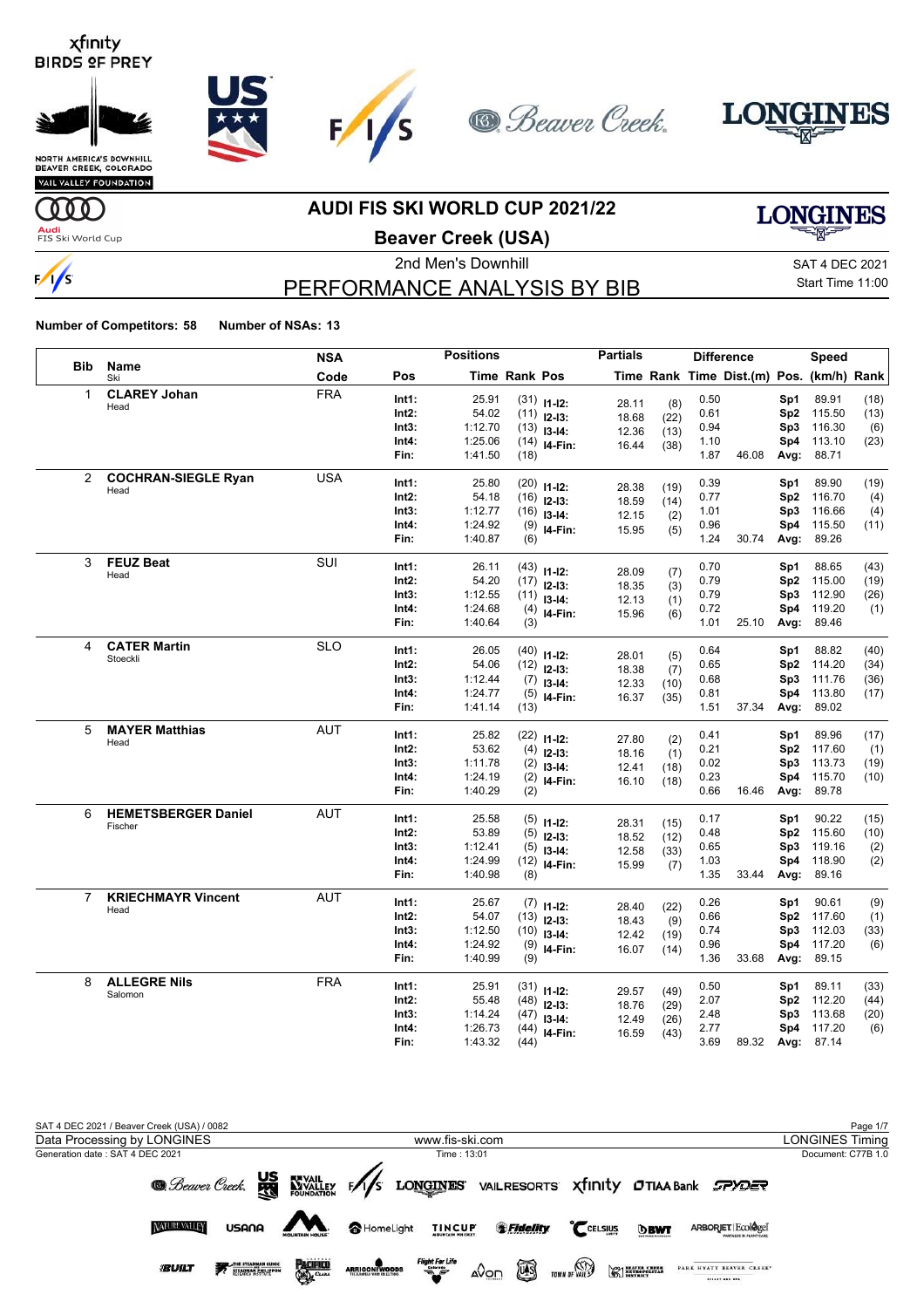

#### **Audi**<br>FIS Ski World Cup

# **AUDI FIS SKI WORLD CUP 2021/22**

**Beaver Creek (USA)**



# PERFORMANCE ANALYSIS BY BIB

2nd Men's Downhill and SAT 4 DEC 2021 Start Time 11:00

|     |                                   | <b>NSA</b> |       | <b>Positions</b> |                      |                           | <b>Partials</b> |              | <b>Difference</b> |                                          |      | Speed      |            |
|-----|-----------------------------------|------------|-------|------------------|----------------------|---------------------------|-----------------|--------------|-------------------|------------------------------------------|------|------------|------------|
| Bib | Name<br>Ski                       | Code       | Pos   |                  | <b>Time Rank Pos</b> |                           |                 |              |                   | Time Rank Time Dist.(m) Pos. (km/h) Rank |      |            |            |
| 9   | <b>PARIS Dominik</b>              | <b>ITA</b> | Int1: | 25.76            |                      | $(16)$ 11-12:             | 28.45           | (27)         | 0.35              |                                          | Sp1  | 89.66      | (26)       |
|     | Nordica                           |            | Int2: | 54.21            |                      | $(19)$ 12-13:             | 18.26           | (2)          | 0.80              |                                          | Sp2  | 115.90     | (9)        |
|     |                                   |            | Int3: | 1:12.47          | (9)                  | $13-14:$                  | 12.39           | (17)         | 0.71              |                                          | Sp3  | 113.28     | (23)       |
|     |                                   |            | Int4: | 1:24.86          |                      | $(6)$ 14-Fin:             | 16.00           | (8)          | 0.90              |                                          | Sp4  | 118.70     | (4)        |
|     |                                   |            | Fin:  | 1:40.86          | (5)                  |                           |                 |              | 1.23              | 30.50                                    | Avg: | 89.27      |            |
| 10  | <b>STRIEDINGER Otmar</b>          | <b>AUT</b> | Int1: | 25.82            |                      | $(22)$ 11-12:             |                 |              | 0.41              |                                          | Sp1  | 89.06      | (35)       |
|     | Salomon                           |            | Int2: | 54.21            |                      | $(19)$ 12-13:             | 28.39<br>18.72  | (20)         | 0.80              |                                          | Sp2  | 114.00     | (36)       |
|     |                                   |            | Int3: | 1:12.93          |                      | $(21)$ 13-14:             |                 | (26)         | 1.17              |                                          | Sp3  | 111.85     | (34)       |
|     |                                   |            | Int4: | 1:25.56          |                      | $(26)$ 14-Fin:            | 12.63<br>16.04  | (35)<br>(11) | 1.60              |                                          | Sp4  | 115.10     | (13)       |
|     |                                   |            | Fin:  | 1:41.60          | (21)                 |                           |                 |              | 1.97              | 48.49                                    | Avg: | 88.62      |            |
| 11  | <b>BAUMANN Romed</b>              | <b>GER</b> | Int1: | 25.51            |                      |                           |                 |              | 0.10              |                                          | Sp1  | 91.01      | (3)        |
|     | Salomon                           |            | Int2: | 54.29            |                      | $(2)$ 11-12:              | 28.78           | (37)         | 0.88              |                                          | Sp2  | 114.40     | (28)       |
|     |                                   |            | Int3: | 1:13.06          |                      | $(24)$ 12-13:             | 18.77           | (30)         | 1.30              |                                          | Sp3  | 115.06     | (12)       |
|     |                                   |            | Int4: | 1:25.41          |                      | $(26)$ 13-14:             | 12.35           | (11)         | 1.45              |                                          | Sp4  | 112.60     | (25)       |
|     |                                   |            | Fin:  | 1:41.65          | (23)                 | $(22)$ 14-Fin:            | 16.24           | (27)         | 2.02              | 49.70                                    | Avg: | 88.57      |            |
|     |                                   |            |       |                  |                      |                           |                 |              |                   |                                          |      |            |            |
| 12  | <b>KRYENBUEHL Urs</b><br>Fischer  | SUI        | Int1: | 25.88            |                      | $(28)$ 11-12:             | 28.13           | (9)          | 0.47              |                                          | Sp1  | 89.79      | (22)       |
|     |                                   |            | Int2: | 54.01            |                      | $(10)$ 12-13:             | 19.12           | (45)         | 0.60              |                                          | Sp2  | 113.00     | (42)       |
|     |                                   |            | Int3: | 1:13.13          | (29)                 | $13-14:$                  | 12.18           | (3)          | 1.37              |                                          | Sp3  | 112.49     | (29)       |
|     |                                   |            | Int4: | 1:25.31          |                      | $(19)$ 14-Fin:            | 16.06           | (12)         | 1.35              |                                          | Sp4  | 116.60     | (8)        |
|     |                                   |            | Fin:  | 1:41.37          | (16)                 |                           |                 |              | 1.74              | 42.93                                    | Avg: | 88.82      |            |
| 13  | <b>FRANZ Max</b>                  | <b>AUT</b> | Int1: | 25.99            |                      | $(38)$ 11-12:             |                 |              | 0.58              |                                          | Sp1  | 88.66      | (42)       |
|     | Fischer                           |            | Int2: | 54.74            |                      | $(36)$ 12-13:             | 28.75           | (35)         | 1.33              |                                          | Sp2  | 116.30     | (7)        |
|     |                                   |            | Int3: | 1:13.52          |                      | $(37)$ 13-14:             | 18.78           | (31)         | 1.76              |                                          | Sp3  | 111.02     | (42)       |
|     |                                   |            | Int4: | 1:25.74          |                      | $(30)$ 14-Fin:            | 12.22           | (5)          | 1.78              |                                          | Sp4  | 111.10     | (36)       |
|     |                                   |            | Fin:  | 1:41.77          | (25)                 |                           | 16.03           | (10)         | 2.14              | 52.59                                    | Avg: | 88.47      |            |
| 14  | <b>BENNETT Bryce</b>              | USA        |       |                  |                      |                           |                 |              |                   |                                          |      |            |            |
|     | Fischer                           |            | Int1: | 25.87            |                      | $(26)$ 11-12:             | 28.57           | (32)         | 0.46              |                                          | Sp1  | 90.31      | (12)       |
|     |                                   |            | Int2: | 54.44            |                      | $(31)$ 12-13:             | 18.84           | (34)         | 1.03              |                                          | Sp2  | 115.60     | (10)       |
|     |                                   |            | Int3: | 1:13.28          |                      | $(31)$ 13-14:             | 12.25           | (7)          | 1.52              |                                          | Sp3  | 117.44     | (3)        |
|     |                                   |            | Int4: | 1:25.53          |                      | $(25)$ 14-Fin:            | 16.08           | (16)         | 1.57              |                                          | Sp4  | 116.20     | (9)        |
|     |                                   |            | Fin:  | 1:41.61          | (22)                 |                           |                 |              | 1.98              | 48.74                                    | Avg: | 88.61      |            |
| 15  | <b>SANDER Andreas</b>             | <b>GER</b> | Int1: | 25.72            |                      | $(10)$ 11-12:             | 28.77           | (36)         | 0.31              |                                          | Sp1  | 90.77      | (5)        |
|     | Atomic                            |            | Int2: | 54.49            |                      | $(33)$ 12-13:             | 18.70           | (24)         | 1.08              |                                          | Sp2  | 114.90     | (21)       |
|     |                                   |            | Int3: | 1:13.19          |                      | $(30)$ 13-14:             | 12.23           | (6)          | 1.43              |                                          | Sp3  | 115.43     | (10)       |
|     |                                   |            | Int4: | 1:25.42          |                      | $(23)$ 14-Fin:            | 16.09           | (17)         | 1.46              |                                          | Sp4  | 113.70     | (19)       |
|     |                                   |            | Fin:  | 1:41.51          | (20)                 |                           |                 |              | 1.88              | 46.32                                    | Avg: | 88.70      |            |
| 16  | <b>INNERHOFER Christof</b>        | <b>ITA</b> | Int1: | 26.04            |                      |                           |                 |              | 0.63              |                                          | Sp1  | 88.13      | (49)       |
|     | Rossignol                         |            | Int2: | 54.32            |                      | $(39)$ 11-12:             | 28.28           | (13)         | 0.91              |                                          | Sp2  | 116.40     |            |
|     |                                   |            | Int3: | 1:12.74          |                      | $(25)$ 12-13:             | 18.42           | (8)          | 0.98              |                                          | Sp3  | 115.71     | (6)<br>(8) |
|     |                                   |            | Int4: | 1:25.12          | (15)                 | $13-14:$                  | 12.38           | (16)         | 1.16              |                                          |      | Sp4 104.10 | (51)       |
|     |                                   |            | Fin:  | 1:41.18          | (14)                 | $(15)$ <sub>14-Fin:</sub> | 16.06           | (12)         | 1.55              | 38.31 Avg:                               |      | 88.99      |            |
|     |                                   |            |       |                  |                      |                           |                 |              |                   |                                          |      |            |            |
| 17  | <b>ODERMATT Marco</b><br>Stoeckli | SUI        | Int1: | 25.91            |                      | $(31)$ 11-12:             | 28.25           | (11)         | 0.50              |                                          | Sp1  | 89.52      | (29)       |
|     |                                   |            | Int2: | 54.16            |                      | $(15)$ 12-13:             | 18.74           | (28)         | 0.75              |                                          |      | Sp2 116.60 | (5)        |
|     |                                   |            | Int3: | 1:12.90          |                      | $(20)$ 13-14:             | 12.46           | (21)         | 1.14              |                                          | Sp3  | 112.47     | (30)       |
|     |                                   |            | Int4: | 1:25.36          |                      | $(21)$ 14-Fin:            | 15.92           | (2)          | 1.40              |                                          | Sp4  | 112.90     | (24)       |
|     |                                   |            | Fin:  | 1:41.28          | (15)                 |                           |                 |              | 1.65              | 40.74                                    | Avg: | 88.90      |            |
| 18  | <b>BAILET Matthieu</b>            | <b>FRA</b> | Int1: | 25.67            |                      | $(7)$ 11-12:              |                 |              | 0.26              |                                          | Sp1  | 90.85      | (4)        |
|     | Salomon                           |            | Int2: | 53.98            |                      | $(8)$ 12-13:              | 28.31           | (15)         | 0.57              |                                          |      | Sp2 111.60 | (46)       |
|     |                                   |            | Int3: | 1:12.57          |                      | $(12)$ 13-14:             | 18.59           | (14)         | 0.81              |                                          | Sp3  | 119.53     | (1)        |
|     |                                   |            | Int4: | 1:25.03          |                      | $(13)$ 14-Fin:            | 12.46           | (21)         | 1.07              |                                          | Sp4  | 114.60     | (16)       |
|     |                                   |            | Fin:  | 1:41.95          | (29)                 |                           | 16.92           | (50)         | 2.32              | 56.91                                    |      | Avg: 88.31 |            |

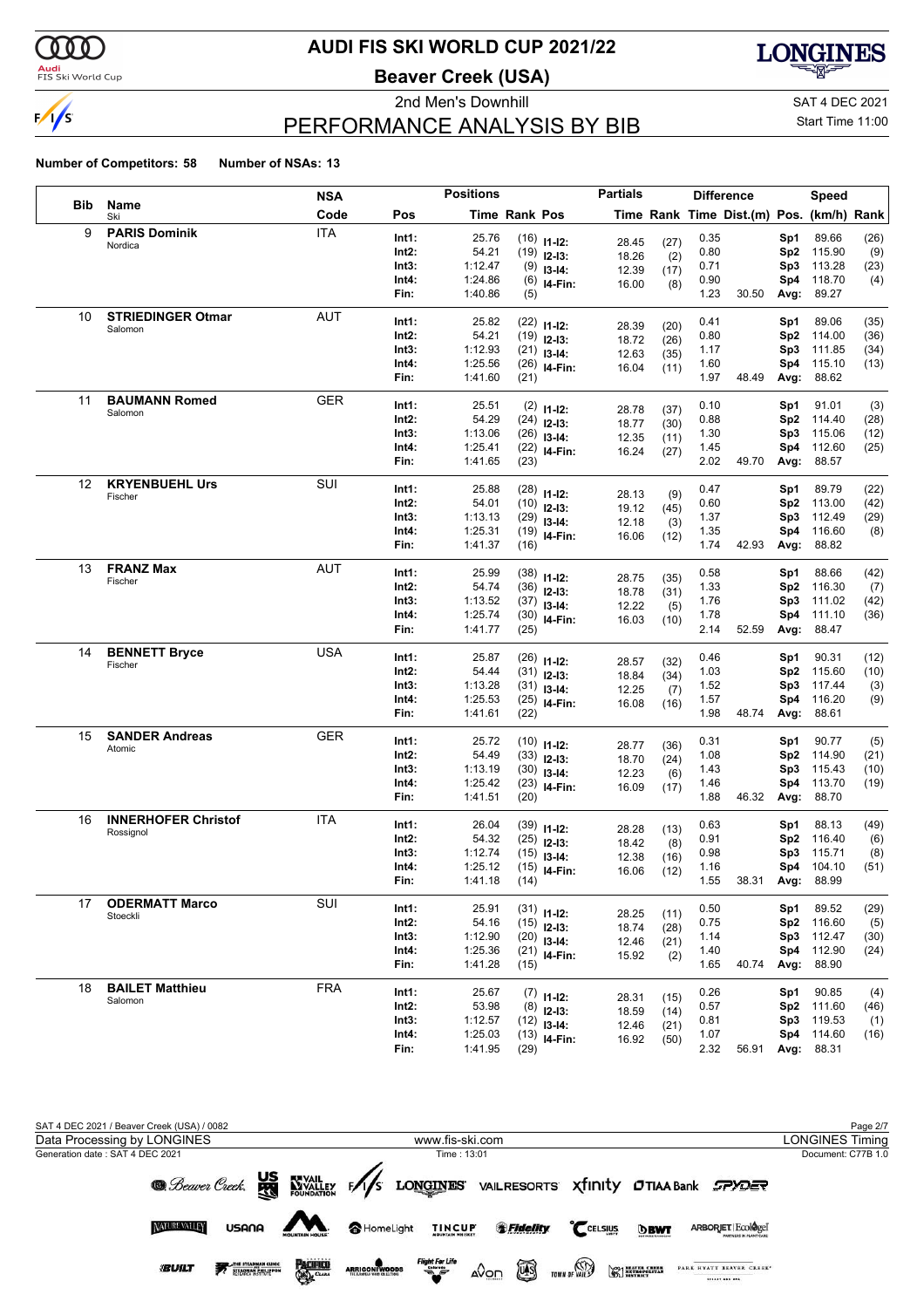

#### **Audi**<br>FIS Ski World Cup

# **AUDI FIS SKI WORLD CUP 2021/22**

**Beaver Creek (USA)**



# PERFORMANCE ANALYSIS BY BIB

2nd Men's Downhill and SAT 4 DEC 2021 Start Time 11:00

|      |                                | <b>NSA</b> |          | <b>Positions</b> |                      |                                | <b>Partials</b> |              |      | <b>Difference</b>                        |                 | Speed      |      |
|------|--------------------------------|------------|----------|------------------|----------------------|--------------------------------|-----------------|--------------|------|------------------------------------------|-----------------|------------|------|
| Bib. | Name<br>Ski                    | Code       | Pos      |                  | <b>Time Rank Pos</b> |                                |                 |              |      | Time Rank Time Dist.(m) Pos. (km/h) Rank |                 |            |      |
| 19   | <b>KILDE Aleksander Aamodt</b> | <b>NOR</b> | Int1:    | 25.52            |                      | $(3)$ 11-12:                   | 27.89           | (4)          | 0.11 |                                          | Sp1             | 90.77      | (5)  |
|      | Atomic                         |            | Int2:    | 53.41            |                      | $(1)$ 12-13:                   | 18.35           | (3)          | 0.00 |                                          | Sp <sub>2</sub> | 114.90     | (21) |
|      |                                |            | Int3:    | 1:11.76          |                      | $(1)$ 13-14:                   | 12.20           | (4)          | 0.00 |                                          | Sp3             | 116.00     | (7)  |
|      |                                |            | Int4:    | 1:23.96          |                      | $(1)$ 14-Fin:                  | 15.67           | (1)          | 0.00 |                                          | Sp4             | 118.50     | (5)  |
|      |                                |            | Fin:     | 1:39.63          | (1)                  |                                |                 |              | 0.00 | 0.00                                     | Avg:            | 90.37      |      |
| 20   | <b>GANONG Travis</b>           | <b>USA</b> | Int1:    | 25.92            |                      | $(35)$ 11-12:                  |                 |              | 0.51 |                                          | Sp1             | 89.72      | (23) |
|      | Atomic                         |            | Int2:    | 54.34            |                      | $(27)$ 12-13:                  | 28.42           | (24)         | 0.93 |                                          | Sp <sub>2</sub> | 114.50     | (26) |
|      |                                |            | Int3:    | 1:13.28          |                      | $(31)$ 13-14:                  | 18.94           | (42)         | 1.52 |                                          | Sp3             | 114.93     | (13) |
|      |                                |            | Int4:    | 1:25.56          |                      | $(26)$ 14-Fin:                 | 12.28<br>16.11  | (9)<br>(19)  | 1.60 |                                          | Sp4             | 115.40     | (12) |
|      |                                |            | Fin:     | 1:41.67          | (24)                 |                                |                 |              | 2.04 | 50.18                                    | Avg:            | 88.56      |      |
| 21   | <b>SCHWAIGER Dominik</b>       | <b>GER</b> | Int1:    | 25.74            |                      | $(15)$ 11-12:                  |                 |              | 0.33 |                                          | Sp1             | 90.64      | (8)  |
|      | Head                           |            | Int2:    | 54.10            |                      | $(14)$ 12-13:                  | 28.36           | (18)         | 0.69 |                                          | Sp <sub>2</sub> | 114.40     | (28) |
|      |                                |            | Int3:    | 1:12.77          |                      | $(16)$ 13-14:                  | 18.67           | (20)         | 1.01 |                                          | Sp3             | 114.05     | (16) |
|      |                                |            | Int4:    | 1:25.21          |                      | $(16)$ 14-Fin:                 | 12.44           | (20)         | 1.25 |                                          | Sp4             | 113.30     | (20) |
|      |                                |            | Fin:     | 1:41.13          | (11)                 |                                | 15.92           | (2)          | 1.50 | 37.10                                    | Avg:            | 89.03      |      |
| 22   | <b>MONSEN Felix</b>            | <b>SWE</b> | Int1:    | 25.79            |                      |                                |                 |              | 0.38 |                                          | Sp1             | 89.80      | (21) |
|      | Atomic                         |            | Int2:    |                  |                      | $(19)$ 11-12:                  |                 |              |      |                                          |                 |            |      |
|      |                                |            | Int3:    |                  |                      | $12 - 13:$                     |                 |              |      |                                          |                 |            |      |
|      |                                |            | Int4:    |                  |                      | $13 - 14:$<br>I4-Fin:          |                 |              |      |                                          |                 |            |      |
|      |                                |            | Fin:     | <b>DNF</b>       |                      |                                |                 |              |      |                                          | Avg:            |            |      |
| 23   | <b>DANKLMAIER Daniel</b>       | <b>AUT</b> | Int1:    | 25.77            |                      | $(17)$ 11-12:                  |                 |              | 0.36 |                                          | Sp1             | 90.55      | (10) |
|      | Atomic                         |            | Int2:    | 53.97            |                      | $(7)$ 12-13:                   | 28.20           | (10)         | 0.56 |                                          | Sp <sub>2</sub> | 116.10     | (8)  |
|      |                                |            | Int3:    | 1:12.43          |                      | $(6)$ 13-14:                   | 18.46           | (11)         | 0.67 |                                          | Sp3             | 113.33     | (22) |
|      |                                |            | Int4:    | 1:24.95          |                      | $(11)$ 14-Fin:                 | 12.52<br>16.18  | (27)         | 0.99 |                                          | Sp4             | 110.90     | (38) |
|      |                                |            | Fin:     | 1:41.13          | (11)                 |                                |                 | (22)         | 1.50 | 37.10                                    | Avg:            | 89.03      |      |
| 24   | <b>GOLDBERG Jared</b>          | <b>USA</b> | Int1:    | 25.73            |                      | $(12)$ 11-12:                  |                 |              | 0.32 |                                          | Sp1             | 90.12      | (16) |
|      | Head                           |            | Int2:    | 54.87            |                      | $(39)$ 12-13:                  | 29.14           | (47)         | 1.46 |                                          | Sp <sub>2</sub> | 114.40     | (28) |
|      |                                |            | Int3:    | 1:13.85          |                      | $(43)$ 13-14:                  | 18.98           | (43)         | 2.09 |                                          | Sp3             | 112.19     | (32) |
|      |                                |            | Int4:    | 1:26.20          |                      | $(37)$ 14-Fin:                 | 12.35<br>16.18  | (11)<br>(22) | 2.24 |                                          | Sp4             | 112.20     | (28) |
|      |                                |            | Fin:     | 1:42.38          | (36)                 |                                |                 |              | 2.75 | 67.18                                    | Avg:            | 87.94      |      |
| 25   | <b>ROGENTIN Stefan</b>         | SUI        | Int1:    | 25.73            |                      | $(12)$ 11-12:                  |                 |              | 0.32 |                                          | Sp1             | 90.27      | (13) |
|      | Fischer                        |            | Int2:    | 54.39            |                      | $(28)$ 12-13:                  | 28.66           | (34)         | 0.98 |                                          | Sp <sub>2</sub> | 113.70     | (39) |
|      |                                |            | Int3:    | 1:13.10          |                      | $(28)$ 13-14:                  | 18.71<br>12.56  | (25)<br>(31) | 1.34 |                                          | Sp3             | 111.46     | (39) |
|      |                                |            | Int4:    | 1:25.66          |                      | $(29)$ 14-Fin:                 | 16.28           | (30)         | 1.70 |                                          | Sp4             | 112.40     | (26) |
|      |                                |            | Fin:     | 1:41.94          | (28)                 |                                |                 |              | 2.31 | 56.67                                    | Avg:            | 88.32      |      |
| 26   | <b>ROEA Henrik</b>             | <b>NOR</b> | Int1:    | 25.72            |                      | $(10)$ 11-12:                  |                 |              | 0.31 |                                          | Sp1             | 90.54      | (11) |
|      | Nordica                        |            | $Int2$ : |                  |                      |                                |                 |              |      |                                          | Sp <sub>2</sub> | 114.20     | (34) |
|      |                                |            | Int3:    | 1:13.50          |                      | $12 - 13:$<br>$(36)$ 13-14:    |                 |              | 1.74 |                                          | Sp3             | 110.14     | (48) |
|      |                                |            | Int4:    | 1:26.48          |                      | $(42)$ 14-Fin:                 | 12.98<br>17.24  | (49)<br>(51) | 2.52 |                                          |                 | Sp4 108.70 | (44) |
|      |                                |            | Fin:     | 1:43.72          | (47)                 |                                |                 |              | 4.09 | 98.62 Avg:                               |                 | 86.81      |      |
| 27   | <b>KLINE Bostjan</b>           | <b>SLO</b> | Int1:    | 25.80            |                      |                                |                 |              | 0.39 |                                          | Sp1             | 89.54      | (28) |
|      | Salomon                        |            | Int2:    | 54.21            |                      | $(20)$ 11-12:<br>$(19)$ 12-13: | 28.41           | (23)         | 0.80 |                                          | Sp <sub>2</sub> | 114.40     | (28) |
|      |                                |            | Int3:    | 1:12.93          |                      | $(21)$ 13-14:                  | 18.72           | (26)         | 1.17 |                                          | Sp3             | 113.42     | (21) |
|      |                                |            | Int4:    | 1:25.30          |                      | $(17)$ 14-Fin:                 | 12.37           | (15)         | 1.34 |                                          | Sp4             | 108.10     | (47) |
|      |                                |            | Fin:     | 1:41.49          | (17)                 |                                | 16.19           | (24)         | 1.86 | 45.84                                    | Avg:            | 88.71      |      |
| 28   | <b>MARSAGLIA Matteo</b>        | <b>ITA</b> | Int1:    | 25.73            |                      | $(12)$ 11-12:                  |                 |              | 0.32 |                                          | Sp1             | 89.44      | (30) |
|      | Fischer                        |            | Int2:    | 53.52            |                      | $(2)$ 12-13:                   | 27.79           | (1)          | 0.11 |                                          | Sp <sub>2</sub> | 113.80     | (37) |
|      |                                |            | Int3:    | 1:12.34          |                      | $(3)$ 13-14:                   | 18.82<br>12.55  | (33)         | 0.58 |                                          | Sp3             | 113.74     | (18) |
|      |                                |            | Int4:    | 1:24.89          |                      | $(7)$ 14-Fin:                  | 15.94           | (30)<br>(4)  | 0.93 |                                          | Sp4             | 114.80     | (15) |
|      |                                |            | Fin:     | 1:40.83          | (4)                  |                                |                 |              | 1.20 | 29.76                                    | Avg:            | 89.29      |      |

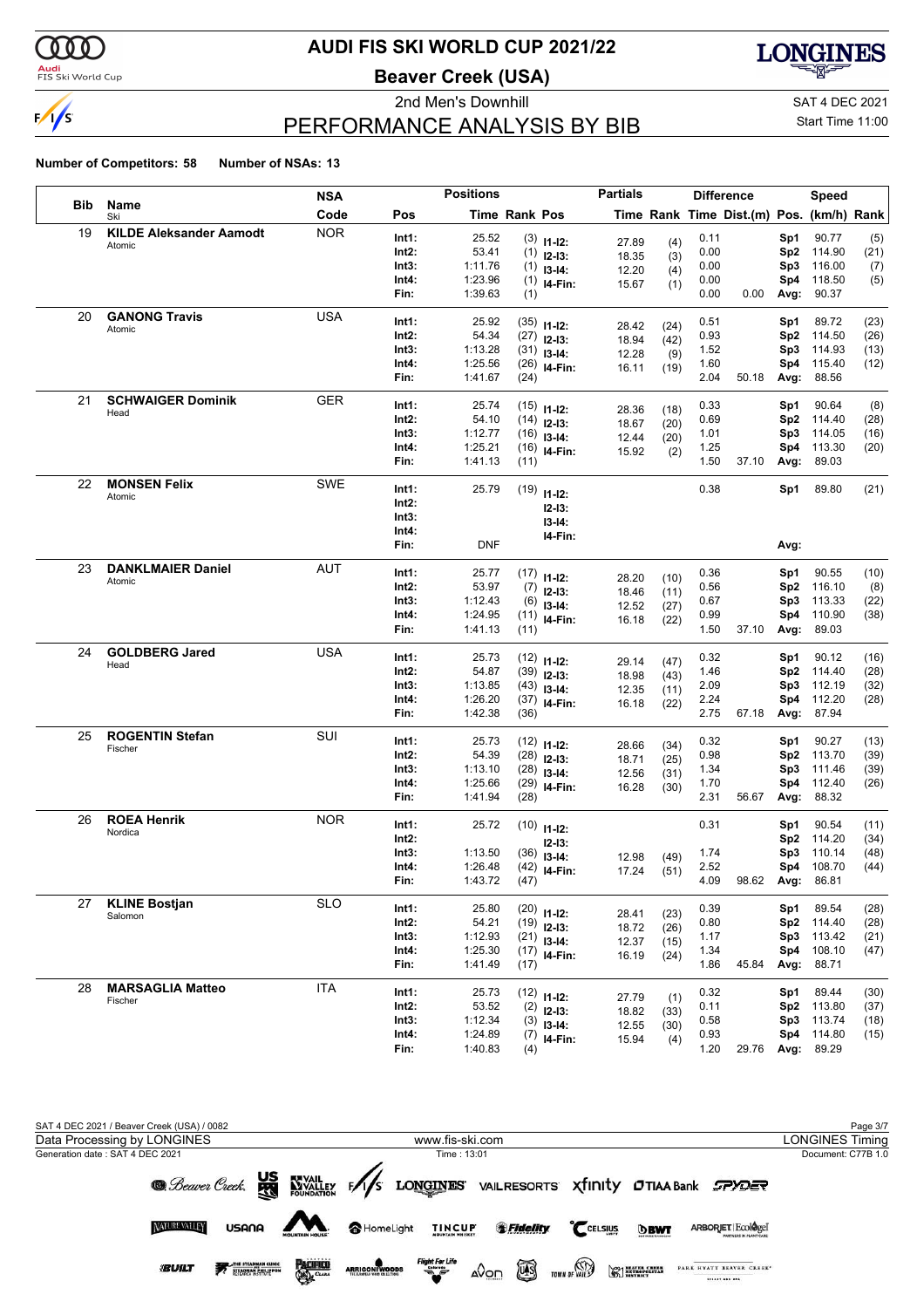

#### **Audi**<br>FIS Ski World Cup

# **AUDI FIS SKI WORLD CUP 2021/22**

**Beaver Creek (USA)**



# PERFORMANCE ANALYSIS BY BIB

2nd Men's Downhill and SAT 4 DEC 2021 Start Time 11:00

|            |                                 | <b>NSA</b> |                | <b>Positions</b>   |               |                                | <b>Partials</b> |              |              | <b>Difference</b>                        |            | Speed            |              |
|------------|---------------------------------|------------|----------------|--------------------|---------------|--------------------------------|-----------------|--------------|--------------|------------------------------------------|------------|------------------|--------------|
| <b>Bib</b> | Name<br>Ski                     | Code       | Pos            |                    | Time Rank Pos |                                |                 |              |              | Time Rank Time Dist.(m) Pos. (km/h) Rank |            |                  |              |
| 29         | <b>MUZATON Maxence</b>          | <b>FRA</b> | Int1:          | 25.87              |               | $(26)$ 11-12:                  | 28.39           | (20)         | 0.46         |                                          | Sp1        | 89.06            | (35)         |
|            | Rossignol                       |            | Int2:          | 54.26              |               | $(23)$ 12-13:                  | 18.69           | (23)         | 0.85         |                                          | Sp2        | 113.60           | (40)         |
|            |                                 |            | Int3:          | 1:12.95            |               | $(23)$ 13-14:                  | 12.54           | (29)         | 1.19         |                                          | Sp3        | 110.99           | (43)         |
|            |                                 |            | Int4:          | 1:25.49            |               | $(24)$ 14-Fin:                 | 16.36           | (33)         | 1.53         |                                          | Sp4        | 112.20           | (28)         |
|            |                                 |            | Fin:           | 1:41.85            | (27)          |                                |                 |              | 2.22         | 54.51                                    | Avg:       | 88.40            |              |
| 30         | <b>HINTERMANN Niels</b>         | SUI        | Int1:          | 25.54              |               | $(4)$ 11-12:                   | 28.46           |              | 0.13         |                                          | Sp1        | 90.70            | (7)          |
|            | Atomic                          |            | Int2:          | 54.00              |               | $(9)$ 12-13:                   | 18.37           | (28)<br>(6)  | 0.59         |                                          | Sp2        | 117.50           | (3)          |
|            |                                 |            | Int3:          | 1:12.37            |               | $(4)$ 13-14:                   | 12.26           | (8)          | 0.61         |                                          | Sp3        | 113.00           | (25)         |
|            |                                 |            | Int4:          | 1:24.63            |               | $(3)$ 14-Fin:                  | 16.28           | (30)         | 0.67         |                                          | Sp4        | 118.90           | (2)          |
|            |                                 |            | Fin:           | 1:40.91            | (7)           |                                |                 |              | 1.28         | 31.72                                    | Avg:       | 89.22            |              |
| 31         | <b>SEJERSTED Adrian Smiseth</b> | <b>NOR</b> | Int1:          | 25.67              |               | $(7)$ 11-12:                   |                 |              | 0.26         |                                          | Sp1        | 90.25            | (14)         |
|            | Atomic                          |            | Int2:          | 53.53              |               | $(3)$ 12-13:                   | 27.86<br>18.92  | (3)          | 0.12         |                                          | Sp2        | 113.60           | (40)         |
|            |                                 |            | Int3:          | 1:12.45            |               | $(8)$ 13-14:                   | 12.46           | (40)         | 0.69         |                                          | Sp3        | 111.11           | (41)         |
|            |                                 |            | Int4:          | 1:24.91            |               | $(8)$ 14-Fin:                  | 16.20           | (21)<br>(26) | 0.95         |                                          | Sp4        | 108.00           | (48)         |
|            |                                 |            | Fin:           | 1:41.11            | (10)          |                                |                 |              | 1.48         | 36.61                                    | Avg:       | 89.05            |              |
| 32         | <b>ROULIN Gilles</b>            | SUI        | Int1:          | 25.89              |               | $(30)$ 11-12:                  |                 |              | 0.48         |                                          | Sp1        | 89.71            | (24)         |
|            | Head                            |            | Int2:          | 54.32              |               | $(25)$ 12-13:                  | 28.43           | (26)         | 0.91         |                                          | Sp2        | 114.50           | (26)         |
|            |                                 |            | Int3:          | 1:12.98            |               | $(24)$ 13-14:                  | 18.66           | (17)         | 1.22         |                                          | Sp3        | 112.56           | (28)         |
|            |                                 |            | Int4:          | 1:25.80            |               | $(32)$ 14-Fin:                 | 12.82<br>16.19  | (43)         | 1.84         |                                          | Sp4        | 111.10           | (36)         |
|            |                                 |            | Fin:           | 1:41.99            | (31)          |                                |                 | (24)         | 2.36         | 57.87                                    | Avg:       | 88.28            |              |
| 33         | <b>WEBER Ralph</b>              | SUI        | Int1:          | 26.12              |               |                                |                 |              | 0.71         |                                          | Sp1        | 88.22            | (48)         |
|            | Head                            |            | Int2:          |                    |               | $(45)$ 11-12:                  |                 |              |              |                                          |            |                  |              |
|            |                                 |            | Int3:          |                    |               | $12 - 13:$                     |                 |              |              |                                          |            |                  |              |
|            |                                 |            | Int4:          |                    |               | $13 - 14:$                     |                 |              |              |                                          |            |                  |              |
|            |                                 |            | Fin:           | <b>DNF</b>         |               | I4-Fin:                        |                 |              |              |                                          | Avg:       |                  |              |
| 34         | <b>BUZZI Emanuele</b>           | <b>ITA</b> | Int1:          | 26.26              |               |                                |                 |              | 0.85         |                                          | Sp1        | 88.02            | (51)         |
|            | Head                            |            | Int2:          | 54.81              |               | $(51)$ 11-12:                  | 28.55           | (31)         | 1.40         |                                          | Sp2        | 112.90           | (43)         |
|            |                                 |            | Int3:          | 1:13.72            |               | $(37)$ 12-13:<br>$(40)$ 13-14: | 18.91           | (39)         | 1.96         |                                          | Sp3        | 112.83           | (27)         |
|            |                                 |            | Int4:          | 1:26.08            |               | $(36)$ 14-Fin:                 | 12.36           | (13)         | 2.12         |                                          | Sp4        | 108.50           | (46)         |
|            |                                 |            | Fin:           | 1:42.44            | (37)          |                                | 16.36           | (33)         | 2.81         | 68.60                                    | Avg:       | 87.89            |              |
| 35         | <b>FERSTL Josef</b>             | <b>GER</b> | Int1:          | 25.58              |               |                                |                 |              | 0.17         |                                          | Sp1        | 91.26            | (1)          |
|            | Head                            |            | Int2:          | 54.43              |               | $(5)$ 11-12:                   | 28.85           | (40)         | 1.02         |                                          | Sp2        | 115.00           | (19)         |
|            |                                 |            | Int3:          | 1:13.35            |               | $(30)$ 12-13:<br>$(33)$ 13-14: | 18.92           | (40)         | 1.59         |                                          | Sp3        | 112.27           | (31)         |
|            |                                 |            | Int4:          | 1:25.81            |               | $(33)$ 14-Fin:                 | 12.46           | (21)         | 1.85         |                                          | Sp4        | 110.00           | (41)         |
|            |                                 |            | Fin:           | 1:41.83            | (26)          |                                | 16.02           | (9)          | 2.20         | 54.03                                    | Avg:       | 88.42            |              |
| 36         | <b>NYMAN Steven</b>             | <b>USA</b> | Int1:          | 25.41              |               |                                |                 |              | 0.00         |                                          | Sp1        | 91.17            | (2)          |
|            | Fischer                         |            | Int2:          | 53.93              |               | $(1)$ 11-12:                   | 28.52           | (30)         | 0.52         |                                          | Sp2        | 113.80           | (37)         |
|            |                                 |            | Int3:          | 1:12.81            |               | $(6)$ 12-13:                   | 18.88           | (38)         | 1.05         |                                          | Sp3        | 115.69           | (9)          |
|            |                                 |            | Int4:          | 1:25.34            |               | $(18)$ 13-14:                  | 12.53           | (28)         | 1.38         |                                          |            | Sp4 115.10       | (13)         |
|            |                                 |            | Fin:           | 1:41.50            | (18)          | $(20)$ 14-Fin:                 | 16.16           | (20)         | 1.87         | 46.08 Avg:                               |            | 88.71            |              |
| 37         | <b>CASSE Mattia</b>             | <b>ITA</b> |                |                    |               |                                |                 |              |              |                                          |            |                  |              |
|            | Head                            |            | Int1:<br>Int2: | 26.19<br>55.03     |               | $(48)$ 11-12:                  | 28.84           | (39)         | 0.78         |                                          | Sp1        | 88.31            | (47)         |
|            |                                 |            | Int3:          | 1:13.81            |               | $(42)$ 12-13:                  | 18.78           | (31)         | 1.62<br>2.05 |                                          | Sp2<br>Sp3 | 115.50<br>116.43 | (13)         |
|            |                                 |            | Int4:          | 1:26.28            |               | $(42)$ 13-14:                  | 12.47           | (25)         | 2.32         |                                          | Sp4        | 113.80           | (5)<br>(17)  |
|            |                                 |            | Fin:           | 1:42.35            | (35)          | $(39)$ 14-Fin:                 | 16.07           | (14)         | 2.72         | 66.47                                    | Avg:       | 87.97            |              |
| 38         | <b>RAFFORT Nicolas</b>          | <b>FRA</b> |                |                    |               |                                |                 |              |              |                                          |            |                  |              |
|            | Salomon                         |            | Int1:          | 26.22              |               | $(49)$ 11-12:                  | 28.91           | (42)         | 0.81         |                                          | Sp1        | 88.54            | (45)         |
|            |                                 |            | Int2:<br>Int3: | 55.13              |               | $(45)$ 12-13:                  | 19.20           | (48)         | 1.72<br>2.57 |                                          | Sp2        | 111.00<br>108.22 | (48)         |
|            |                                 |            | Int4:          | 1:14.33<br>1:27.27 |               | $(49)$ 13-14:                  | 12.94           | (47)         | 3.31         |                                          | Sp3<br>Sp4 | 105.30           | (51)<br>(49) |
|            |                                 |            | Fin:           | 1:44.01            | (49)          | $(48)$ 14-Fin:                 | 16.74           | (48)         |              | 4.38 105.32                              |            | Avg: 86.56       |              |

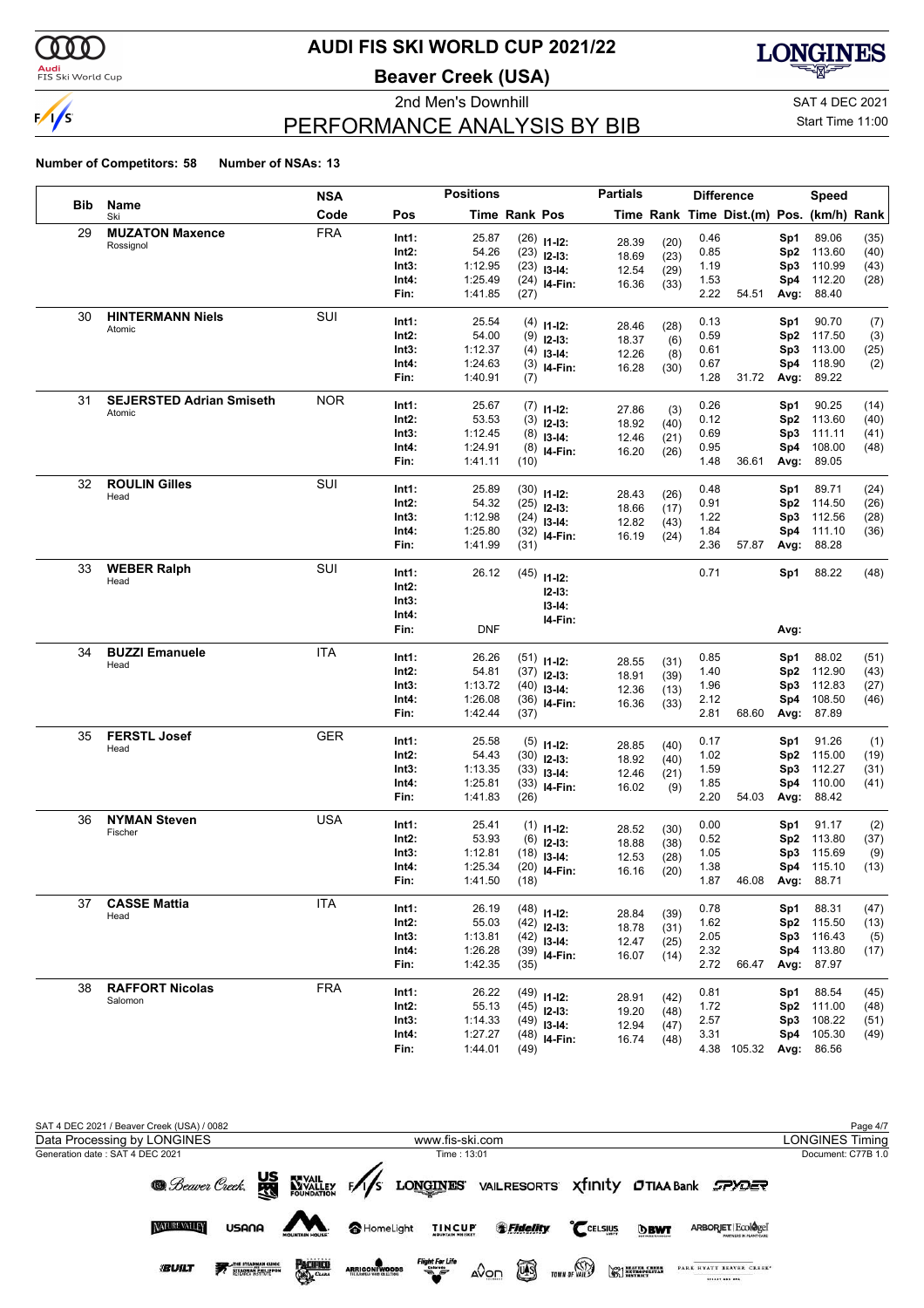

#### **Audi**<br>FIS Ski World Cup

# **AUDI FIS SKI WORLD CUP 2021/22**

**Beaver Creek (USA)**



# PERFORMANCE ANALYSIS BY BIB

2nd Men's Downhill and SAT 4 DEC 2021 Start Time 11:00

|     |                               | <b>NSA</b> |               | <b>Positions</b>        |               |                                | <b>Partials</b> |              | <b>Difference</b> |                                          |                 | <b>Speed</b> |      |
|-----|-------------------------------|------------|---------------|-------------------------|---------------|--------------------------------|-----------------|--------------|-------------------|------------------------------------------|-----------------|--------------|------|
| Bib | Name<br>Ski                   | Code       | Pos           |                         | Time Rank Pos |                                |                 |              |                   | Time Rank Time Dist.(m) Pos. (km/h) Rank |                 |              |      |
| 39  | <b>ARVIDSSON Erik</b><br>Head | <b>USA</b> | Int1:         | 26.08                   |               | $(42)$ 11-12:                  | 28.79           | (38)         | 0.67              |                                          | Sp1             | 88.83        | (39) |
|     |                               |            | Int2:         | 54.87                   |               | $(39)$ 12-13:                  | 18.66           | (17)         | 1.46              |                                          | Sp2             | 114.60       | (24) |
|     |                               |            | Int3:         | 1:13.53                 |               | $(38)$ 13-14:                  | 12.76           | (39)         | 1.77              |                                          | Sp3             | 114.55       | (14) |
|     |                               |            | Int4:         | 1:26.29                 |               | $(40)$ 14-Fin:                 | 16.27           | (29)         | 2.33              |                                          | Sp4             | 111.70       | (32) |
|     |                               |            | Fin:          | 1:42.56                 | (38)          |                                |                 |              | 2.93              | 71.45                                    | Avg:            | 87.79        |      |
| 40  | <b>READ Jeffrey</b>           | CAN        | Int1:         | 25.98                   |               | $(36)$ 11-12:                  | 28.88           | (41)         | 0.57              |                                          | Sp1             | 89.66        | (26) |
|     | Atomic                        |            | Int2:         | 54.86                   |               | $(38)$ 12-13:                  | 18.86           | (36)         | 1.45              |                                          | Sp <sub>2</sub> | 110.80       | (49) |
|     |                               |            | Int3:         | 1:13.72                 |               | $(40)$ 13-14:                  | 13.04           |              | 1.96              |                                          | Sp3             | 110.51       | (46) |
|     |                               |            | Int4:         | 1:26.76                 |               | $(45)$ 14-Fin:                 | 16.30           | (51)<br>(32) | 2.80              |                                          | Sp4             | 113.30       | (20) |
|     |                               |            | Fin:          | 1:43.06                 | (42)          |                                |                 |              | 3.43              | 83.24                                    | Avg:            | 87.36        |      |
| 41  | <b>SCHULLER Victor</b>        | <b>FRA</b> | Int1:         | 25.91                   |               | $(31)$ 11-12:                  |                 |              | 0.50              |                                          | Sp1             | 89.70        | (25) |
|     | Head                          |            | Int2:         | 54.87                   |               | $(39)$ 12-13:                  | 28.96           | (44)         | 1.46              |                                          | Sp <sub>2</sub> | 108.20       | (52) |
|     |                               |            | Int3:         | 1:13.88                 |               | $(44)$ 13-14:                  | 19.01           | (44)         | 2.12              |                                          | Sp3             | 114.34       | (15) |
|     |                               |            | Int4:         | 1:26.61                 |               | $(43)$ 14-Fin:                 | 12.73           | (38)         | 2.65              |                                          | Sp4             | 111.20       | (34) |
|     |                               |            | Fin:          | 1:43.08                 | (43)          |                                | 16.47           | (40)         | 3.45              | 83.71                                    | Avg:            | 87.35        |      |
| 42  | <b>ALPHAND Nils</b>           | <b>FRA</b> | Int1:         | 25.78                   |               |                                |                 |              | 0.37              |                                          | Sp1             | 89.13        | (32) |
|     | Head                          |            | Int2:         | 55.92                   |               | $(18)$ 11-12:<br>$(50)$ 12-13: | 30.14           | (51)         | 2.51              |                                          | Sp <sub>2</sub> | 108.50       | (51) |
|     |                               |            | Int3:         | 1:15.25                 |               | $(51)$ 13-14:                  | 19.33           | (50)         | 3.49              |                                          | Sp3             | 111.63       | (38) |
|     |                               |            | Int4:         | 1:28.10                 |               | $(51)$ 14-Fin:                 | 12.85           | (44)         | 4.14              |                                          | Sp4             | 110.60       | (40) |
|     |                               |            | Fin:          | 1:44.71                 | (51)          |                                | 16.61           | (44)         |                   | 5.08 121.34                              | Avg:            | 85.99        |      |
| 43  | <b>WALDER Christian</b>       | AUT        | Int1:         | 26.05                   |               |                                |                 |              | 0.64              |                                          | Sp1             | 88.59        | (44) |
|     | Salomon                       |            | Int2:         |                         |               | $(40)$ 11-12:                  |                 |              |                   |                                          |                 |              |      |
|     |                               |            | Int3:         |                         |               | $12 - 13:$                     |                 |              |                   |                                          |                 |              |      |
|     |                               |            | Int4:         |                         |               | $13-14:$                       |                 |              |                   |                                          |                 |              |      |
|     |                               |            | Fin:          | <b>DNF</b>              |               | I4-Fin:                        |                 |              |                   |                                          | Avg:            |              |      |
| 44  | <b>SEGER Brodie</b>           | CAN        | Int1:         | 25.98                   |               |                                |                 |              | 0.57              |                                          | Sp1             | 89.40        | (31) |
|     | Atomic                        |            | Int2:         | 54.40                   |               | $(36)$ 11-12:                  | 28.42           | (24)         | 0.99              |                                          | Sp <sub>2</sub> | 114.40       | (28) |
|     |                               |            | Int3:         | 1:13.06                 |               | $(29)$ 12-13:                  | 18.66           | (17)         | 1.30              |                                          | Sp3             | 115.15       | (11) |
|     |                               |            | Int4:         | 1:25.76                 |               | $(26)$ 13-14:                  | 12.70           | (36)         | 1.80              |                                          | Sp4             | 112.30       | (27) |
|     |                               |            | Fin:          | 1:42.01                 | (32)          | $(31)$ 14-Fin:                 | 16.25           | (28)         | 2.38              | 58.35                                    | Avg:            | 88.26        |      |
| 45  | <b>GIEZENDANNER Blaise</b>    | <b>FRA</b> | Int1:         | 26.40                   |               |                                |                 |              | 0.99              |                                          | Sp1             | 88.11        | (50) |
|     | Atomic                        |            | Int2:         | 55.49                   |               | $(55)$ 11-12:                  | 29.09           | (46)         | 2.08              |                                          | Sp <sub>2</sub> | 111.20       | (47) |
|     |                               |            | Int3:         | 1:14.64                 |               | $(49)$ 12-13:                  | 19.15           | (46)         | 2.88              |                                          | Sp3             | 110.02       | (49) |
|     |                               |            | Int4:         | 1:27.49                 |               | $(50)$ 13-14:                  | 12.85           | (44)         | 3.53              |                                          | Sp4             | 108.60       | (45) |
|     |                               |            | Fin:          | 1:43.86                 | (48)          | $(50)$ 14-Fin:                 | 16.37           | (35)         |                   | 4.23 101.86                              | Avg:            | 86.69        |      |
| 46  | <b>BOSCA Guglielmo</b>        | <b>ITA</b> |               |                         |               |                                |                 |              |                   |                                          |                 |              |      |
|     | Head                          |            | Int1:         | 25.88                   |               | $(28)$ 11-12:                  | 28.33           | (17)         | 0.47              |                                          | Sp1             | 88.94        | (38) |
|     |                               |            | Int2:         | 54.21                   |               | $(19)$ 12-13:                  | 19.16           | (47)         | 0.80              |                                          | Sp <sub>2</sub> | 114.40       | (28) |
|     |                               |            | Int3:         | 1:13.37                 |               | $(34)$ 13-14:                  | 12.58           | (33)         | 1.61              |                                          | Sp3             | 110.44       | (47) |
|     |                               |            | Int4:<br>Fin: | 1:25.95<br>1:42.63 (39) |               | $(34)$ 14-Fin:                 | 16.68           | (47)         | 1.99              | 3.00 73.11 Avg: 87.73                    |                 | Sp4 113.30   | (20) |
|     |                               |            |               |                         |               |                                |                 |              |                   |                                          |                 |              |      |
| 47  | <b>SUNDIN Olle</b><br>Head    | <b>SWE</b> | Int1:         |                         |               | $11 - 12$ :                    |                 |              |                   |                                          |                 |              |      |
|     |                               |            | Int2:         |                         |               | $12-13:$                       |                 |              |                   |                                          |                 |              |      |
|     |                               |            | Int3:         |                         |               | $13 - 14$ :                    |                 |              |                   |                                          |                 |              |      |
|     |                               |            | Int4:         |                         |               | I4-Fin:                        |                 |              |                   |                                          |                 |              |      |
|     |                               |            | Fin:          | <b>DNS</b>              |               |                                |                 |              |                   |                                          | Avg:            |              |      |
| 48  | <b>CRAWFORD James</b><br>Head | CAN        | Int1:         | 26.12                   |               | $(45)$ 11-12:                  | 28.08           | (6)          | 0.71              |                                          |                 | Sp1 88.74    | (41) |
|     |                               |            | Int2:         | 54.20                   |               | $(17)$ 12-13:                  | 18.53           | (13)         | 0.79              |                                          |                 | Sp2 115.40   | (15) |
|     |                               |            | Int3:         | 1:12.73                 |               | $(14)$ 13-14:                  | 12.57           | (32)         | 0.97              |                                          |                 | Sp3 110.73   | (45) |
|     |                               |            | Int4:         | 1:25.30                 |               | $(17)$ <sub>14-Fin:</sub>      | 16.67           | (46)         | 1.34              |                                          |                 | Sp4 111.50   | (33) |
|     |                               |            | Fin:          | 1:41.97                 | (30)          |                                |                 |              | 2.34              | 57.39                                    |                 | Avg: 88.30   |      |

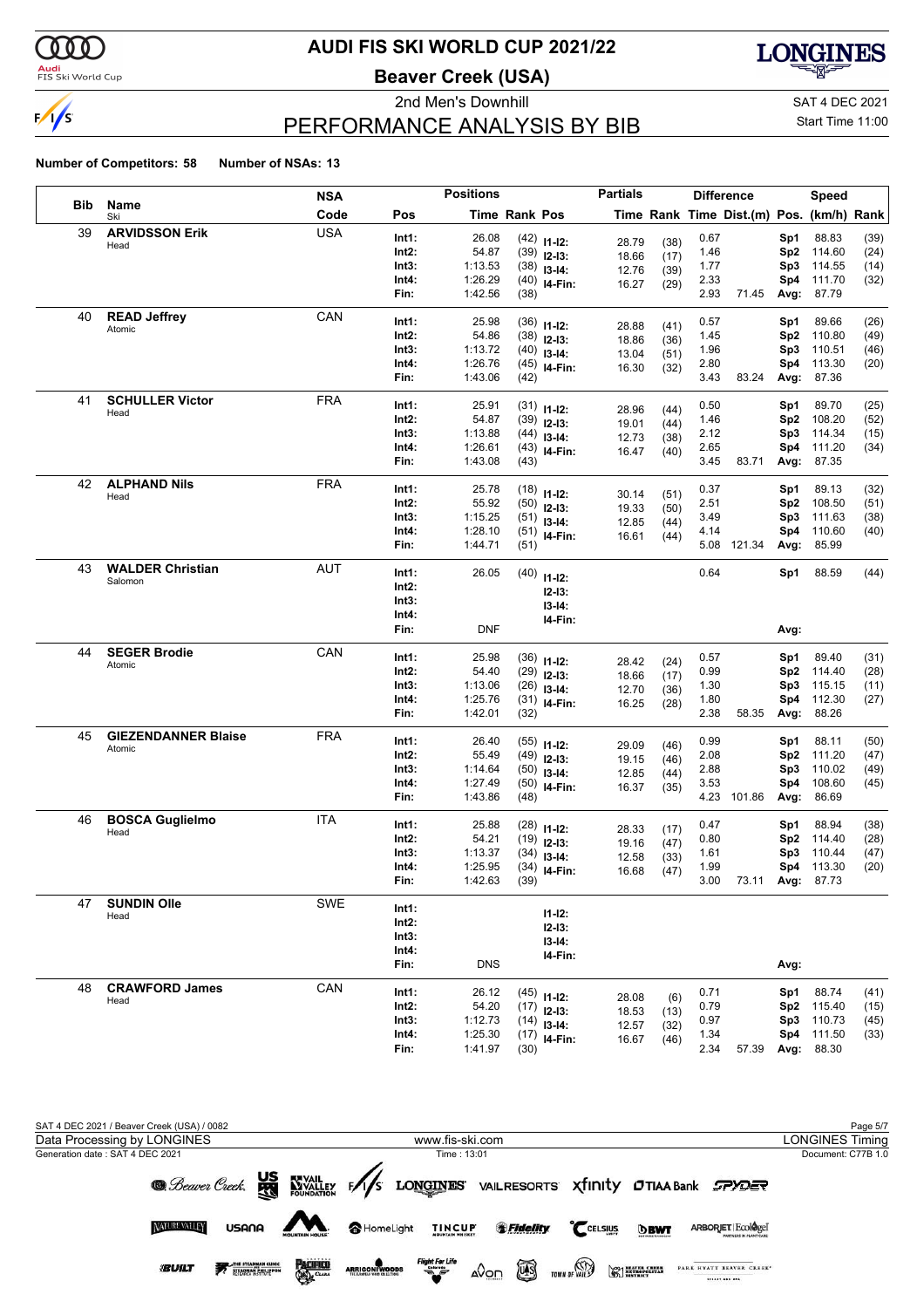

**Audi**<br>FIS Ski World Cup

### **AUDI FIS SKI WORLD CUP 2021/22**

**Beaver Creek (USA)**



# PERFORMANCE ANALYSIS BY BIB

2nd Men's Downhill and SAT 4 DEC 2021 Start Time 11:00

|            |                              | <b>NSA</b> |          | <b>Positions</b> |                      |                           | <b>Partials</b> |              | <b>Difference</b> |                                          |                 | Speed      |      |
|------------|------------------------------|------------|----------|------------------|----------------------|---------------------------|-----------------|--------------|-------------------|------------------------------------------|-----------------|------------|------|
| <b>Bib</b> | Name<br>Ski                  | Code       | Pos      |                  | <b>Time Rank Pos</b> |                           |                 |              |                   | Time Rank Time Dist.(m) Pos. (km/h) Rank |                 |            |      |
| 49         | <b>PICCARD Roy</b>           | <b>FRA</b> | Int1:    | 26.36            |                      | $(54)$ 11-12:             |                 |              | 0.95              |                                          | Sp1             | 87.36      | (53) |
|            | Rossignol                    |            | Int2:    | 55.32            |                      | $(47)$ 12-13:             | 28.96<br>18.67  | (44)<br>(20) | 1.91              |                                          | Sp <sub>2</sub> | 114.60     | (24) |
|            |                              |            | Int3:    | 1:13.99          |                      | $(45)$ 13-14:             | 12.86           | (46)         | 2.23              |                                          | Sp3             | 109.34     | (50) |
|            |                              |            | Int4:    | 1:26.85          |                      | $(46)$ 14-Fin:            | 16.64           | (45)         | 2.89              |                                          | Sp4             | 105.20     | (50) |
|            |                              |            | Fin:     | 1:43.49          | (46)                 |                           |                 |              | 3.86              | 93.28                                    | Avg:            | 87.00      |      |
| 50         | <b>MANI Nils</b>             | SUI        | Int1:    | 26.33            |                      | $(53)$ 11-12:             |                 |              | 0.92              |                                          | Sp1             | 87.13      | (54) |
|            | Stoeckli                     |            | Int2:    | 54.62            |                      | $(35)$ 12-13:             | 28.29<br>18.85  | (14)<br>(35) | 1.21              |                                          | Sp2             | 115.60     | (10) |
|            |                              |            | Int3:    | 1:13.47          |                      | $(35)$ 13-14:             | 12.79           | (42)         | 1.71              |                                          | Sp3             | 113.08     | (24) |
|            |                              |            | Int4:    | 1:26.26          |                      | $(38)$ 14-Fin:            | 16.55           | (42)         | 2.30              |                                          | Sp4             | 111.20     | (34) |
|            |                              |            | Fin:     | 1:42.81          | (40)                 |                           |                 |              | 3.18              | 77.36                                    | Avg:            | 87.58      |      |
| 51         | <b>JOCHER Simon</b>          | <b>GER</b> | Int1:    | 26.11            |                      | $(43)$ 11-12:             | 28.46           | (28)         | 0.70              |                                          | Sp1             | 89.09      | (34) |
|            | Head                         |            | Int2:    | 54.57            |                      | $(34)$ 12-13:             | 18.44           | (10)         | 1.16              |                                          | Sp <sub>2</sub> | 115.20     | (17) |
|            |                              |            | Int3:    | 1:13.01          |                      | $(25)$ 13-14:             | 13.00           | (50)         | 1.25              |                                          | Sp3             | 111.79     | (35) |
|            |                              |            | Int4:    | 1:26.01          |                      | $(35)$ 14-Fin:            | 16.17           | (21)         | 2.05              |                                          | Sp4             | 112.00     | (30) |
|            |                              |            | Fin:     | 1:42.18          | (34)                 |                           |                 |              | 2.55              | 62.41                                    | Avg:            | 88.12      |      |
| 52         | <b>HROBAT Miha</b>           | <b>SLO</b> | Int1:    | 26.22            |                      | $(49)$ 11-12:             | 28.26           | (12)         | 0.81              |                                          | Sp1             | 87.86      | (52) |
|            | Atomic                       |            | Int2:    | 54.48            |                      | $(32)$ 12-13:             | 18.36           | (5)          | 1.07              |                                          | Sp <sub>2</sub> | 115.20     | (17) |
|            |                              |            | Int3:    | 1:12.84          |                      | $(19)$ 13-14:             | 12.76           | (39)         | 1.08              |                                          | Sp3             | 113.82     | (17) |
|            |                              |            | Int4:    | 1:25.60          |                      | $(28)$ 14-Fin:            | 16.44           | (38)         | 1.64              |                                          | Sp4             | 110.70     | (39) |
|            |                              |            | Fin:     | 1:42.04          | (33)                 |                           |                 |              | 2.41              | 59.07                                    | Avg:            | 88.24      |      |
| 53         | <b>THOMPSON Broderick</b>    | CAN        | Int1:    | 26.15            | (47)                 | $11 - 12$ :               |                 |              | 0.74              |                                          | Sp1             | 89.01      | (37) |
|            | Head                         |            | Int2:    |                  |                      | $12-13:$                  |                 |              |                   |                                          |                 |            |      |
|            |                              |            | Int3:    |                  |                      | $13-14:$                  |                 |              |                   |                                          |                 |            |      |
|            |                              |            | Int4:    |                  |                      | I4-Fin:                   |                 |              |                   |                                          |                 |            |      |
|            |                              |            | Fin:     | <b>DNF</b>       |                      |                           |                 |              |                   |                                          | Avg:            |            |      |
| 54         | <b>BABINSKY Stefan</b>       | AUT        | Int1:    | 26.32            |                      | $(52)$ 11-12:             |                 |              | 0.91              |                                          | Sp1             | 87.12      | (55) |
|            | Head                         |            | Int2:    | 55.26            |                      | $(46)$ 12-13:             | 28.94<br>18.87  | (43)<br>(37) | 1.85              |                                          | Sp2             | 115.30     | (16) |
|            |                              |            | Int3:    | 1:14.13          |                      | $(46)$ 13-14:             | 12.76           | (39)         | 2.37              |                                          | Sp3             | 110.88     | (44) |
|            |                              |            | Int4:    | 1:26.89          |                      | $(47)$ 14-Fin:            | 16.43           | (37)         | 2.93              |                                          | Sp4             | 111.90     | (31) |
|            |                              |            | Fin:     | 1:43.32          | (44)                 |                           |                 |              | 3.69              | 89.32                                    | Avg:            | 87.14      |      |
| 55         | <b>MOLTENI Nicolo</b>        | <b>ITA</b> | Int1:    | 26.44            |                      | $(56)$ 11-12:             | 28.61           |              | 1.03              |                                          | Sp1             | 86.84      | (56) |
|            | Head                         |            | Int2:    | 55.05            |                      | $(44)$ 12-13:             | 18.64           | (33)<br>(16) | 1.64              |                                          | Sp <sub>2</sub> | 114.80     | (23) |
|            |                              |            | Int3:    | 1:13.69          |                      | $(39)$ 13-14:             | 12.71           | (37)         | 1.93              |                                          | Sp3             | 111.31     | (40) |
|            |                              |            | Int4:    | 1:26.40          |                      | $(41)$ <sub>14-Fin:</sub> | 16.52           | (41)         | 2.44              |                                          | Sp4             | 109.30     | (43) |
|            |                              |            | Fin:     | 1:42.92          | (41)                 |                           |                 |              | 3.29              | 79.95                                    | Avg:            | 87.48      |      |
| 56         | <b>ETXEZARRETA Adur</b>      | <b>ESP</b> | Int1:    | 25.82            |                      | $(22)$ 11-12:             |                 |              | 0.41              |                                          | Sp1             | 89.81      | (20) |
|            | Head                         |            | Int2:    |                  |                      | $12-13:$                  |                 |              |                   |                                          |                 |            |      |
|            |                              |            | Int3:    |                  |                      | $13-14:$                  |                 |              |                   |                                          |                 |            |      |
|            |                              |            | Int4:    |                  |                      | I4-Fin:                   |                 |              |                   |                                          |                 |            |      |
|            |                              |            | FIN:     | <b>DNF</b>       |                      |                           |                 |              |                   |                                          | Avg:            |            |      |
| 57         | <b>STEUDLE Roy-Alexander</b> | <b>GBR</b> | Int1:    | 26.95            |                      | $(57)$ 11-12:             | 29.76           | (50)         | 1.54              |                                          | Sp1             | 85.98      | (57) |
|            | Atomic                       |            | $Int2$ : | 56.71            |                      | $(51)$ 12-13:             | 19.53           | (51)         | 3.30              |                                          | Sp2             | 109.80     | (50) |
|            |                              |            | Int3:    | 1:16.24          |                      | $(52)$ 13-14:             | 12.96           | (48)         | 4.48              |                                          | Sp3             | 102.79     | (52) |
|            |                              |            | Int4:    | 1:29.20          |                      | $(52)$ 14-Fin:            | 17.77           | (52)         | 5.24              |                                          | Sp4             | 102.60     | (52) |
|            |                              |            | Fin:     | 1:46.97          | (52)                 |                           |                 |              |                   | 7.34 171.61                              | Avg:            | 84.17      |      |
| 58         | <b>TRIKHICHEV Pavel</b>      | <b>RUS</b> | Int1:    | 25.84            |                      | $(25)$ 11-12:             | 29.19           | (48)         | 0.43              |                                          | Sp1             | 88.53      | (46) |
|            | Head                         |            | Int2:    | 55.03            |                      | $(42)$ 12-13:             | 19.22           | (49)         | 1.62              |                                          | Sp2             | 112.00     | (45) |
|            |                              |            | Int3:    | 1:14.25          |                      | $(48)$ 13-14:             | 13.10           | (52)         | 2.49              |                                          | Sp3             | 111.66     | (37) |
|            |                              |            | Int4:    | 1:27.35          |                      | $(49)$ 14-Fin:            | 16.90           | (49)         | 3.39              |                                          | Sp4             | 109.80     | (42) |
|            |                              |            | Fin:     | 1:44.25          | (50)                 |                           |                 |              |                   | 4.62 110.84                              |                 | Avg: 86.37 |      |

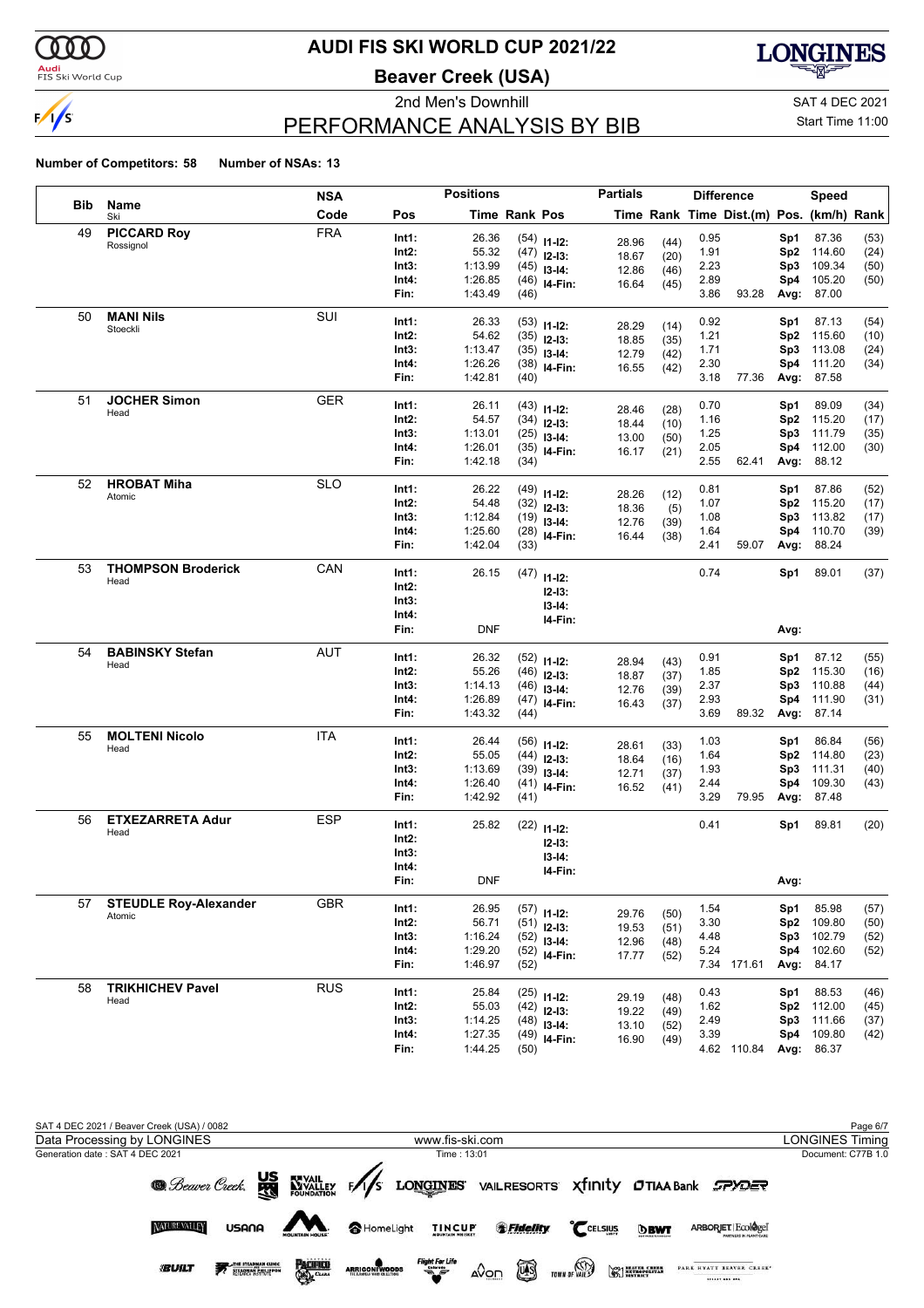

# **AUDI FIS SKI WORLD CUP 2021/22**

**Beaver Creek (USA)**

2nd Men's Downhill SAT 4 DEC 2021



PERFORMANCE ANALYSIS BY BIB

Start Time 11:00

#### **Number of Competitors: 58 Number of NSAs: 13**

NATURE VALLEY

**SUILT** 

USANA

**EXAMPLE STEADMAN CLINIC** 

| Bib    |             | <b>NSA</b> |     | Positions           | <b>Partials</b> | Difference               | Speed          |
|--------|-------------|------------|-----|---------------------|-----------------|--------------------------|----------------|
| $\sim$ | Name<br>Ski | Code       | Pos | Time<br>Rank<br>Pos | Гіmе<br>Rank    | Dist.(m)<br>Time<br>Pos. | (km/h)<br>Rank |

|            | Intermediate Time Positions:               | $Int. 1 = Inter1$<br>$Int. 4 = Inter4$ |                                    | $Int. 2 = Inter2$ |                                  | $Int. 3 = Inter3$         |                        |
|------------|--------------------------------------------|----------------------------------------|------------------------------------|-------------------|----------------------------------|---------------------------|------------------------|
|            | Speed Measurement Positions:               | $Sp 1 = Speed 1$<br>$Sp 4 = Speed 4$   |                                    | $Sp 2 = Speed 2$  |                                  | $Sp 3 = Speed 3$          |                        |
| Legend:    |                                            |                                        |                                    |                   |                                  |                           |                        |
| Avg<br>Fin | Average<br>Finish                          | Dist.(m)<br>Int                        | Distance in metres<br>Intermediate | <b>DNF</b><br>Ιx  | Did Not Finish<br>Intermediate x | <b>DNS</b>                | Did Not Start          |
| Pos.       | Intermediate or speed position             |                                        |                                    | Sp                | Speed trap                       |                           |                        |
|            |                                            |                                        |                                    |                   |                                  |                           |                        |
|            | SAT 4 DEC 2021 / Beaver Creek (USA) / 0082 |                                        |                                    |                   |                                  |                           | Page 7/7               |
|            | Data Processing by LONGINES                |                                        |                                    | www.fis-ski.com   |                                  |                           | <b>LONGINES Timing</b> |
|            | Generation date: SAT 4 DEC 2021            |                                        |                                    | Time: 13:01       |                                  |                           | Document: C77B 1.0     |
|            | <b>B</b> . Beaver Creek.                   | <b>Sage</b>                            | <b>WYAIL</b><br>FOUNDATION         | <b>LONGINES</b>   | <b>VAILRESORTS</b>               | <b>Xfinity OTIAA Bank</b> | SPYDER                 |

ARRIGONI WOODS

**PACIFIED** 

SHomeLight TINCUP Stidelity CCELSIUS DBWT ARBORIET Ecologel

 $\overbrace{\phantom{...}}^{\text{Flypt for the 1-He}}$   $\Delta$  On  $\overbrace{\phantom{...}}^{\text{Flypt for the 1-He}}$  TOWN OF VALUE  $\overbrace{\phantom{...}}^{\text{Flypt for the 1-He}}$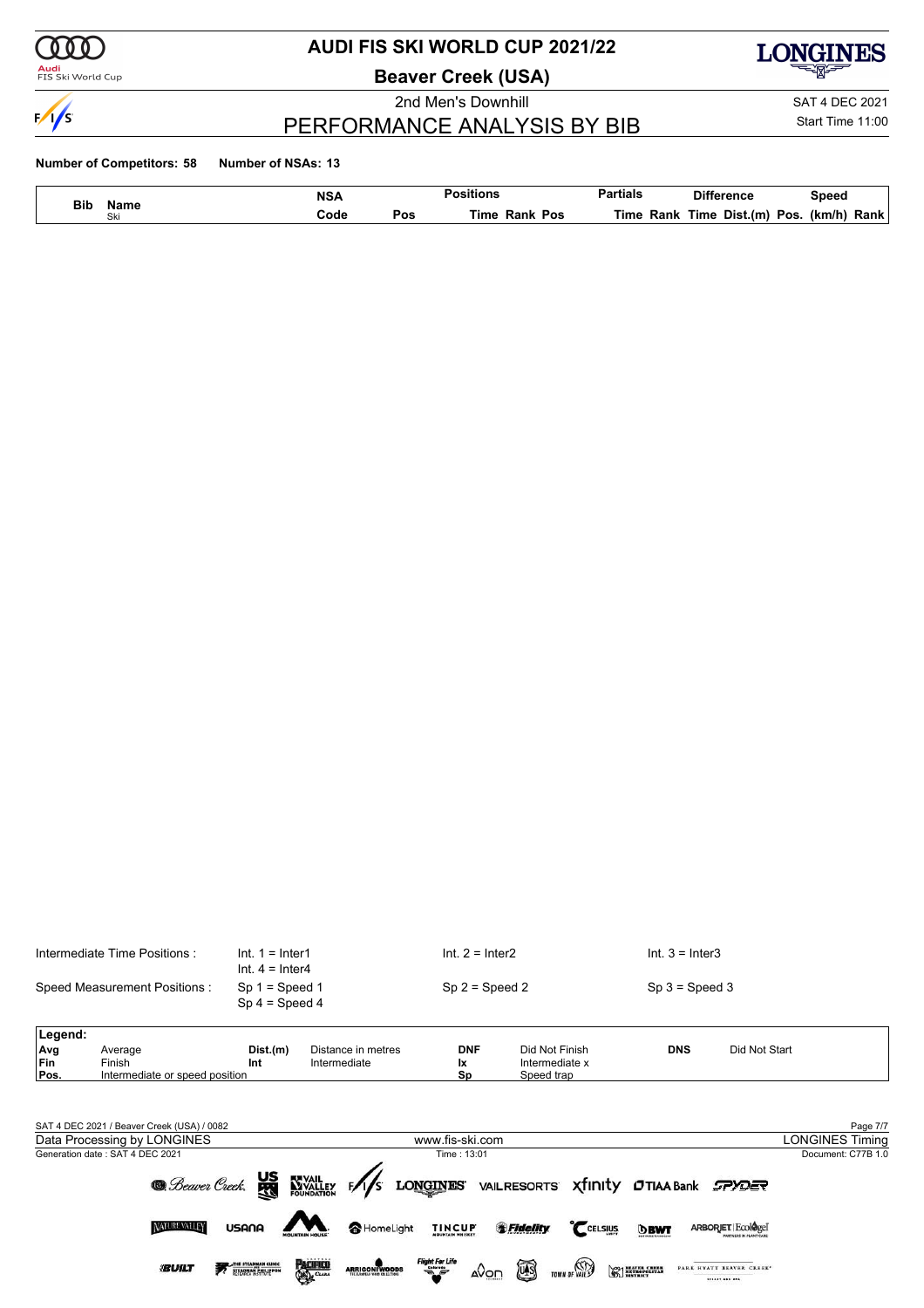

#### **Audi**<br>FIS Ski World Cup

**AUDI FIS SKI WORLD CUP 2021/22**

#### **Beaver Creek (USA)**



2nd Men's Downhill

# FIS WORLD CUP STANDINGS

# **Number of Competitors: 34, Number of NSAs: 10**

27 NOV 2021 Lake Louise (CAN) 4 DEC 2021 Beaver Creek (USA)

| Rank        | <b>FIS</b><br>Code | Name                       | <b>NSA</b><br>Code | $\mathbf{1}$             | $\overline{2}$           | <b>WC</b><br><b>Points</b> | Diff. |
|-------------|--------------------|----------------------------|--------------------|--------------------------|--------------------------|----------------------------|-------|
| 1           | 53902              | <b>MAYER Matthias</b>      | <b>AUT</b>         | 100                      | 80                       | 180                        |       |
| $\mathbf 2$ | 422139             | <b>KILDE Aleksand.</b>     | <b>NOR</b>         | 29                       | 100                      | 129                        | 51    |
| 3           | 511383             | <b>FEUZ Beat</b>           | <b>SUI</b>         | 60                       | 60                       | 120                        | 60    |
| 4           | 53980              | <b>KRIECHMAYR Vincent</b>  | <b>AUT</b>         | 80                       | 29                       | 109                        | 71    |
| 5           | 291459             | <b>PARIS Dominik</b>       | <b>ITA</b>         | 32                       | 45                       | 77                         | 103   |
| 6           | 512269             | <b>ODERMATT Marco</b>      | SUI                | 50                       | 16                       | 66                         | 114   |
| 6           | 6530319            | <b>COCHRAN-SIEGLE Ryan</b> | <b>USA</b>         | 26                       | 40                       | 66                         | 114   |
| 8           | 512124             | <b>HINTERMANN Niels</b>    | SUI                | 22                       | 36                       | 58                         | 122   |
| 9           | 53817              | <b>FRANZ Max</b>           | <b>AUT</b>         | 45                       | 6                        | 51                         | 129   |
| 10          | 293550             | <b>MARSAGLIA Matteo</b>    | <b>ITA</b>         | $\overline{\phantom{a}}$ | 50                       | 50                         | 130   |
| 10          | 53975              | <b>HEMETSBERGER Daniel</b> | <b>AUT</b>         | 18                       | 32                       | 50                         | 130   |
| 12          | 51215              | <b>BAUMANN Romed</b>       | <b>GER</b>         | 40                       | 8                        | 48                         | 132   |
| 13          | 54157              | <b>DANKLMAIER Daniel</b>   | <b>AUT</b>         | 15                       | 24                       | 39                         | 141   |
| 14          | 6190176            | <b>BAILET Matthieu</b>     | <b>FRA</b>         | 36                       | $\overline{2}$           | 38                         | 142   |
| 14          | 561216             | <b>KLINE Bostjan</b>       | <b>SLO</b>         | 24                       | 14                       | 38                         | 142   |
| 16          | 202345             | <b>SCHWAIGER Dominik</b>   | <b>GER</b>         | 8                        | 24                       | 32                         | 148   |
| 17          | 422310             | <b>SEJERSTED Adri.</b>     | <b>NOR</b>         | $\overline{2}$           | 26                       | 28                         | 152   |
| 18          | 54005              | <b>STRIEDINGER Otmar</b>   | <b>AUT</b>         | 16                       | 10                       | 26                         | 154   |
| 19          | 293006             | <b>INNERHOFER Christof</b> | <b>ITA</b>         | 6                        | 18                       | 24                         | 156   |
| 20          | 191740             | <b>CLAREY Johan</b>        | <b>FRA</b>         | 10                       | 13                       | 23                         | 157   |
| 21          | 200379             | <b>SANDER Andreas</b>      | <b>GER</b>         | 11                       | 11                       | 22                         | 158   |
| 22          | 561255             | <b>CATER Martin</b>        | <b>SLO</b>         | $\overline{\phantom{a}}$ | 20                       | 20                         | 160   |
| 22          | 501987             | <b>MONSEN Felix</b>        | <b>SWE</b>         | 20                       | ÷,                       | 20                         | 160   |
| 24          | 512038             | <b>ROGENTIN Stefan</b>     | SUI                | 14                       | 3                        | 17                         | 163   |
| 24          | 202059             | <b>FERSTL Josef</b>        | <b>GER</b>         | 12                       | 5                        | 17                         | 163   |
| 26          | 512042             | <b>KRYENBUEHL Urs</b>      | SUI                | $\overline{\phantom{a}}$ | 15                       | 15                         | 165   |
| 27          | 6530104            | <b>BENNETT Bryce</b>       | <b>USA</b>         | 5                        | 9                        | 14                         | 166   |
| 28          | 533866             | <b>NYMAN Steven</b>        | <b>USA</b>         | $\overline{\phantom{a}}$ | 13                       | 13                         | 167   |
| 28          | 421483             | <b>JANSRUD Kjetil</b>      | <b>NOR</b>         | 13                       | ÷,                       | 13                         | 167   |
| 30          | 530874             | <b>GANONG Travis</b>       | <b>USA</b>         | 5                        | $\overline{7}$           | 12                         | 168   |
| 31          | 54009              | <b>WALDER Christian</b>    | <b>AUT</b>         | 9                        | $\overline{\phantom{a}}$ | 9                          | 171   |
| 32          | 104531             | <b>CRAWFORD James</b>      | CAN                | 7                        | $\mathbf 1$              | 8                          | 172   |
| 33          | 194167             | <b>MUZATON Maxence</b>     | <b>FRA</b>         | 3                        | 4                        | $\overline{7}$             | 173   |
| 34          | 202762             | <b>JOCHER Simon</b>        | <b>GER</b>         | 1                        | $\overline{\phantom{a}}$ | 1                          | 179   |
|             |                    |                            |                    |                          |                          |                            |       |

| Legend:                     |       |                   |                 |           |                        |
|-----------------------------|-------|-------------------|-----------------|-----------|------------------------|
| No points                   | Diff. | <b>Difference</b> | <b>WC</b>       | World Cup |                        |
|                             |       |                   |                 |           |                        |
|                             |       |                   |                 |           | Page 1/1               |
| Data Processing by LONGINES |       |                   | www.fis-ski.com |           | <b>LONGINES Timing</b> |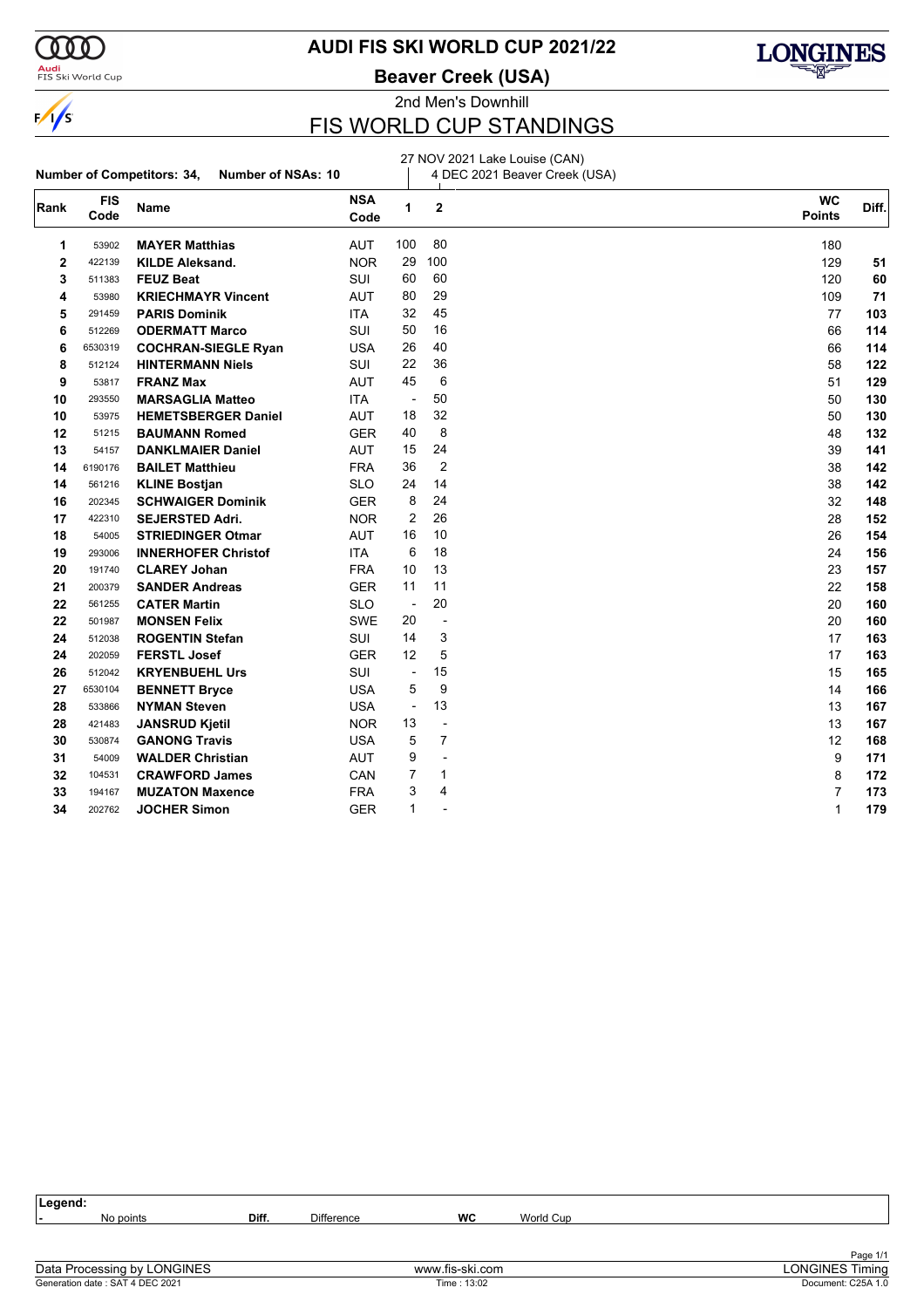

### <mark>Audi</mark><br>FIS Ski World Cup

# **AUDI FIS SKI WORLD CUP 2021/22**

**Beaver Creek (USA)**



### 2nd Men's Downhill OVERALL FIS WORLD CUP STANDINGS

| Rank     | <b>FIS</b>       | Name                                                  | <b>NSA</b>               | <b>WC</b>     | Diff.      | DH                                         | <b>SL</b>                | GS                               | SG                                  | <b>AC</b>                         | <b>PAR</b>     |
|----------|------------------|-------------------------------------------------------|--------------------------|---------------|------------|--------------------------------------------|--------------------------|----------------------------------|-------------------------------------|-----------------------------------|----------------|
|          | Code             |                                                       | Code                     | <b>Points</b> |            | 2 races                                    | 0 races                  | 1 race                           | 2 races                             | 0 races                           | 1 race         |
| 1        | 512269           | <b>ODERMATT Marco</b>                                 | SUI                      | 346           |            | 66<br>(6)                                  |                          | 100<br>(1)                       | 180<br>(1)                          |                                   |                |
| 2        | 53902            | <b>MAYER Matthias</b>                                 | AUT                      | 310           | 36         | (1)<br>180                                 |                          | ٠                                | (2)<br>130                          |                                   |                |
| 3        | 422139           | <b>KILDE Aleksand.</b>                                | <b>NOR</b>               | 229           | 117        | (2)<br>129                                 |                          | $\overline{\phantom{a}}$         | 100<br>(3)                          |                                   |                |
| 4        | 53980            | <b>KRIECHMAYR Vincent</b>                             | AUT                      | 199           | 147        | (4)<br>109                                 |                          |                                  | 90<br>(4)                           |                                   |                |
| 5        | 511383           | <b>FEUZ Beat</b>                                      | SUI                      | 160           | 186        | 120<br>(3)                                 |                          | -                                | 40 (13)                             |                                   |                |
| 6<br>7   | 194364<br>511852 | <b>PINTURAULT Alexis</b><br><b>CAVIEZEL Gino</b>      | <b>FRA</b><br>SUI        | 125<br>116    | 221<br>230 | ÷,                                         |                          | 45<br>(5)<br>(4)<br>50           | 80<br>(5)<br>55 (11)                |                                   | 11 (20)        |
| 8        | 53889            | <b>HIRSCHBUEHL Christian</b>                          | <b>AUT</b>               | 100           | 246        | $\overline{\phantom{a}}$                   |                          | $\overline{\phantom{0}}$         |                                     |                                   | 100<br>(1)     |
| 9        | 200379           | <b>SANDER Andreas</b>                                 | GER                      | 98            | 248        | 22 (21)                                    |                          | $\overline{\phantom{a}}$         | 76<br>(6)                           | $\overline{\phantom{0}}$          |                |
| 10       | 561244           | <b>KRANJEC Zan</b>                                    | <b>SLO</b>               | 86            | 260        | $\overline{a}$                             |                          | (3)<br>60                        |                                     |                                   | 26 (10)        |
| 11       | 291459           | <b>PARIS Dominik</b>                                  | ITA                      | 84            | 262        | (5)<br>77                                  |                          | $\overline{a}$                   | 7<br>(34)                           | $\overline{\phantom{0}}$          |                |
| 11       | 422310           | <b>SEJERSTED Adri.</b>                                | <b>NOR</b>               | 84            | 262        | 28 (17)                                    |                          | $\overline{a}$                   | (9)<br>56                           | $\blacksquare$                    |                |
| 13       | 530874           | <b>GANONG Travis</b>                                  | USA                      | 81            | 265        | 12(30)                                     |                          | -                                | 69<br>(8)                           |                                   |                |
| 14       | 54031            | <b>LEITINGER Roland</b>                               | AUT                      | 80            | 266        | $\overline{\phantom{a}}$                   |                          | 80<br>(2)                        | $\overline{\phantom{a}}$            |                                   |                |
| 14<br>16 | 54252<br>6530319 | <b>RASCHNER Dominik</b><br><b>COCHRAN-SIEGLE Ryan</b> | AUT<br><b>USA</b>        | 80<br>78      | 266<br>268 | $\overline{\phantom{a}}$<br>66<br>(6)      | $\overline{\phantom{a}}$ | $\blacksquare$                   | $\blacksquare$<br>12 (29)           |                                   | (2)<br>80      |
| 17       | 6190176          | <b>BAILET Matthieu</b>                                | <b>FRA</b>               | 74            | 272        | 38 (14)                                    |                          | $\overline{a}$                   | 36 (14)                             | $\blacksquare$                    |                |
| 18       | 104096           | <b>THOMPSON Broderick</b>                             | CAN                      | 71            | 275        | $\overline{a}$                             |                          |                                  | 71<br>(7)                           |                                   |                |
| 19       | 422304           | <b>KRISTOFFERSEN Henrik</b>                           | <b>NOR</b>               | 68            | 278        |                                            |                          | 18 (14)                          | $\overline{\phantom{a}}$            |                                   | 50<br>(4)      |
| 20       | 103865           | <b>PHILP Trevor</b>                                   | CAN                      | 67            | 279        | $\overline{\phantom{a}}$                   |                          | 9(22)                            | 13 (25)                             | $\blacksquare$                    | 45<br>(5)      |
| 21       | 293550           | <b>MARSAGLIA Matteo</b>                               | ITA                      | 66            | 280        | 50 (10)                                    |                          | ٠                                | 16 (23)                             | $\overline{\phantom{0}}$          |                |
| 22       | 422732           | <b>McGRATH Atle Lie</b>                               | <b>NOR</b>               | 60            | 286        | ÷                                          |                          |                                  |                                     |                                   | (3)<br>60      |
| 23       | 512124           | <b>HINTERMANN Niels</b>                               | SUI                      | 59            | 287        | 58<br>(8)                                  |                          |                                  | 1<br>(39)                           | $\overline{a}$                    |                |
| 24       | 54445            | <b>HAASER Raphael</b>                                 | AUT                      | 56            | 290        | $\overline{\phantom{a}}$                   |                          | $\overline{a}$                   | (9)<br>56                           |                                   |                |
| 25<br>26 | 511896           | <b>MURISIER Justin</b>                                | SUI<br>AUT               | 54<br>52      | 292        | $\overline{a}$                             |                          | 22 (12)                          | 32 (15)                             |                                   |                |
| 27       | 54157<br>53817   | <b>DANKLMAIER Daniel</b><br><b>FRANZ Max</b>          | AUT                      | 51            | 294<br>295 | 39 (13)<br>(9)<br>51                       |                          | $\overline{a}$<br>$\overline{a}$ | 13 (25)                             |                                   |                |
| 28       | 53975            | <b>HEMETSBERGER Daniel</b>                            | <b>AUT</b>               | 50            | 296        | 50 (10)                                    |                          |                                  |                                     |                                   |                |
| 29       | 103729           | <b>READ Erik</b>                                      | CAN                      | 49            | 297        | $\overline{a}$                             |                          | 13 (18)                          |                                     |                                   | 36<br>(7)      |
| 29       | 194495           | <b>FAIVRE Mathieu</b>                                 | <b>FRA</b>               | 49            | 297        | $\overline{\phantom{a}}$                   |                          | 24 (11)                          | 25 (18)                             |                                   |                |
| 31       | 51215            | <b>BAUMANN Romed</b>                                  | <b>GER</b>               | 48            | 298        | 48 (12)                                    |                          | $\overline{a}$                   |                                     |                                   |                |
| 32       | 990081           | <b>CASSE Mattia</b>                                   | ITA                      | 43            | 303        | $\overline{\phantom{a}}$                   |                          | -                                | 43 (12)                             |                                   |                |
| 33       | 54348            | <b>PERTL Adrian</b>                                   | AUT                      | 40            | 306        | ÷                                          |                          |                                  |                                     |                                   | 40<br>(6)      |
| 33       | 6532084          | <b>RADAMUS River</b>                                  | USA                      | 40            | 306        |                                            |                          | 40<br>(6)                        |                                     |                                   |                |
| 35       | 512038           | <b>ROGENTIN Stefan</b>                                | SUI                      | 39            | 307        | 17 (24)                                    |                          | ٠                                | 22 (21)                             |                                   |                |
| 36<br>36 | 561322<br>561216 | <b>HADALIN Stefan</b><br><b>KLINE Bostjan</b>         | <b>SLO</b><br><b>SLO</b> | 38<br>38      | 308<br>308 | $\overline{\phantom{a}}$<br>38 (14)        |                          | 6<br>(25)<br>$\overline{a}$      | $\overline{\phantom{a}}$            | $\overline{\phantom{0}}$          | 32<br>(8)      |
| 38       | 293006           | <b>INNERHOFER Christof</b>                            | ITA                      | 37            | 309        | 24 (19)                                    |                          | $\overline{a}$                   | 13 (25)                             |                                   |                |
| 39       | 422729           | <b>BRAATHEN Lucas</b>                                 | <b>NOR</b>               | 36            | 310        | $\overline{a}$                             | $\blacksquare$           | 36<br>(7)                        |                                     |                                   |                |
| 39       | 380335           | <b>ZUBCIC Filip</b>                                   | <b>CRO</b>               | 36            | 310        |                                            |                          | 29<br>(9)                        |                                     |                                   | 7(24)          |
| 41       | 54009            | <b>WALDER Christian</b>                               | AUT                      | 33            | 313        | 9(31)                                      |                          | ÷,                               | 24 (19)                             |                                   |                |
| 42       | 990116           | de ALIPRANDINI Luca                                   | ITA                      | 32            | 314        | $\overline{\phantom{a}}$                   |                          | 32<br>(8)                        | $\overline{\phantom{a}}$            |                                   |                |
| 42       | 202345           | <b>SCHWAIGER Dominik</b>                              | GER                      | 32            | 314        | 32 (16)                                    |                          | -                                | $\qquad \qquad \blacksquare$        |                                   |                |
| 42       | 104531           | <b>CRAWFORD James</b>                                 | CAN                      | 32            | 314        | 8(32)                                      |                          |                                  | 24 (19)                             |                                   |                |
| 45       | 421483           | <b>JANSRUD Kjetil</b>                                 | <b>NOR</b>               | 31            | 315        | 13 (28)                                    | $\overline{\phantom{a}}$ | $\overline{a}$                   | 18 (22)                             | $\overline{a}$                    |                |
| 46<br>46 | 194858<br>202597 | <b>ALLEGRE Nils</b><br><b>SCHMID Alexander</b>        | <b>FRA</b><br><b>GER</b> | 30<br>30      | 316<br>316 | $\overline{\phantom{a}}$<br>$\blacksquare$ |                          | $\overline{a}$<br>12 (19)        | 30 (16)<br>$\overline{\phantom{a}}$ |                                   | 18 (14)        |
| 46       | 512042           | <b>KRYENBUEHL Urs</b>                                 | SUI                      | 30            | 316        | 15 (26)                                    | $\overline{\phantom{a}}$ | $\overline{\phantom{a}}$         | 15 (24)                             | $\overline{\phantom{a}}$          |                |
| 49       | 202584           | <b>RAUCHFUSS Julian</b>                               | <b>GER</b>               | 29            | 317        | $\overline{\phantom{a}}$                   |                          | $\overline{\phantom{m}}$         | $\centerdot$                        | $\overline{a}$                    | 29<br>(9)      |
| 49       | 194298           | <b>GIEZENDANNER Blaise</b>                            | <b>FRA</b>               | 29            | 317        | $\overline{\phantom{a}}$                   | ٠                        | $\overline{\phantom{0}}$         | 29 (17)                             | -                                 |                |
| 51       | 422278           | <b>WINDINGSTAD Rasmus</b>                             | <b>NOR</b>               | 26            | 320        | $\overline{\phantom{a}}$                   | $\overline{\phantom{a}}$ | 26 (10)                          | $\overline{\phantom{a}}$            | $\overline{a}$                    |                |
| 51       | 54005            | <b>STRIEDINGER Otmar</b>                              | <b>AUT</b>               | 26            | 320        | 26 (18)                                    |                          | $\overline{\phantom{a}}$         | ÷,                                  |                                   |                |
| 51       | 512182           | <b>MEILLARD Loic</b>                                  | SUI                      | 26            | 320        | $\overline{\phantom{a}}$                   | ٠                        | 15 (16)                          | 11(30)                              | ٠                                 |                |
| 54       | 54027            | <b>BRENNSTEINER Stefan</b>                            | AUT                      | 24            | 322        | $\overline{\phantom{a}}$                   | $\overline{\phantom{a}}$ | $\overline{\phantom{a}}$         |                                     | $\overline{a}$                    | 24 (11)        |
| 54       | 194873           | <b>SARRAZIN Cyprien</b>                               | <b>FRA</b>               | 24            | 322        | $\centerdot$                               |                          | 8(23)                            | $\overline{a}$                      | ٠                                 | 16 (15)        |
| 56       | 501987           | <b>MONSEN Felix</b>                                   | <b>SWE</b>               | 23            | 323        | 20 (22)                                    | $\overline{\phantom{a}}$ | $\overline{a}$                   | 3(37)                               | -                                 |                |
| 56<br>58 | 191740<br>202451 | <b>CLAREY Johan</b><br><b>STRASSER Linus</b>          | FRA<br><b>GER</b>        | 23<br>22      | 323<br>324 | 23 (20)<br>$\overline{\phantom{a}}$        | $\overline{a}$           | $\overline{\phantom{0}}$<br>-    | $\overline{a}$                      | $\qquad \qquad \blacksquare$<br>- | 22 (12)        |
| 58       | 202059           | <b>FERSTL Josef</b>                                   | <b>GER</b>               | 22            | 324        | 17 (24)                                    |                          | $\overline{\phantom{0}}$         | 5<br>(35)                           | -                                 |                |
| 60       | 561255           | <b>CATER Martin</b>                                   | <b>SLO</b>               | 20            | 326        | 20 (22)                                    | $\overline{\phantom{a}}$ | ÷,                               |                                     | $\overline{\phantom{a}}$          | $\overline{a}$ |
| 60       | 54320            | <b>SCHWARZ Marco</b>                                  | <b>AUT</b>               | 20            | 326        | $\overline{\phantom{a}}$                   |                          | 20(13)                           |                                     | $\overline{a}$                    |                |
| 60       | 6293171          | <b>VINATZER Alex</b>                                  | ITA                      | 20            | 326        | ÷,                                         | $\overline{a}$           | $\overline{\phantom{a}}$         |                                     | $\overline{\phantom{a}}$          | 20 (13)        |
| 63       | 194935           | <b>FAVROT Thibaut</b>                                 | <b>FRA</b>               | 17            | 329        | $\overline{a}$                             | $\overline{a}$           | 4(27)                            |                                     | $\overline{a}$                    | 13 (18)        |
| 64       | 54063            | <b>FELLER Manuel</b>                                  | AUT                      | 16            | 330        |                                            |                          | 16(15)                           |                                     | ٠                                 |                |
|          |                  |                                                       |                          |               |            |                                            |                          |                                  |                                     |                                   |                |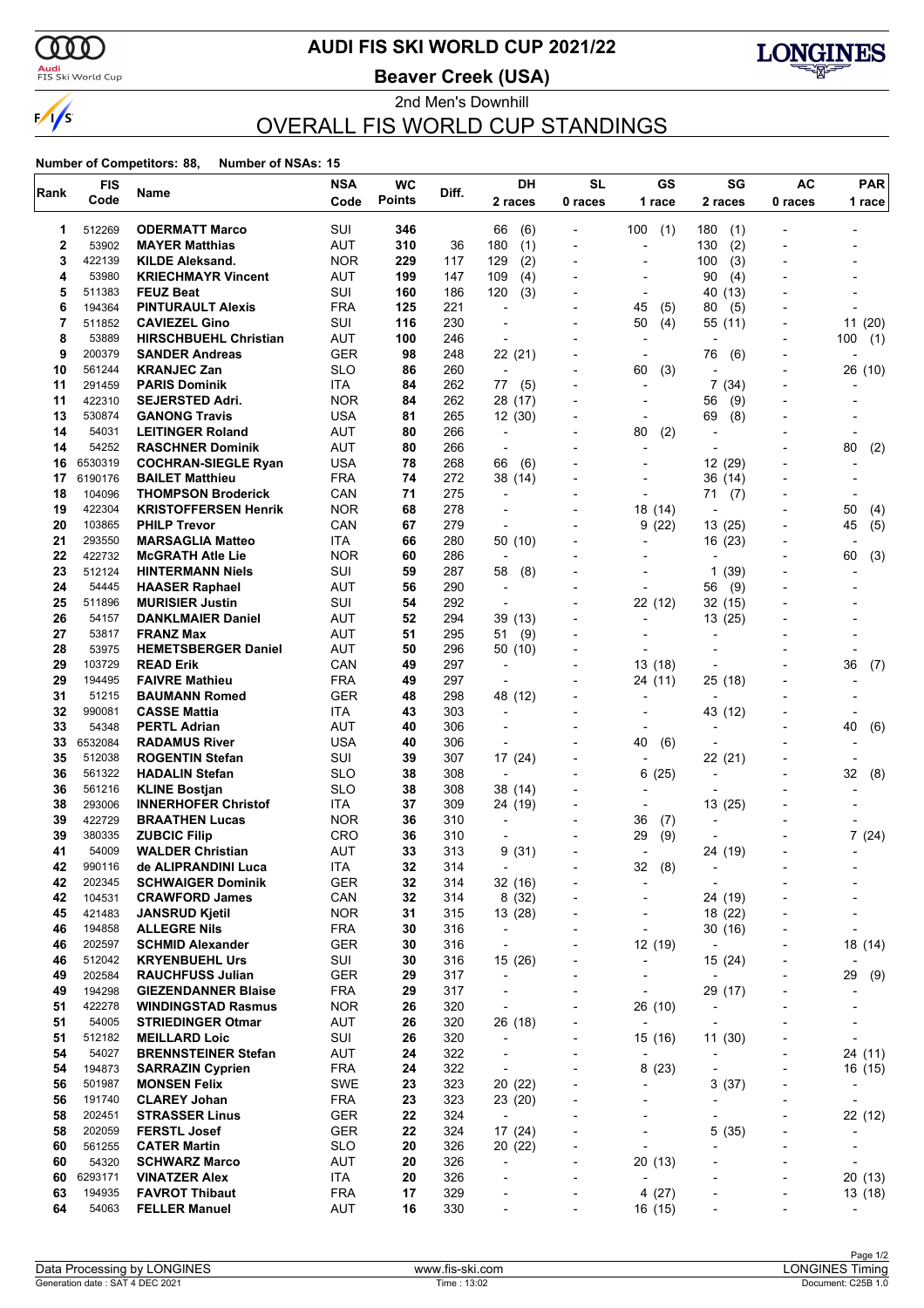

### <mark>Audi</mark><br>FIS Ski World Cup

# **AUDI FIS SKI WORLD CUP 2021/22**

**Beaver Creek (USA)**



### 2nd Men's Downhill OVERALL FIS WORLD CUP STANDINGS

| Rank | <b>FIS</b> | Name                         | <b>NSA</b> | <b>WC</b>     | Diff. | <b>DH</b> | <b>SL</b> | <b>GS</b>                | SG                       | <b>AC</b> | <b>PAR</b> |
|------|------------|------------------------------|------------|---------------|-------|-----------|-----------|--------------------------|--------------------------|-----------|------------|
|      | Code       |                              | Code       | <b>Points</b> |       | 2 races   | 0 races   | 1 race                   | 2 races                  | 0 races   | 1 race     |
|      |            |                              |            |               |       |           |           |                          |                          |           |            |
| 64   | 6291430    | <b>MAURBERGER Simon</b>      | <b>ITA</b> | 16            | 330   |           |           | 11(20)                   | $\overline{\phantom{0}}$ |           | 5(26)      |
| 66   | 60253      | <b>MARCHANT Armand</b>       | <b>BEL</b> | 15            | 331   |           | -         |                          |                          |           | 15 (16)    |
| 66   | 421669     | <b>NESTVOLD-HAUGEN</b>       | <b>NOR</b> | 15            | 331   |           | -         | 7(24)                    |                          |           | 8(23)      |
| 68   | 202437     | <b>LUITZ Stefan</b>          | <b>GER</b> | 14            | 332   |           | -         | 14 (17)                  |                          |           |            |
| 68   | 221213     | <b>RAPOSO Charlie</b>        | <b>GBR</b> | 14            | 332   |           |           |                          |                          |           | 14 (17)    |
| 68   | 6530104    | <b>BENNETT Bryce</b>         | <b>USA</b> | 14            | 332   | 14 (27)   |           |                          |                          |           |            |
| 71   | 533866     | <b>NYMAN Steven</b>          | <b>USA</b> | 13            | 333   | 13 (28)   | -         |                          |                          |           |            |
| 71   | 511638     | <b>TUMLER Thomas</b>         | <b>SUI</b> | 13            | 333   |           | -         |                          | 13 (25)                  |           |            |
| 71   | 511863     | <b>SETTE Daniele</b>         | SUI        | 13            | 333   |           | -         | 10(21)                   |                          |           | 3(28)      |
| 74   | 193967     | <b>MUFFAT-JEANDET Victor</b> | <b>FRA</b> | 12            | 334   |           |           | $\blacksquare$           |                          |           | 12 (19)    |
| 75   | 511981     | <b>WEBER Ralph</b>           | SUI        | 10            | 336   |           |           |                          | 10(31)                   |           |            |
| 75   | 501898     | <b>ROENNGREN Mattias</b>     | <b>SWE</b> | 10            | 336   |           | -         | $\overline{\phantom{0}}$ |                          |           | 10(21)     |
| 75   | 54371      | <b>BABINSKY Stefan</b>       | AUT        | 10            | 336   |           |           |                          | 10(31)                   |           |            |
| 78   | 511867     | <b>NOGER Cedric</b>          | SUI        | 9             | 337   |           |           |                          |                          |           | 9(22)      |
| 78   | 104539     | <b>SEGER Riley</b>           | CAN        | 9             | 337   |           |           | $\overline{\phantom{a}}$ | (33)<br>9                |           |            |
| 80   | 194167     | <b>MUZATON Maxence</b>       | <b>FRA</b> |               | 339   | 7(33)     |           |                          |                          |           |            |
| 81   | 54471      | <b>DORNER Thomas</b>         | AUT        | 6             | 340   |           |           |                          |                          |           | 6(25)      |
| 82   | 104272     | <b>SEGER Brodie</b>          | CAN        | 5             | 341   |           |           |                          | 5<br>(35)                |           |            |
| 82   | 291318     | <b>TONETTI Riccardo</b>      | <b>ITA</b> | 5             | 341   |           |           | 5(26)                    |                          |           |            |
| 84   | 6300451    | <b>KATO Seigo</b>            | <b>JPN</b> | 4             | 342   |           | ٠         | $\overline{\phantom{a}}$ |                          |           | 4 (27)     |
| 84   | 202762     | <b>JOCHER Simon</b>          | <b>GER</b> | 4             | 342   | 1(34)     | -         | $\overline{\phantom{a}}$ | 3<br>(37)                |           |            |
| 86   | 700830     | <b>ZAMPA Adam</b>            | <b>SVK</b> | 3             | 343   |           |           | 3(28)                    |                          |           |            |
| 87   | 54359      | <b>FEURSTEIN Patrick</b>     | AUT        | 2             | 344   |           |           |                          |                          |           | 2(29)      |
| 88   | 990048     | <b>BORSOTTI Giovanni</b>     | ITA        | 1             | 345   |           |           |                          |                          |           | 1(30)      |

| DH<br>Downhill<br><b>Difference</b><br>Diff.<br>No points<br><b>Alpine Combined</b><br>AC<br>. .<br> GS<br>SG<br><b>PAR</b><br>Parallel<br>SL<br>Slalom<br>Giant Slalom<br>Super-G | Legend:   |                  |  |  |  |  |
|------------------------------------------------------------------------------------------------------------------------------------------------------------------------------------|-----------|------------------|--|--|--|--|
|                                                                                                                                                                                    | <b>WC</b> | <b>World Cup</b> |  |  |  |  |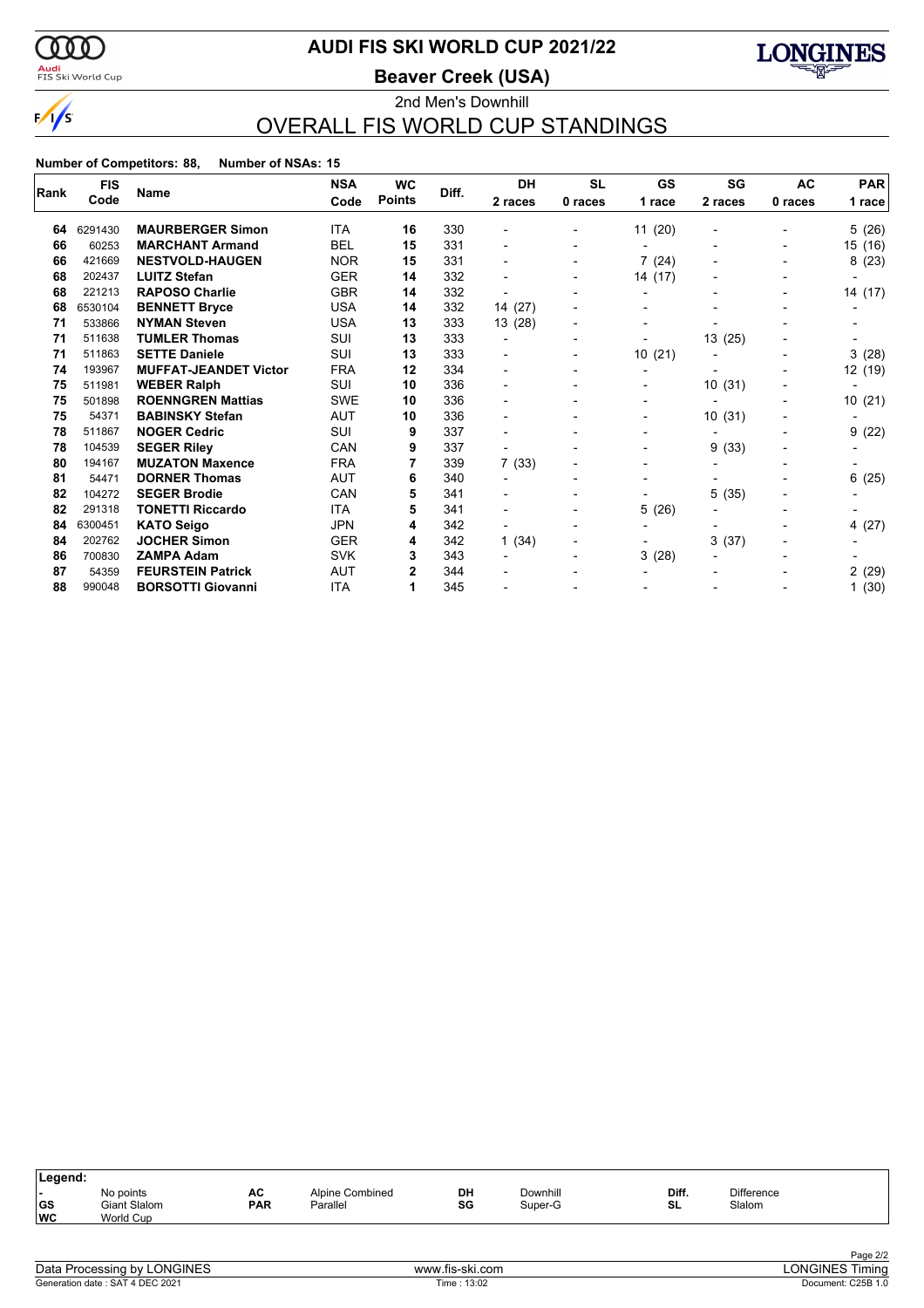

 $\mathbf{I}$ 

**Audi**<br>FIS Ski World Cup

**Number of Competitors: 60, Number of NSAs: 10**

### **AUDI FIS SKI WORLD CUP 2021/22**

**Beaver Creek (USA)**



2nd Men's Downhill FIS WCSL LIST

27 NOV 2021 Lake Louise (CAN)

4 DEC 2021 Beaver Creek (USA)

| Rank        | <b>FIS</b><br>Code | Name                         | <b>NSA</b><br>Code | 1                            | 2              |     |                |                          | Base - $X + Y = WCSL-DH$ |
|-------------|--------------------|------------------------------|--------------------|------------------------------|----------------|-----|----------------|--------------------------|--------------------------|
| 1           | 511383             | <b>FEUZ Beat</b>             | SUI                | 60                           | 60             | 546 | 91             | 120                      | 575                      |
| $\mathbf 2$ | 53902              | <b>MAYER Matthias</b>        | <b>AUT</b>         | 100                          | 80             | 418 | 70             | 180                      | 528                      |
| 3           | 53980              | <b>KRIECHMAYR Vincent</b>    | AUT                | 80                           | 29             | 367 | 61             | 109                      | 415                      |
| 4           | 291459             | <b>PARIS Dominik</b>         | ITA                | 32                           | 45             | 388 | 65             | 77                       | 400                      |
| 5           | 422139             | <b>KILDE Aleksand.</b>       | <b>NOR</b>         | 29                           | 100            | 190 | 32             | 129                      | 287                      |
| 6           | 191740             | <b>CLAREY Johan</b>          | <b>FRA</b>         | 10                           | 13             | 272 | 45             | 23                       | 250                      |
| 7           | 51215              | <b>BAUMANN Romed</b>         | <b>GER</b>         | 40                           | 8              | 214 | 36             | 48                       | 226                      |
| 8           | 53817              | <b>FRANZ Max</b>             | AUT                | 45                           | 6              | 206 | 34             | 51                       | 223                      |
| 8           | 200379             | <b>SANDER Andreas</b>        | <b>GER</b>         | 11                           | 11             | 241 | 40             | 22                       | 223                      |
| 10          | 512269             | <b>ODERMATT Marco</b>        | SUI                | 50                           | 16             | 176 | 29             | 66                       | 213                      |
| 11          | 202535             | <b>DRESSEN Thomas</b>        | <b>GER</b>         | $\qquad \qquad \blacksquare$ | $\overline{a}$ | 241 | 40             | $\blacksquare$           | 201                      |
| 12          | 54005              | <b>STRIEDINGER Otmar</b>     | AUT                | 16                           | 10             | 191 | 32             | 26                       | 185                      |
| 13          | 6530319            | <b>COCHRAN-SIEGLE Ryan</b>   | USA                | 26                           | 40             | 136 | 23             | 66                       | 179                      |
| 14          | 293006             | <b>INNERHOFER Christof</b>   | ITA                | 6                            | 18             | 181 | 30             | 24                       | 175                      |
| 15          | 6190176            | <b>BAILET Matthieu</b>       | <b>FRA</b>         | 36                           | $\overline{2}$ | 154 | 26             | 38                       | 166                      |
| 16          | 511313             | <b>JANKA Carlo</b>           | SUI                | ÷,                           | $\overline{a}$ | 166 | 28             | $\blacksquare$           | 138                      |
| 17          | 512042             | <b>KRYENBUEHL Urs</b>        | SUI                | $\blacksquare$               | 15             | 133 | 22             | 15                       | 126                      |
| 18          | 53975              | <b>HEMETSBERGER Daniel</b>   | AUT                | 18                           | 32             | 86  | 14             | 50                       | 122                      |
| 18          | 421483             | <b>JANSRUD Kjetil</b>        | <b>NOR</b>         | 13                           | $\overline{a}$ | 131 | 22             | 13                       | 122                      |
| 20          | 530874             | <b>GANONG Travis</b>         | <b>USA</b>         | 5                            | 7              | 130 | 22             | 12                       | 120                      |
| 21          | 6530104            | <b>BENNETT Bryce</b>         | <b>USA</b>         | 5                            | 9              | 126 | 21             | 14                       | 119                      |
| 22          | 561255             | <b>CATER Martin</b>          | <b>SLO</b>         | $\overline{\phantom{a}}$     | 20             | 111 | 19             | 20                       | 112                      |
| 22          | 194858             | <b>ALLEGRE Nils</b>          | <b>FRA</b>         | $\overline{\phantom{a}}$     |                | 134 | 22             | $\overline{\phantom{a}}$ | 112                      |
| 24          | 293550             | <b>MARSAGLIA Matteo</b>      | ITA                | $\overline{\phantom{a}}$     | 50             | 54  | 9              | 50                       | 95                       |
| 24          | 512124             | <b>HINTERMANN Niels</b>      | SUI                | 22                           | 36             | 44  | 7              | 58                       | 95                       |
| 26          | 202345             | <b>SCHWAIGER Dominik</b>     | <b>GER</b>         | 8                            | 24             | 69  | 12             | 32                       | 89                       |
| 27          | 54157              | <b>DANKLMAIER Daniel</b>     | AUT                | 15                           | 24             | 54  | 9              | 39                       | 84                       |
| 28          | 934643             | <b>GOLDBERG Jared</b>        | USA                | $\overline{\phantom{a}}$     |                | 83  | 14             | $\overline{\phantom{a}}$ | 69                       |
| 29          | 511513             | <b>CAVIEZEL Mauro</b>        | SUI                | $\overline{\phantom{a}}$     | $\overline{a}$ | 82  | 14             | $\blacksquare$           | 68                       |
| 30          | 561216             | <b>KLINE Bostjan</b>         | SLO                | 24                           | 14             | 33  | 6              | 38                       | 65                       |
| 31          | 422310             | <b>SEJERSTED Adri.</b>       | <b>NOR</b>         | 2                            | 26             | 29  | 5              | 28                       | 52                       |
| 31          | 501987             | <b>MONSEN Felix</b>          | SWE                | 20                           |                | 38  | 6              | 20                       | 52                       |
| 33          | 533866             | <b>NYMAN Steven</b>          | <b>USA</b>         | $\overline{\phantom{a}}$     | 13             | 40  | $\overline{7}$ | 13                       | 46                       |
| 34          | 512038             | <b>ROGENTIN Stefan</b>       | SUI                | 14                           | 3              | 33  | 6              | 17                       | 44                       |
| 35          | 194167             | <b>MUZATON Maxence</b>       | <b>FRA</b>         | 3                            | 4              | 41  | $\overline{7}$ | 7                        | 41                       |
| 35          | 422403             | <b>ROEA Henrik</b>           | <b>NOR</b>         | $\overline{\phantom{a}}$     |                | 49  | 8              | ÷,                       | 41                       |
| 37          | 202059             | <b>FERSTL Josef</b>          | <b>GER</b>         | 12                           | 5              | 24  | 4              | 17                       | 37                       |
| 37          | 192746             | <b>THEAUX Adrien</b>         | <b>FRA</b>         | $\overline{a}$               |                | 44  | 7              | $\overline{a}$           | 37                       |
| 39          | 511981             | <b>WEBER Ralph</b>           | SUI                |                              |                | 40  | 7              |                          | 33                       |
| 40          | 6531444            | <b>ARVIDSSON Erik</b>        | <b>USA</b>         |                              |                | 32  | 5              |                          | 27                       |
| 41          | 990081             | <b>CASSE Mattia</b>          | ITA                |                              |                | 28  | 5              | $\overline{a}$           | 23                       |
| 41          | 194368             | <b>RAFFORT Nicolas</b>       | <b>FRA</b>         |                              |                | 28  | 5              | $\overline{\phantom{a}}$ | 23                       |
| 43          | 194190             | <b>ROGER Brice</b>           | <b>FRA</b>         |                              |                | 27  | 5              | $\overline{\phantom{a}}$ | 22                       |
| 44          | 104531             | <b>CRAWFORD James</b>        | CAN                | 7                            | 1              | 8   | 1              | 8                        | 15                       |
| 44          | 194542             | <b>GIRAUD MOINE Valentin</b> | <b>FRA</b>         |                              |                | 18  | 3              | $\blacksquare$           | 15                       |
| 44          | 6291625            | <b>SCHIEDER Florian</b>      | ITA                |                              |                | 18  | 3              | $\overline{a}$           | 15                       |
| 47          | 50742              | <b>REICHELT Hannes</b>       | AUT                |                              |                | 16  | 3              | $\blacksquare$           | 13                       |
| 48          | 54009              | <b>WALDER Christian</b>      | AUT                | 9                            |                | 2   |                | 9                        | 11                       |
| 48          | 104468             | <b>READ Jeffrey</b>          | CAN                |                              |                | 13  | 2              |                          | 11                       |
| 50          | 202762             | <b>JOCHER Simon</b>          | <b>GER</b>         | 1                            |                | 11  | 2              | $\mathbf{1}$             | 10                       |
| 50          | 511847             | <b>MANI Nils</b>             | SUI                |                              |                | 12  | 2              | $\overline{a}$           | 10                       |
| 50          | 202525             | <b>SCHMID Manuel</b>         | <b>GER</b>         |                              |                | 12  | 2              | $\overline{a}$           | 10                       |
| 53          | 54080              | <b>NEUMAYER Christopher</b>  | AUT                |                              |                | 11  | 2              | $\overline{a}$           | 9                        |
| 54          | 6290985            | <b>BUZZI Emanuele</b>        | ITA                |                              |                | 10  | 2              |                          | 8                        |
| 55          | 512039             | <b>ROULIN Gilles</b>         | SUI                |                              |                | 9   | 2              |                          | 7                        |
| 56          | 104272             | <b>SEGER Brodie</b>          | CAN                |                              |                | 5   | 1              |                          | 4                        |
| 57          | 6531520            | <b>MORSE Sam</b>             | USA                |                              |                | 2   |                |                          | 2                        |
|             |                    |                              |                    |                              |                |     |                |                          |                          |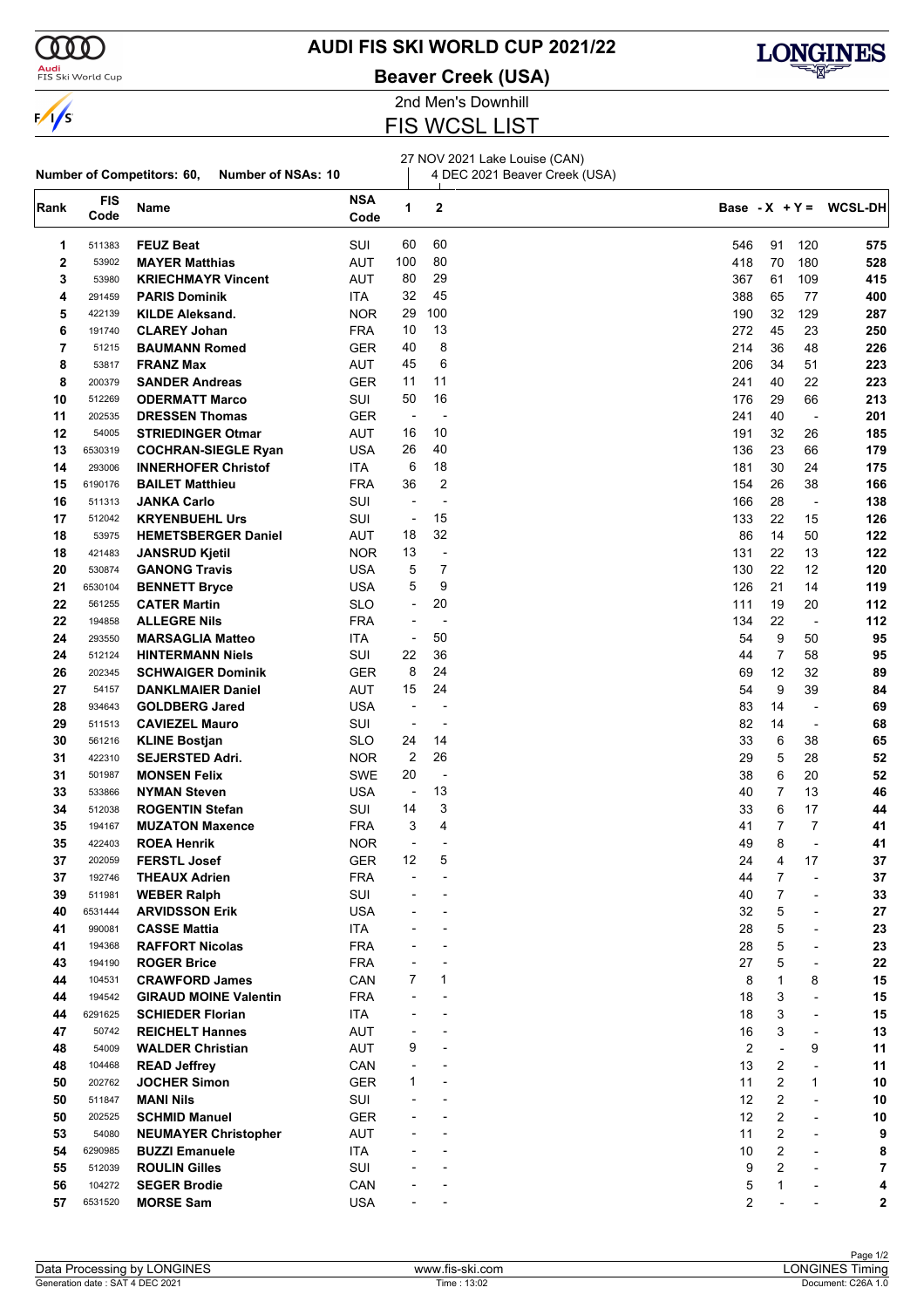

### <mark>Audi</mark><br>FIS Ski World Cup

# **AUDI FIS SKI WORLD CUP 2021/22**

**Beaver Creek (USA)**



### 2nd Men's Downhill FIS WCSL LIST

|      |                    | <b>Number of Competitors: 60,</b>           | Number of NSAs: 10 |                    |                          |              | 27 NOV 2021 Lake Louise (CAN)<br>4 DEC 2021 Beaver Creek (USA) |   |      |                  |                          |      |                |
|------|--------------------|---------------------------------------------|--------------------|--------------------|--------------------------|--------------|----------------------------------------------------------------|---|------|------------------|--------------------------|------|----------------|
| Rank | <b>FIS</b><br>Code | <b>Name</b>                                 |                    | <b>NSA</b><br>Code |                          | $\mathbf{2}$ |                                                                |   |      | Base - $X + Y =$ |                          |      | <b>WCSL-DH</b> |
| 57   | 194298             | <b>GIEZENDANNER Blaise</b>                  |                    | <b>FRA</b>         | $\overline{\phantom{0}}$ |              |                                                                |   |      | $\mathcal{P}$    | $\overline{\phantom{0}}$ |      | $\mathbf{2}$   |
| 57   | 104537             | <b>ALEXANDER Cameron</b>                    |                    | CAN                | $\blacksquare$           |              |                                                                |   |      | 2                | $\overline{\phantom{0}}$ |      | $\mathbf{2}$   |
| 60   | 54340              | <b>LAHNSTEINER Maximilian</b>               |                    | AUT                | $\overline{\phantom{0}}$ |              |                                                                |   |      |                  | $\overline{\phantom{0}}$ |      |                |
|      |                    | Number of competitors per NSA in the top 60 |                    |                    |                          |              |                                                                |   |      |                  |                          |      |                |
| AUT: | 10                 | CAN:                                        | 4                  | FRA:               | 9                        |              | GER:                                                           | 7 | ITA: | 6                |                          | NOR: | 4              |
| SLO: | 2                  | SUI:                                        | 10                 | SWE:               |                          |              | USA:                                                           |   |      |                  |                          |      |                |

| ∣Legend: |                                                             |                                                                                                         |
|----------|-------------------------------------------------------------|---------------------------------------------------------------------------------------------------------|
|          | No points<br>Base                                           | Last season FIS World Cup Start List points                                                             |
|          | <b>WCSL-DH</b> FIS World Cup Start List points for Downhill |                                                                                                         |
|          |                                                             | (Base/number of planned races in the current season) *(number of completed races in the current season) |
|          | FIS World Cup points won in the current season              |                                                                                                         |
|          |                                                             |                                                                                                         |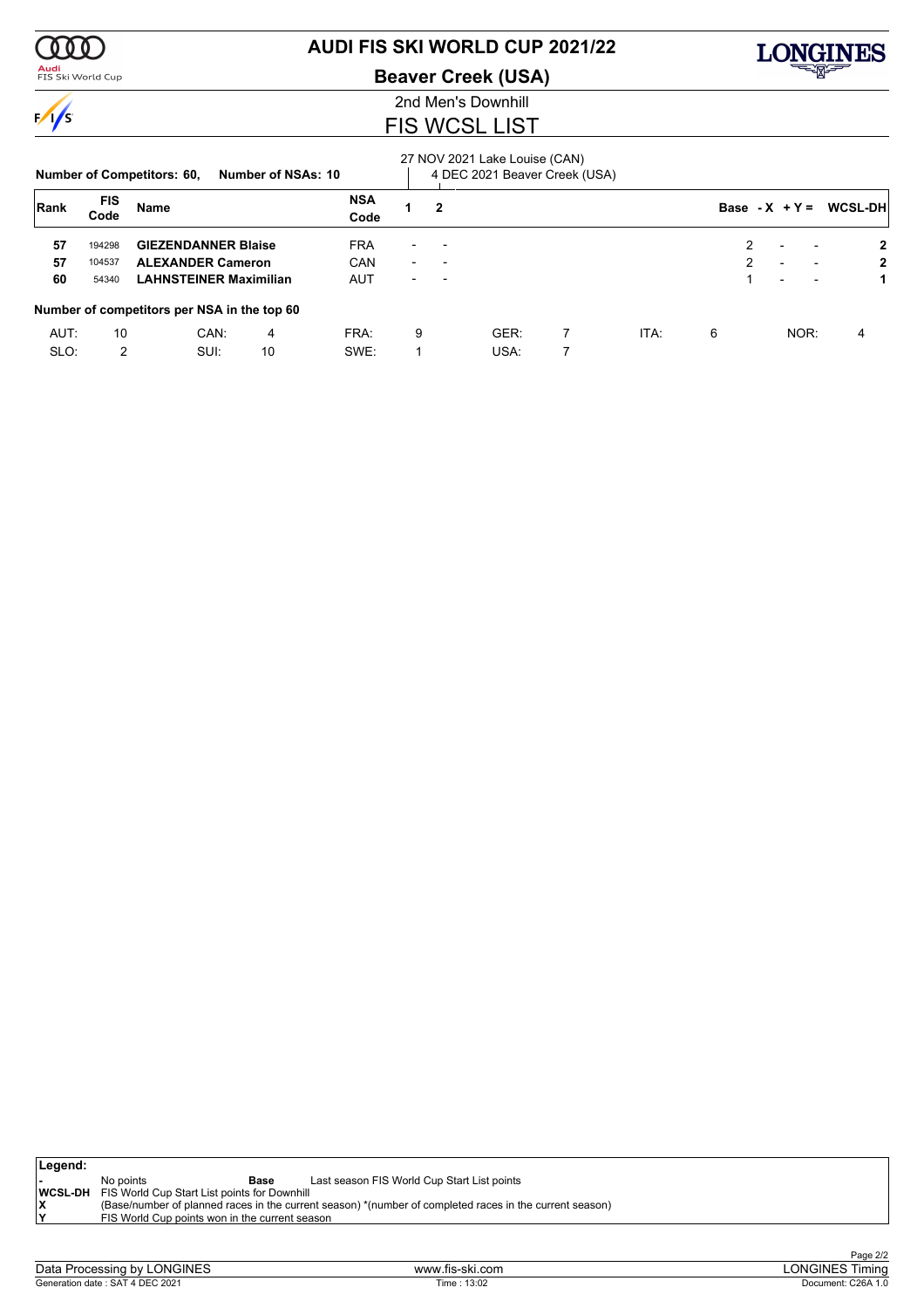$\alpha\alpha$ 

 $\sqrt{s}$ 

# **AUDI FIS SKI WORLD CUP 2021/22**

<mark>Audi</mark><br>FIS Ski World Cup

**Beaver Creek (USA)**



2nd Men's Downhill OVERALL FIS WCSL LIST

| Rank        | <b>FIS</b>       | Name                                                    | <b>NSA</b>               | <b>WCSL</b> | Diff.        | DH                                                   | <b>SL</b>                            | <b>GS</b>                            | SG                                         | AC                       | <b>PAR</b>        |
|-------------|------------------|---------------------------------------------------------|--------------------------|-------------|--------------|------------------------------------------------------|--------------------------------------|--------------------------------------|--------------------------------------------|--------------------------|-------------------|
|             | Code             |                                                         | Code                     |             |              | 2 races                                              | 0 races                              | 1 race                               | 2 races                                    | 0 races                  | 1 race            |
| 1           | 194364           | <b>PINTURAULT Alexis</b>                                | <b>FRA</b>               | 1344        |              |                                                      | 400<br>(7)                           | 667<br>(2)                           | 197<br>(6)                                 | (2)<br>80                |                   |
| $\mathbf 2$ | 512269           | <b>ODERMATT Marco</b>                                   | SUI                      | 1326        | 18           | 213 (10)                                             | $\overline{\phantom{a}}$             | (1)<br>677                           | 436<br>(2)                                 |                          |                   |
| 3           | 54320            | <b>SCHWARZ Marco</b>                                    | AUT                      | 971         | 373          | $\overline{\phantom{a}}$                             | 665<br>(1)                           | 206 (14)                             | $\overline{\phantom{a}}$                   | 100<br>(1)               |                   |
| 4           | 53902            | <b>MAYER Matthias</b>                                   | AUT                      | 900         | 444          | 528<br>(2)                                           | $\overline{a}$                       | (57)<br>5                            | 367<br>(3)                                 |                          |                   |
| 5<br>6      | 53980<br>512182  | <b>KRIECHMAYR Vincent</b><br><b>MEILLARD Loic</b>       | AUT<br>SUI               | 887<br>866  | 457<br>478   | 415<br>(3)<br>÷,                                     | $\blacksquare$<br>327                | (54)<br>6<br>404                     | 466<br>(1)                                 | $\blacksquare$           |                   |
| 7           | 422304           | <b>KRISTOFFERSEN Henrik</b>                             | <b>NOR</b>               | 770         | 574          | $\blacksquare$                                       | (9)<br>(6)<br>466                    | (5)<br>254<br>(8)                    | 75 (26)                                    | 60<br>(3)                | 50<br>(4)         |
| 8           | 380335           | <b>ZUBCIC Filip</b>                                     | CRO                      | 751         | 593          | $\overline{a}$                                       | 132 (24)                             | 612<br>(3)                           |                                            |                          | 7(24)             |
| 9           | 511383           | <b>FEUZ Beat</b>                                        | SUI                      | 725         | 619          | 575<br>(1)                                           | ÷                                    | $\overline{a}$                       | 150 (12)                                   |                          |                   |
| 10          | 422139           | <b>KILDE Aleksand.</b>                                  | <b>NOR</b>               | 676         | 668          | 287<br>(5)                                           | $\blacksquare$                       | (20)<br>160                          | 229<br>(4)                                 |                          |                   |
| 11          | 54063            | <b>FELLER Manuel</b>                                    | <b>AUT</b>               | 599         | 745          | $\overline{a}$                                       | 488<br>(5)                           | (24)<br>111                          | L,                                         |                          |                   |
| 12          | 6190403          | <b>NOEL Clement</b>                                     | <b>FRA</b>               | 554         | 790          | ÷,                                                   | 553<br>(2)                           | (62)<br>$\mathbf{1}$                 |                                            |                          |                   |
| 13<br>14    | 422082<br>511902 | <b>FOSS-SOLEVAAG S</b><br><b>ZENHAEUSERN Ramon</b>      | <b>NOR</b><br>SUI        | 531<br>527  | 813<br>817   | $\blacksquare$<br>$\blacksquare$                     | 531<br>(3)<br>527<br>(4)             | $\overline{\phantom{a}}$             |                                            |                          |                   |
| 15          | 291459           | <b>PARIS Dominik</b>                                    | ITA.                     | 507         | 837          | 400<br>(4)                                           |                                      | $\overline{a}$                       | 107 (19)                                   |                          |                   |
| 16          | 194495           | <b>FAIVRE Mathieu</b>                                   | <b>FRA</b>               | 474         | 870          |                                                      |                                      | 449<br>(4)                           | 25 (43)                                    |                          |                   |
| 17          | 200379           | <b>SANDER Andreas</b>                                   | <b>GER</b>               | 447         | 897          | 223<br>(8)                                           | $\overline{a}$                       | $\overline{\phantom{a}}$             | 224<br>(5)                                 | $\blacksquare$           |                   |
| 18          | 193967           | <b>MUFFAT-JEANDET Victor</b>                            | <b>FRA</b>               | 435         | 909          | $\overline{\phantom{a}}$                             | 310 (10)                             | 73 (28)                              | Ĭ.                                         | 40<br>(6)                | 12 (19)           |
| 19          | 202451           | <b>STRASSER Linus</b>                                   | <b>GER</b>               | 385         | 959          | $\overline{\phantom{a}}$                             | 363<br>(8)                           |                                      |                                            |                          | 22 (12)           |
| 20          | 51215            | <b>BAUMANN Romed</b>                                    | <b>GER</b>               | 363         | 981          | 226<br>(7)                                           |                                      | ÷,                                   | 137 (14)                                   |                          |                   |
| 21<br>22    | 511852<br>561244 | <b>CAVIEZEL Gino</b><br><b>KRANJEC Zan</b>              | SUI<br><b>SLO</b>        | 355<br>344  | 989<br>1000  |                                                      | $\overline{a}$                       | 241<br>(9)<br>318<br>(6)             | 103 (20)                                   |                          | 11(20)<br>26 (10) |
| 23          | 54348            | <b>PERTL Adrian</b>                                     | <b>AUT</b>               | 328         | 1016         | $\overline{a}$                                       | 268 (11)                             | 20<br>(39)                           |                                            |                          | 40<br>(6)         |
| 24          | 6530319          | <b>COCHRAN-SIEGLE Ryan</b>                              | <b>USA</b>               | 325         | 1019         | 179 (13)                                             | $\overline{a}$                       | 35<br>(34)                           | 111 (18)                                   | $\blacksquare$           |                   |
| 25          | 511896           | <b>MURISIER Justin</b>                                  | SUI                      | 324         | 1020         | $\overline{\phantom{a}}$                             |                                      | 226 (11)                             | 66 (28)                                    | 32<br>(8)                |                   |
| 26          | 6190176          | <b>BAILET Matthieu</b>                                  | <b>FRA</b>               | 313         | 1031         | 166 (15)                                             |                                      |                                      | 147 (13)                                   | $\overline{\phantom{a}}$ |                   |
| 27          | 990116           | de ALIPRANDINI Luca                                     | ITA                      | 306         | 1038         |                                                      | $\overline{\phantom{a}}$             | 306<br>(7)                           |                                            |                          |                   |
| 28          | 293006           | <b>INNERHOFER Christof</b>                              | ITA                      | 305         | 1039         | 175 (14)                                             |                                      |                                      | 112 (17)                                   | 18 (14)                  |                   |
| 29<br>30    | 202535<br>191740 | <b>DRESSEN Thomas</b><br><b>CLAREY Johan</b>            | <b>GER</b><br><b>FRA</b> | 301<br>297  | 1043<br>1047 | 201 (11)<br>250<br>(6)                               | $\overline{a}$                       | $\overline{a}$<br>$\overline{a}$     | 100(21)<br>47 (34)                         |                          |                   |
| 31          | 53817            | <b>FRANZ Max</b>                                        | AUT                      | 290         | 1054         | 223<br>(8)                                           |                                      |                                      | 67(27)                                     |                          |                   |
| 32          | 530874           | <b>GANONG Travis</b>                                    | <b>USA</b>               | 289         | 1055         | 120 (20)                                             |                                      |                                      | 169<br>(7)                                 |                          |                   |
| 33          | 6293171          | <b>VINATZER Alex</b>                                    | ITA.                     | 284         | 1060         | $\overline{\phantom{a}}$                             | 264 (12)                             | $\overline{\phantom{a}}$             |                                            |                          | 20 (13)           |
| 34          | 421483           | <b>JANSRUD Kjetil</b>                                   | <b>NOR</b>               | 276         | 1068         | 122 (18)                                             |                                      |                                      | 154 (10)                                   |                          |                   |
| 35          | 561322           | <b>HADALIN Stefan</b>                                   | <b>SLO</b>               | 263         | 1081         | $\overline{\phantom{a}}$                             | 175 (17)                             | 56 (29)                              | $\blacksquare$                             |                          | 32<br>(8)         |
| 36<br>37    | 54027<br>54170   | <b>BRENNSTEINER Stefan</b><br><b>MATT Michael</b>       | AUT<br>AUT               | 260<br>257  | 1084<br>1087 | $\overline{a}$                                       | 257 (13)                             | 236 (10)                             | $\overline{a}$<br>$\overline{\phantom{a}}$ |                          | 24 (11)           |
| 38          | 511513           | <b>CAVIEZEL Mauro</b>                                   | SUI                      | 255         | 1089         | $\overline{\phantom{a}}$<br>68 (29)                  | $\overline{a}$                       | $\overline{a}$                       | 169<br>(7)                                 | 18 (14)                  |                   |
| 39          | 194858           | <b>ALLEGRE Nils</b>                                     | <b>FRA</b>               | 225         | 1119         | 112 (22)                                             | $\overline{\phantom{a}}$             |                                      | 113(16)                                    |                          |                   |
| 40          | 194935           | <b>FAVROT Thibaut</b>                                   | <b>FRA</b>               | 223         | 1121         |                                                      |                                      | 210 (12)                             |                                            |                          | 13 (18)           |
| 41          | 220689           | <b>RYDING Dave</b>                                      | <b>GBR</b>               | 221         | 1123         |                                                      | 221 (14)                             | ٠                                    |                                            |                          |                   |
| 42          | 511996           | <b>YULE Daniel</b>                                      | SUI                      | 219         | 1125         | $\overline{a}$                                       | 214 (15)                             | 5<br>(57)                            |                                            |                          |                   |
| 43          | 422310           | <b>SEJERSTED Adri.</b>                                  | <b>NOR</b>               | 217         | 1127         | 52 (31)                                              | $\overline{a}$                       |                                      | 165<br>(9)                                 |                          | $\overline{a}$    |
| 44<br>45    | 53889<br>54031   | <b>HIRSCHBUEHL Christian</b><br><b>LEITINGER Roland</b> | AUT<br>AUT               | 216<br>209  | 1128<br>1135 | $\overline{\phantom{a}}$<br>$\overline{\phantom{a}}$ | 116 (25)<br>$\overline{\phantom{a}}$ | $\overline{\phantom{0}}$<br>209 (13) | L,                                         | $\overline{\phantom{a}}$ | 100<br>(1)        |
| 46          | 422729           | <b>BRAATHEN Lucas</b>                                   | <b>NOR</b>               | 206         | 1138         |                                                      | $\overline{\phantom{a}}$             | 206 (14)                             |                                            |                          | $\overline{a}$    |
| 47          | 103729           | <b>READ Erik</b>                                        | CAN                      | 200         | 1144         | $\overline{\phantom{a}}$                             | 39 (38)                              | 125 (22)                             | $\overline{a}$                             |                          | 36<br>(7)         |
| 48          | 202597           | <b>SCHMID Alexander</b>                                 | <b>GER</b>               | 197         | 1147         | $\overline{\phantom{a}}$                             | $\overline{a}$                       | 179 (17)                             | $\overline{a}$                             | $\overline{\phantom{a}}$ | 18 (14)           |
| 48          | 511983           | <b>AERNI Luca</b>                                       | SUI                      | 197         | 1147         | $\overline{\phantom{a}}$                             | 197 (16)                             | $\overline{\phantom{a}}$             |                                            |                          |                   |
| 50          | 421669           | <b>NESTVOLD-HAUGEN</b>                                  | <b>NOR</b>               | 193         | 1151         | $\overline{\phantom{a}}$                             | 4 (50)                               | 181 (16)                             | $\overline{a}$                             |                          | 8(23)             |
| 51          | 512042           | <b>KRYENBUEHL Urs</b>                                   | SUI                      | 191         | 1153         | 126 (17)                                             | $\overline{\phantom{a}}$             | $\qquad \qquad \blacksquare$         | 65 (29)                                    |                          |                   |
| 52<br>53    | 54005<br>422732  | <b>STRIEDINGER Otmar</b><br><b>McGRATH Atle Lie</b>     | <b>AUT</b><br><b>NOR</b> | 185<br>180  | 1159<br>1164 | 185 (12)<br>$\overline{\phantom{a}}$                 | $\overline{\phantom{a}}$<br>13 (45)  | $\overline{\phantom{a}}$<br>107 (25) | $\overline{\phantom{a}}$                   |                          | 60                |
| 54          | 531799           | <b>FORD Tommy</b>                                       | <b>USA</b>               | 178         | 1166         | $\overline{\phantom{a}}$                             | $\overline{\phantom{a}}$             | 178 (18)                             |                                            |                          | (3)               |
| 55          | 990081           | <b>CASSE Mattia</b>                                     | ITA                      | 175         | 1169         | 23 (41)                                              | $\overline{\phantom{a}}$             | $\overline{\phantom{a}}$             | 152 (11)                                   |                          |                   |
| 56          | 202437           | <b>LUITZ Stefan</b>                                     | <b>GER</b>               | 167         | 1177         | $\overline{\phantom{a}}$                             | $\overline{\phantom{a}}$             | 167 (19)                             | -                                          |                          |                   |
| 56          | 54444            | <b>GSTREIN Fabio</b>                                    | <b>AUT</b>               | 167         | 1177         | $\overline{\phantom{a}}$                             | 167 (18)                             | $\overline{\phantom{a}}$             |                                            |                          |                   |
| 56          | 292491           | <b>MOELGG Manfred</b>                                   | ITA                      | 167         | 1177         | $\overline{\phantom{a}}$                             | 151 (20)                             | 16 (41)                              |                                            |                          |                   |
| 59          | 512203           | <b>NEF Tanguy</b>                                       | SUI                      | 158         | 1186         | $\overline{\phantom{a}}$                             | 158 (19)                             |                                      | $\overline{a}$                             |                          |                   |
| 60          | 53975            | <b>HEMETSBERGER Daniel</b>                              | <b>AUT</b>               | 153         | 1191         | 122 (18)                                             | $\overline{a}$                       | $\overline{\phantom{0}}$             | 31 (40)                                    | $\overline{\phantom{a}}$ |                   |
| 61<br>62    | 104531<br>192665 | <b>CRAWFORD James</b><br><b>GRANGE Jean-Baptiste</b>    | CAN<br><b>FRA</b>        | 150<br>146  | 1194<br>1198 | 15 (44)<br>$\overline{\phantom{a}}$                  | $\overline{a}$<br>146 (21)           | $\overline{\phantom{0}}$             | 85 (23)<br>$\overline{a}$                  | 50<br>(4)                | -                 |
| 62          | 480736           | <b>KHOROSHILOV Alexander</b>                            | <b>RUS</b>               | 146         | 1198         | $\overline{\phantom{a}}$                             | 146 (21)                             |                                      | ÷,                                         |                          |                   |
| 64          | 502015           | <b>JAKOBSEN Kristoffer</b>                              | SWE                      | 145         | 1199         | $\overline{a}$                                       | 145 (23)                             |                                      |                                            |                          |                   |
|             |                  |                                                         |                          |             |              |                                                      |                                      |                                      |                                            |                          |                   |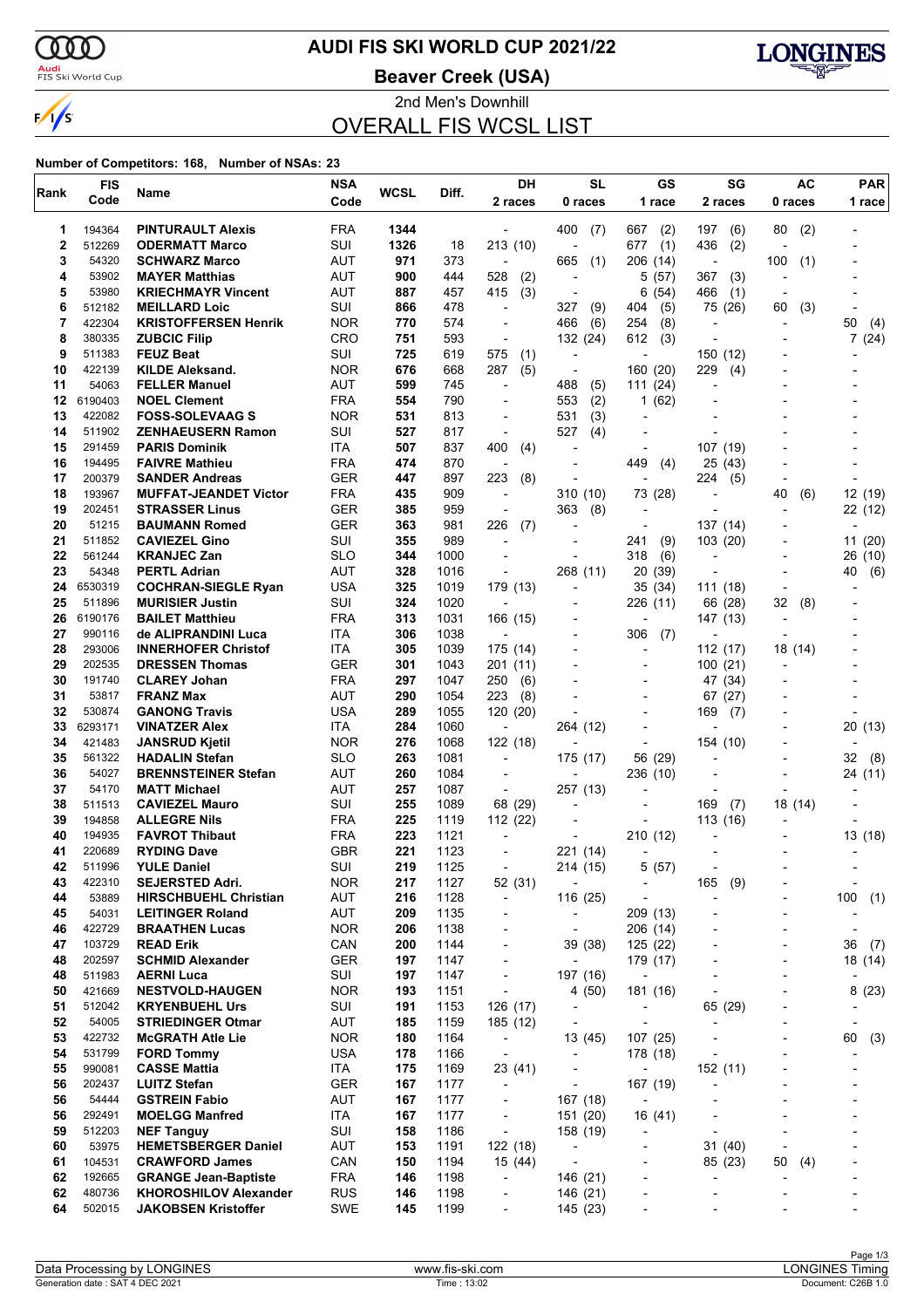

# **AUDI FIS SKI WORLD CUP 2021/22**

<mark>Audi</mark><br>FIS Ski World Cup

**Beaver Creek (USA)**



2nd Men's Downhill OVERALL FIS WCSL LIST

|            | <b>FIS</b>       |                                                         | <b>NSA</b>               | <b>WCSL</b> | Diff.        | DH                                  | <b>SL</b>                                  | GS                                                       | SG                                  | <b>AC</b>                | <b>PAR</b>               |
|------------|------------------|---------------------------------------------------------|--------------------------|-------------|--------------|-------------------------------------|--------------------------------------------|----------------------------------------------------------|-------------------------------------|--------------------------|--------------------------|
| Rank       | Code             | Name                                                    | Code                     |             |              | 2 races                             | 0 races                                    | 1 race                                                   | 2 races                             | 0 races                  | 1 race                   |
|            |                  |                                                         |                          |             |              |                                     |                                            |                                                          |                                     |                          |                          |
| 65         | 54009            | <b>WALDER Christian</b>                                 | AUT                      | 144         | 1200         | 11 (48)                             |                                            | $\overline{a}$                                           | 133 (15)                            |                          |                          |
| 66         | 6530104          | <b>BENNETT Bryce</b>                                    | <b>USA</b>               | 141         | 1203         | 119 (21)                            | $\overline{\phantom{a}}$                   | $\overline{\phantom{a}}$                                 | 22 (48)                             | $\overline{\phantom{a}}$ |                          |
| 67         | 291318           | <b>TONETTI Riccardo</b>                                 | ITA                      | 140         | 1204         | $\overline{\phantom{a}}$            |                                            | 88 (27)                                                  | 16 (51)                             | 36<br>(7)                |                          |
| 68<br>69   | 511313<br>293550 | <b>JANKA Carlo</b><br><b>MARSAGLIA Matteo</b>           | SUI<br>ITA.              | 138<br>136  | 1206<br>1208 | 138 (16)<br>95 (24)                 | $\overline{\phantom{a}}$<br>$\blacksquare$ | $\qquad \qquad \blacksquare$<br>$\overline{\phantom{a}}$ | $\overline{\phantom{a}}$<br>41 (36) | $\overline{\phantom{a}}$ |                          |
| 70         | 103865           | <b>PHILP Trevor</b>                                     | CAN                      | 133         | 1211         | $\overline{\phantom{a}}$            |                                            | 49 (30)                                                  | 13 (52)                             | 26 (10)                  | 45<br>(5)                |
| 71         | 54157            | <b>DANKLMAIER Daniel</b>                                | <b>AUT</b>               | 127         | 1217         | 84 (27)                             | $\overline{\phantom{a}}$                   |                                                          | 43 (35)                             |                          |                          |
| 72         | 700830           | ZAMPA Adam                                              | <b>SVK</b>               | 126         | 1218         | ÷                                   | $\overline{\phantom{a}}$                   | 126 (21)                                                 |                                     |                          |                          |
| 73         | 561255           | <b>CATER Martin</b>                                     | <b>SLO</b>               | 119         | 1225         | 112 (22)                            |                                            |                                                          | 7 (58)                              |                          |                          |
| 74         | 6532084          | <b>RADAMUS River</b>                                    | <b>USA</b>               | 112         | 1232         | $\overline{\phantom{a}}$            | $\overline{\phantom{a}}$                   | 112(23)                                                  | L,                                  | $\overline{\phantom{a}}$ |                          |
| 75         | 104096           | <b>THOMPSON Broderick</b>                               | CAN                      | 100         | 1244         | $\blacksquare$                      | $\blacksquare$                             | $\overline{\phantom{a}}$                                 | 76 (25)                             | 24 (11)                  |                          |
| 75         | 54445            | <b>HAASER Raphael</b>                                   | AUT                      | 100         | 1244         | $\overline{\phantom{a}}$            |                                            | (54)<br>6                                                | 94 (22)                             |                          |                          |
| 77         | 202345           | <b>SCHWAIGER Dominik</b>                                | <b>GER</b>               | 99          | 1245         | 89 (26)                             | $\blacksquare$                             | $\blacksquare$                                           | 10(56)                              |                          |                          |
| 78         | 512124           | <b>HINTERMANN Niels</b>                                 | SUI                      | 98          | 1246         | 95 (24)                             | $\overline{a}$                             | $\overline{\phantom{0}}$                                 | 3 (60)                              |                          |                          |
| 79         | 202059           | <b>FERSTL Josef</b>                                     | <b>GER</b>               | 97          | 1247         | 37 (37)                             |                                            |                                                          | 60 (30)                             |                          |                          |
| 80         | 512038           | <b>ROGENTIN Stefan</b>                                  | SUI                      | 95          | 1249         | 44 (34)                             | $\overline{\phantom{a}}$                   | $\overline{\phantom{a}}$                                 | 51 (33)                             |                          |                          |
| 81         | 990048           | <b>BORSOTTI Giovanni</b>                                | ITA.                     | 93          | 1251         | $\overline{a}$                      |                                            | 92 (26)                                                  | $\overline{a}$                      |                          | 1<br>(30)                |
| 82         | 54252            | <b>RASCHNER Dominik</b>                                 | AUT                      | 92          | 1252         | $\overline{\phantom{a}}$            |                                            | 12 (47)                                                  | ٠                                   |                          | (2)<br>80                |
| 82         | 501987           | <b>MONSEN Felix</b>                                     | <b>SWE</b>               | 92          | 1252         | 52 (31)                             | $\overline{\phantom{a}}$                   | $\blacksquare$                                           | 40 (37)                             |                          |                          |
| 82         | 934643           | <b>GOLDBERG Jared</b>                                   | <b>USA</b>               | 92          | 1252         | 69 (28)                             | $\blacksquare$                             | $\overline{\phantom{0}}$                                 | 23 (45)                             |                          |                          |
| 85         | 92720            | <b>POPOV Albert</b>                                     | <b>BUL</b>               | 90          | 1254         | $\overline{a}$                      | 90 (26)                                    |                                                          | ٠                                   |                          |                          |
| 86         | 194298           | <b>GIEZENDANNER Blaise</b>                              | <b>FRA</b>               | 87          | 1257         | 2(57)                               | $\overline{a}$                             | $\overline{\phantom{a}}$                                 | 85 (23)                             |                          |                          |
| 87         | 293797           | <b>GROSS Stefano</b>                                    | ITA                      | 85          | 1259         | $\overline{\phantom{a}}$            | 85 (27)                                    | $\overline{\phantom{a}}$                                 | $\overline{a}$                      |                          |                          |
| 88         | 60253            | <b>MARCHANT Armand</b>                                  | <b>BEL</b>               | 84          | 1260         | $\overline{\phantom{a}}$            | 53 (32)                                    |                                                          |                                     | 16<br>(16)               | 15 (16)                  |
| 89         | 202762           | <b>JOCHER Simon</b>                                     | <b>GER</b>               | 80          | 1264         | 10 (50)                             | $\blacksquare$                             | $\blacksquare$                                           | 25 (43)                             | 45<br>(5)                |                          |
| 89         | 512138           | <b>SIMONET Sandro</b>                                   | SUI                      | 80          | 1264         | $\overline{\phantom{a}}$            | 80 (28)                                    | $\overline{\phantom{0}}$                                 |                                     |                          |                          |
| 91         | 561216           | <b>KLINE Bostjan</b>                                    | <b>SLO</b>               | 76          | 1268         | 65 (30)                             | $\overline{\phantom{a}}$                   |                                                          | 11 (54)                             |                          |                          |
| 92         | 533866           | <b>NYMAN Steven</b>                                     | <b>USA</b>               | 69          | 1275         | 46 (33)                             | $\overline{\phantom{a}}$                   | $\overline{\phantom{a}}$                                 | 23 (45)                             |                          |                          |
| 93         | 380334           | <b>VIDOVIC Matej</b>                                    | <b>CRO</b>               | 66          | 1278         | $\overline{\phantom{a}}$            | 66 (29)                                    | ٠                                                        | $\overline{a}$                      |                          |                          |
| 94         | 422507           | <b>HAUGAN Timon</b>                                     | <b>NOR</b>               | 64          | 1280         |                                     | 64 (30)                                    |                                                          |                                     |                          |                          |
| 95         | 6291430          | <b>MAURBERGER Simon</b>                                 | ITA                      | 62          | 1282         | $\blacksquare$                      | 46 (36)                                    | 11(50)                                                   |                                     |                          | 5(26)                    |
| 96<br>97   | 104272<br>380361 | <b>SEGER Brodie</b><br><b>RODES Istok</b>               | CAN<br><b>CRO</b>        | 61<br>57    | 1283<br>1287 | 4 (56)                              |                                            | $\overline{\phantom{0}}$                                 | 57 (31)                             |                          |                          |
| 97         | 194190           | <b>ROGER Brice</b>                                      | <b>FRA</b>               | 57          | 1287         | $\overline{a}$<br>22 (43)           | 57 (31)<br>$\overline{\phantom{a}}$        | $\overline{\phantom{0}}$                                 | 35 (39)                             |                          |                          |
| 99         | 54371            | <b>BABINSKY Stefan</b>                                  | <b>AUT</b>               | 56          | 1288         | $\overline{\phantom{a}}$            | $\overline{\phantom{a}}$                   | $\overline{\phantom{a}}$                                 | 56 (32)                             |                          |                          |
| 100        | 192746           | <b>THEAUX Adrien</b>                                    | <b>FRA</b>               | 54          | 1290         | 37 (37)                             | $\blacksquare$                             |                                                          | 17 (50)                             |                          |                          |
| 101        | 511899           | <b>ROCHAT Marc</b>                                      | SUI                      | 52          | 1292         | $\overline{\phantom{a}}$            | 52 (33)                                    | $\overline{a}$                                           |                                     |                          |                          |
| 102        | 293098           | <b>RAZZOLI Giuliano</b>                                 | ITA                      | 51          | 1293         | $\overline{\phantom{a}}$            | 51 (34)                                    |                                                          |                                     |                          |                          |
| 103        | 511863           | <b>SETTE Daniele</b>                                    | SUI                      | 50          | 1294         |                                     |                                            | 47 (31)                                                  |                                     |                          | 3(28)                    |
| 104        | 202520           | <b>HOLZMANN Sebastian</b>                               | <b>GER</b>               | 49          | 1295         | $\overline{\phantom{a}}$            | 49 (35)                                    |                                                          |                                     |                          |                          |
| 105        | 511981           | <b>WEBER Ralph</b>                                      | SUI                      | 46          | 1298         | 33 (39)                             | $\overline{\phantom{a}}$                   |                                                          | 13 (52)                             |                          |                          |
| 106        | 422278           | <b>WINDINGSTAD Rasmus</b>                               | <b>NOR</b>               | 44          | 1300         | $\overline{\phantom{a}}$            |                                            | 44 (32)                                                  | ٠                                   |                          |                          |
| 107        | 194167           | <b>MUZATON Maxence</b>                                  | <b>FRA</b>               | 41          | 1303         | 41 (35)                             | $\overline{\phantom{a}}$                   |                                                          | $\overline{a}$                      |                          |                          |
| 107        | 422403           | <b>ROEA Henrik</b>                                      | <b>NOR</b>               | 41          | 1303         | 41 (35)                             |                                            |                                                          | ٠                                   |                          |                          |
| 109        | 54093            | <b>STROLZ Johannes</b>                                  | <b>AUT</b>               | 40          | 1304         | $\overline{\phantom{a}}$            | 40 (37)                                    |                                                          | Ĭ.                                  |                          |                          |
| 110        | 6290985          | <b>BUZZI Emanuele</b>                                   | ITA                      | 39          | 1305         | 8(54)                               | $\overline{\phantom{a}}$                   | $\overline{\phantom{a}}$                                 | 31 (40)                             |                          | $\overline{a}$           |
| 110        | 50742            | <b>REICHELT Hannes</b>                                  | <b>AUT</b>               | 39          | 1305         | 13 (47)                             |                                            | $\overline{a}$                                           | 26 (42)                             |                          | $\overline{\phantom{a}}$ |
| 112        | 194873           | <b>SARRAZIN Cyprien</b>                                 | <b>FRA</b>               | 37          | 1307         | $\overline{a}$                      |                                            | 21 (37)                                                  | $\overline{\phantom{a}}$            |                          | 16 (15)                  |
| 112        | 511638           | <b>TUMLER Thomas</b>                                    | SUI                      | 37          | 1307         | -                                   | -                                          | 1(62)                                                    | 36 (38)                             |                          |                          |
| 114        | 512274           | <b>BISSIG Semyel</b>                                    | SUI                      | 36          | 1308         | $\overline{a}$                      | $\overline{\phantom{a}}$                   | 36 (33)                                                  | $\overline{\phantom{a}}$            |                          | $\overline{\phantom{a}}$ |
| 115        | 202584           | <b>RAUCHFUSS Julian</b>                                 | GER<br>CAN               | 34<br>30    | 1310         | $\overline{\phantom{a}}$            | 5(49)<br>$\blacksquare$                    |                                                          | $\blacksquare$                      |                          | 29<br>(9)                |
| 116        | 104468<br>422469 | <b>READ Jeffrey</b>                                     |                          |             | 1314         | 11 (48)<br>$\overline{\phantom{a}}$ |                                            | $\overline{\phantom{0}}$                                 | 19 (49)                             | $\overline{\phantom{a}}$ |                          |
| 116<br>118 | 194368           | <b>SOLHEIM Fabian Wilkens</b><br><b>RAFFORT Nicolas</b> | <b>NOR</b><br><b>FRA</b> | 30<br>29    | 1314<br>1315 | 23 (41)                             |                                            | 30 (35)                                                  | 6(59)                               |                          |                          |
| 118        | 151238           | <b>ZABYSTRAN Jan</b>                                    | CZE                      | 29          | 1315         | $\overline{\phantom{a}}$            |                                            | $\qquad \qquad \blacksquare$                             | $\overline{a}$                      | 29                       |                          |
| 120        | 6531444          | <b>ARVIDSSON Erik</b>                                   | <b>USA</b>               | 28          | 1316         | 27 (40)                             |                                            | $\overline{\phantom{a}}$                                 | 1(63)                               | (9)<br>$\overline{a}$    | $\overline{\phantom{0}}$ |
| 121        | 501898           | <b>ROENNGREN Mattias</b>                                | SWE                      | 26          | 1318         | $\overline{a}$                      |                                            | 16 (41)                                                  | $\overline{a}$                      |                          | 10(21)                   |
| 122        | 6531063          | <b>GINNIS Aj</b>                                        | GRE                      | 24          | 1320         | $\overline{\phantom{a}}$            | 24 (39)                                    | $\overline{\phantom{a}}$                                 | $\overline{\phantom{a}}$            |                          |                          |
| 123        | 561310           | <b>HROBAT Miha</b>                                      | <b>SLO</b>               | 23          | 1321         | $\overline{a}$                      |                                            | $\overline{\phantom{a}}$                                 | 23 (45)                             |                          |                          |
| 123        | 481730           | <b>KUZNETSOV Ivan</b>                                   | <b>RUS</b>               | 23          | 1321         |                                     |                                            | 23 (36)                                                  |                                     |                          |                          |
| 125        | 492192           | <b>ORTEGA Albert</b>                                    | <b>ESP</b>               | 22          | 1322         | -                                   | $\overline{a}$                             | $\overline{\phantom{0}}$                                 | $\overline{a}$                      | 22 (12)                  | -                        |
| 126        | 481103           | <b>ANDRIENKO Aleksander</b>                             | <b>RUS</b>               | 21          | 1323         | $\overline{a}$                      |                                            | 21 (37)                                                  | ٠                                   | $\overline{a}$           |                          |
| 127        | 180666           | <b>TORSTI Samu</b>                                      | <b>FIN</b>               | 20          | 1324         | -                                   |                                            | 20 (39)                                                  |                                     |                          |                          |
| 127        | 6532592          | <b>RITCHIE Benjamin</b>                                 | <b>USA</b>               | 20          | 1324         | $\overline{\phantom{a}}$            | 20 (40)                                    | $\overline{a}$                                           | $\overline{\phantom{0}}$            |                          | $\overline{\phantom{0}}$ |
|            |                  |                                                         |                          |             |              |                                     |                                            |                                                          |                                     |                          |                          |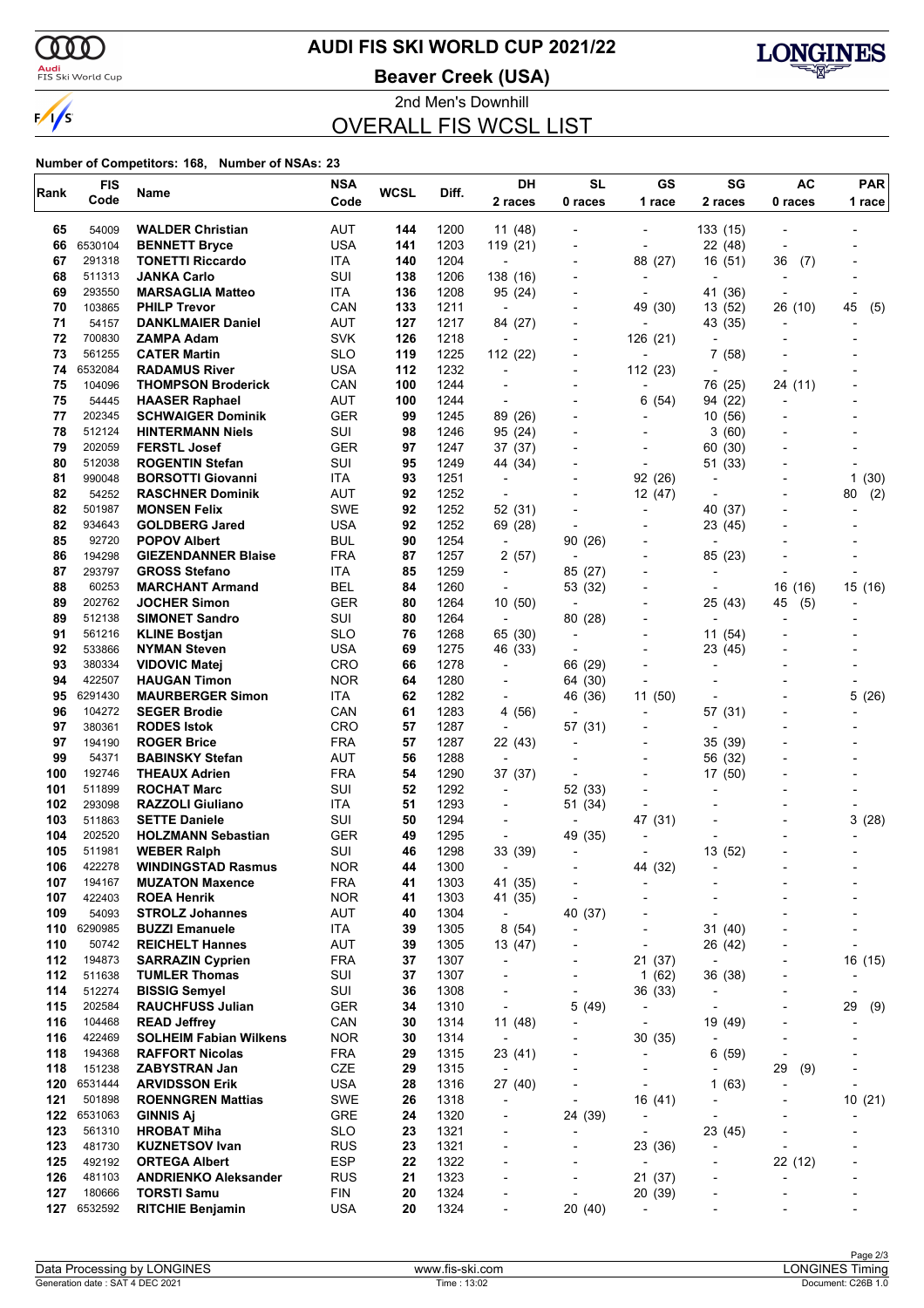

# **AUDI FIS SKI WORLD CUP 2021/22**

<mark>Audi</mark><br>FIS Ski World Cup

**Beaver Creek (USA)**



2nd Men's Downhill OVERALL FIS WCSL LIST

| Rank | <b>FIS</b> | Name                          | <b>NSA</b> | <b>WCSL</b> | Diff. | <b>DH</b>                | <b>SL</b>      | <b>GS</b>      | SG         | <b>AC</b>                | <b>PAR</b> |
|------|------------|-------------------------------|------------|-------------|-------|--------------------------|----------------|----------------|------------|--------------------------|------------|
|      | Code       |                               | Code       |             |       | 2 races                  | 0 races        | 1 race         | 2 races    | 0 races                  | 1 race     |
| 127  | 240148     | <b>SZOLLOS Barnabas</b>       | <b>ISR</b> | 20          | 1324  |                          |                |                |            | 20 (13)                  |            |
| 127  | 6531936    | <b>WINTERS Luke</b>           | <b>USA</b> | 20          | 1324  | $\overline{a}$           | 20 (40)        |                |            |                          |            |
| 131  | 481327     | <b>TRIKHICHEV Pavel</b>       | <b>RUS</b> | 16          | 1328  | $\overline{\phantom{a}}$ |                |                |            | 16 (16)                  |            |
| 131  | 6293831    | <b>FRANZONI Giovanni</b>      | <b>ITA</b> | 16          | 1328  |                          |                | 16 (41)        |            |                          |            |
| 131  | 380377     | <b>KOLEGA Samuel</b>          | CRO        | 16          | 1328  | $\overline{\phantom{a}}$ | 16 (42)        | $\overline{a}$ |            |                          |            |
| 134  | 51395      | <b>DIGRUBER Marc</b>          | <b>AUT</b> | 15          | 1329  | $\overline{a}$           | 15 (43)        |                |            |                          |            |
| 134  | 194542     | <b>GIRAUD MOINE Valentin</b>  | <b>FRA</b> | 15          | 1329  | 15 (44)                  |                |                |            |                          |            |
| 134  | 534562     | <b>LIGETY Ted</b>             | <b>USA</b> | 15          | 1329  | $\overline{\phantom{a}}$ |                | 15 (44)        |            |                          |            |
| 134  | 6291625    | <b>SCHIEDER Florian</b>       | <b>ITA</b> | 15          | 1329  | 15 (44)                  |                |                |            |                          |            |
| 138  | 221213     | <b>RAPOSO Charlie</b>         | <b>GBR</b> | 14          | 1330  | $\overline{a}$           |                |                |            |                          | 14 (17)    |
| 138  | 6291574    | <b>SALA Tommaso</b>           | ITA        | 14          | 1330  | $\overline{a}$           | 14 (44)        |                |            | $\overline{a}$           |            |
| 140  | 54368      | <b>BORGNAES Christian</b>     | <b>AUT</b> | 13          | 1331  |                          |                | 13 (45)        |            |                          |            |
| 140  | 6293775    | <b>DELLA VITE Filippo</b>     | <b>ITA</b> | 13          | 1331  | $\overline{a}$           |                | 13 (45)        |            |                          |            |
| 140  | 202525     | <b>SCHMID Manuel</b>          | <b>GER</b> | 13          | 1331  | 10(50)                   |                | $\overline{a}$ | 3<br>(60)  |                          |            |
| 143  | 511867     | <b>NOGER Cedric</b>           | SUI        | 12          | 1332  | $\overline{a}$           |                | 3(61)          |            | $\overline{\phantom{0}}$ | 9<br>(22)  |
| 143  | 6291725    | <b>ZINGERLE Hannes</b>        | ITA        | 12          | 1332  |                          |                | 12(47)         |            |                          |            |
| 143  | 60261      | <b>MAES Sam</b>               | <b>BEL</b> | 12          | 1332  |                          |                | 12(47)         |            |                          |            |
| 143  | 512120     | von GRUENIGEN Noel            | SUI        | 12          | 1332  | $\overline{a}$           | 12 (46)        | $\overline{a}$ |            |                          |            |
| 147  | 194650     | <b>PICCARD Roy</b>            | FRA        | 11          | 1333  | $\overline{\phantom{a}}$ |                | $\overline{a}$ | 11<br>(54) |                          |            |
| 148  | 511847     | <b>MANI Nils</b>              | SUI        | 10          | 1334  | 10(50)                   |                |                |            |                          |            |
| 148  | 700879     | <b>ZAMPA Andreas</b>          | <b>SVK</b> | 10          | 1334  | $\overline{a}$           |                | 10(51)         |            |                          |            |
| 150  | 104539     | <b>SEGER Riley</b>            | CAN        | 9           | 1335  |                          |                | $\overline{a}$ | 9<br>(57)  |                          |            |
| 150  | 54080      | <b>NEUMAYER Christopher</b>   | <b>AUT</b> | 9           | 1335  | 9(53)                    | $\blacksquare$ |                |            |                          |            |
| 150  | 202615     | <b>TREMMEL Anton</b>          | <b>GER</b> | 9           | 1335  | $\overline{\phantom{0}}$ | 9<br>(47)      |                |            |                          |            |
| 150  | 54104      | <b>WALCH Magnus</b>           | <b>AUT</b> | 9           | 1335  |                          |                | (52)<br>9      |            |                          |            |
| 154  | 512039     | <b>ROULIN Gilles</b>          | SUI        | 7           | 1337  | 7(55)                    |                |                |            |                          |            |
| 154  | 6531160    | <b>LEEVER Alex</b>            | USA        | 7           | 1337  | $\overline{\phantom{a}}$ | 7(48)          |                |            |                          |            |
| 154  | 294890     | <b>NANI Roberto</b>           | <b>ITA</b> | 7           | 1337  |                          |                | (53)<br>7      |            |                          |            |
| 157  | 54471      | <b>DORNER Thomas</b>          | <b>AUT</b> | 6           | 1338  |                          |                |                |            |                          | 6(25)      |
| 157  | 6290062    | <b>BARUFFALDI Stefano</b>     | <b>ITA</b> | 6           | 1338  |                          |                | 6<br>(54)      |            |                          |            |
| 159  | 6300451    | <b>KATO Seigo</b>             | <b>JPN</b> | 4           | 1340  |                          |                | $\overline{a}$ |            | $\overline{a}$           | 4(27)      |
| 159  | 400237     | <b>MEINERS Maarten</b>        | <b>NED</b> | 4           | 1340  |                          |                | 4 (59)         |            |                          |            |
| 159  | 6291374    | <b>HOFER Alex</b>             | <b>ITA</b> | 4           | 1340  |                          |                | 4 (59)         |            |                          |            |
| 159  | 421860     | <b>NORDBOTTEN Jonathan</b>    | <b>NOR</b> | 4           | 1340  |                          | 4(50)          |                |            |                          |            |
| 163  | 54359      | <b>FEURSTEIN Patrick</b>      | AUT        | 2           | 1342  |                          |                |                |            |                          | 2(29)      |
| 163  | 6290845    | <b>BOSCA Guglielmo</b>        | <b>ITA</b> | $\mathbf 2$ | 1342  | $\overline{a}$           |                |                | 2<br>(62)  |                          |            |
| 163  | 6531520    | <b>MORSE Sam</b>              | <b>USA</b> | $\mathbf 2$ | 1342  | 2(57)                    |                |                |            |                          |            |
| 163  | 104537     | <b>ALEXANDER Cameron</b>      | CAN        | 2           | 1342  | 2(57)                    |                |                |            |                          |            |
| 167  | 54209      | <b>KRENN Christoph</b>        | <b>AUT</b> | 1           | 1343  | $\overline{\phantom{a}}$ |                |                | (63)<br>1  |                          |            |
| 167  | 54340      | <b>LAHNSTEINER Maximilian</b> | <b>AUT</b> | 1           | 1343  | 1(60)                    |                |                |            |                          |            |

| Legend:                  |                                             |                  |                             |          |                     |             |                             |  |
|--------------------------|---------------------------------------------|------------------|-----------------------------|----------|---------------------|-------------|-----------------------------|--|
| <b>GS</b><br><b>WCSL</b> | No points<br>Giant Slalom<br>Overall points | AC<br><b>PAR</b> | Alpine Combined<br>Parallel | DH<br>SG | Downhill<br>Super-G | Diff.<br>SL | <b>Difference</b><br>Slalom |  |
|                          |                                             |                  |                             |          |                     |             |                             |  |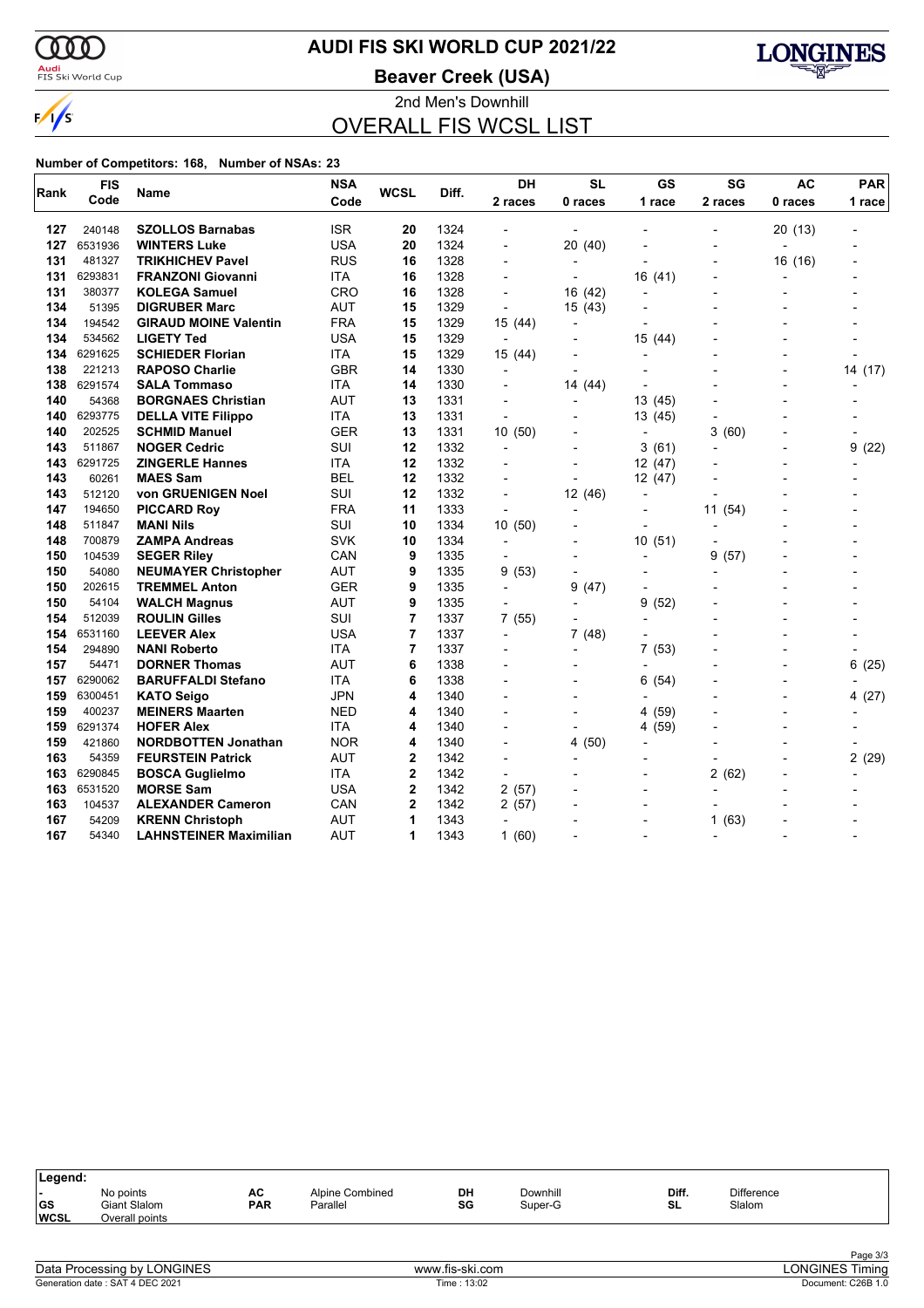

# **AUDI FIS SKI WORLD CUP 2021/22**

**Beaver Creek (USA)**



### 2nd Men's Downhill FIS NATION CUP

**Number of Nations: 15**

|             | Rank NSA   | <b>Name</b>                     | <b>Points</b> | Diff. | <b>DH</b>                | <b>SL</b>                | GS                       | SG  | AC                       | <b>PAR</b> | <b>TE</b> |
|-------------|------------|---------------------------------|---------------|-------|--------------------------|--------------------------|--------------------------|-----|--------------------------|------------|-----------|
| $\mathbf 1$ | AUT        | <b>Austria</b>                  | 1155          |       | 464                      | $\overline{\phantom{0}}$ | 116                      | 323 | $\overline{\phantom{0}}$ | 252        |           |
|             | 2 SUI      | <b>Switzerland</b>              | 875           | 280   | 276                      | $\overline{\phantom{0}}$ | 197                      | 379 |                          | 23         |           |
| 3           | <b>NOR</b> | Norway                          | 549           | 606   | 170                      |                          | 87                       | 174 |                          | 118        |           |
|             | 4 FRA      | <b>France</b>                   | 390           | 765   | 68                       |                          | 81                       | 200 |                          | 41         |           |
| 5           | <b>ITA</b> | Italy                           | 304           | 851   | 151                      |                          | 48                       | 79  |                          | 26         |           |
| 6           | <b>GER</b> | Germany                         | 299           | 856   | 120                      |                          | 26                       | 84  |                          | 69         |           |
|             | 7 CAN      | Canada                          | 233           | 922   | 8                        | $\overline{\phantom{0}}$ | 22                       | 122 |                          | 81         |           |
| 8           | <b>USA</b> | <b>United States of America</b> | 226           | 929   | 105                      |                          | 40                       | 81  |                          |            |           |
| 9           | <b>SLO</b> | Slovenia                        | 182           | 973   | 58                       |                          | 66                       |     |                          | 58         |           |
| 10          | CRO        | Croatia                         | 36            | 1119  |                          | -                        | 29                       |     |                          |            |           |
| 11          | SWE        | Sweden                          | 33            | 1122  | 20                       | $\overline{\phantom{0}}$ | $\overline{\phantom{a}}$ | 3   |                          | 10         |           |
| 12          | <b>BEL</b> | <b>Belgium</b>                  | 15            | 1140  | $\overline{\phantom{0}}$ |                          |                          |     |                          | 15         |           |
| 13          | <b>GBR</b> | <b>Great Britain</b>            | 14            | 1141  |                          |                          |                          |     |                          | 14         |           |
| 14          | <b>JPN</b> | Japan                           | 4             | 1151  |                          |                          |                          |     |                          | 4          |           |
| 15          | <b>SVK</b> | Slovakia                        | 3             | 1152  |                          |                          | 3                        |     |                          |            |           |
|             |            |                                 |               |       |                          |                          |                          |     |                          |            |           |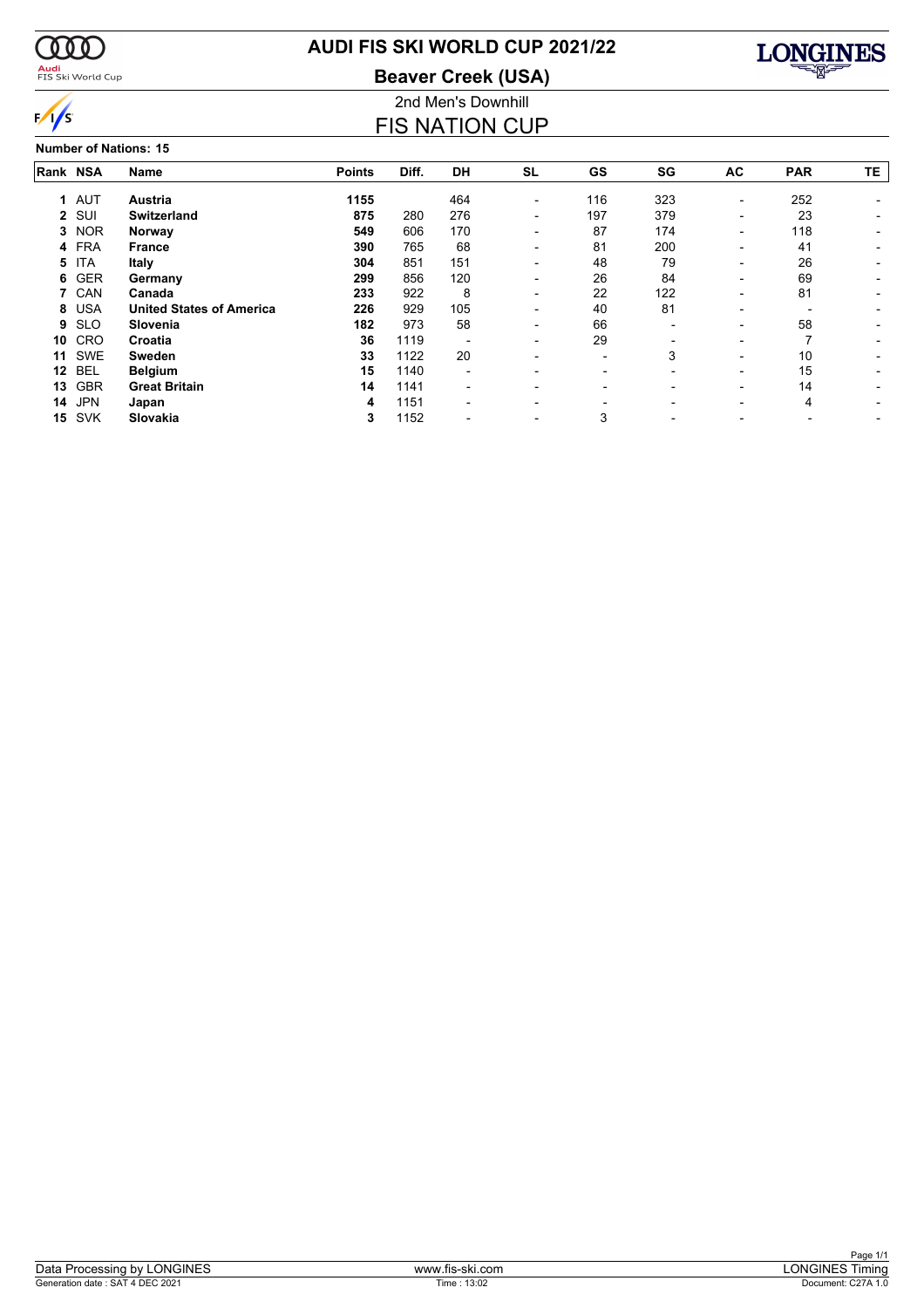$\alpha\alpha$ 

 $\sqrt{s}$ 

## <mark>Audi</mark><br>FIS Ski World Cup

# **AUDI FIS SKI WORLD CUP 2021/22**

**Beaver Creek (USA)**



### 2nd Men's Downhill OVERALL FIS NATION CUP

**Number of Nations: 20**

|               |           | Overall |     |     | <b>DH Points</b> |     |     | <b>SL Points</b>         |        |     | <b>GS Points</b>         |     |     | <b>SG Points</b> |                          |     | <b>AC Points</b> |   |     | <b>PAR Points</b> |                          | <b>TE Points</b> |
|---------------|-----------|---------|-----|-----|------------------|-----|-----|--------------------------|--------|-----|--------------------------|-----|-----|------------------|--------------------------|-----|------------------|---|-----|-------------------|--------------------------|------------------|
| Rk NSA        | M+W       | м       | w   | M+W | м                | W   | M+W | м                        | W      | M+W | м                        | W   | M+W | м                | w                        | M+W | м                | W | M+W | М                 | W                        | M+W              |
| 1 AUT         | 1823 1155 |         | 668 | 671 | 464              | 207 | 263 |                          | $-263$ | 226 | 116                      | 110 | 323 | 323              |                          |     |                  |   | 340 | 252               | 88                       |                  |
| 2 SUI         | 1430      | 875     | 555 | 385 | 276              | 109 | 273 |                          | $-273$ | 290 | 197                      | 93  | 379 | 379              | $\overline{\phantom{a}}$ |     |                  |   | 103 | 23                | 80                       |                  |
| 3 NOR         | 912       | 549     | 363 | 181 | 170              | 11  | 93  |                          | - 93   | 159 | 87                       | 72  | 174 | 174              |                          |     |                  |   | 305 | 118               | 187                      |                  |
| 4 USA         | 780       | 226     | 554 | 202 | 105              | 97  | 303 |                          | $-303$ | 188 | 40                       | 148 | 81  | 81               |                          |     |                  |   | 6   |                   | 6                        |                  |
| 5 SLO         | 614       | 182     | 432 | 69  | 58               | 11  | 222 |                          | - 222  | 133 | 66                       | 67  |     |                  |                          |     |                  |   | 190 | 58                | 132                      |                  |
| 6 GER         | 608       | 299     | 309 | 146 | 120              | 26  | 219 |                          | $-219$ | 29  | 26                       | 3   | 84  | 84               |                          |     |                  |   | 130 | 69                | 61                       |                  |
| 7 ITA         | 604       | 304     | 300 | 352 | 151              | 201 | 34  |                          | 34     | 63  | 48                       | 15  | 79  | 79               |                          |     |                  |   | 76  | 26                | 50                       |                  |
| 8 FRA         | 500       | 390     | 110 | 80  | 68               | 12  | 21  |                          | 21     | 123 | 81                       | 42  | 200 | 200              | $\overline{\phantom{a}}$ |     |                  |   | 76  | 41                | 35                       |                  |
| 9 CAN         | 368       | 233     | 135 | 23  | 8                | 15  | 84  | $\overline{\phantom{0}}$ | 84     | 58  | 22                       | 36  | 122 | 122              | $\overline{\phantom{a}}$ |     |                  |   | 81  | 81                | $\overline{\phantom{a}}$ |                  |
| <b>10 SVK</b> | 343       | 3       | 340 |     |                  |     | 280 |                          | - 280  | 63  | 3                        | 60  |     |                  |                          |     |                  |   |     |                   |                          |                  |
| <b>11 SWE</b> | 335       | 33      | 302 | 27  | 20               | 7   | 213 |                          | - 213  | 27  |                          | 27  | 3   | 3                |                          |     |                  |   | 65  | 10                | 55                       |                  |
| 12 CZE        | 95        |         | 95  | 22  |                  | 22  | 73  |                          | 73     |     |                          |     |     |                  |                          |     |                  |   |     |                   |                          |                  |
| <b>13 CRO</b> | 77        | 36      | 41  |     |                  |     | 41  |                          | 41     | 29  | 29                       |     |     |                  |                          |     |                  |   |     |                   |                          |                  |
| 14 GBR        |           | 14      |     |     |                  |     |     |                          |        |     |                          |     |     |                  |                          |     |                  |   |     |                   |                          |                  |
|               | 53        |         | 39  |     |                  |     | 19  |                          | 19     | 20  | $\overline{\phantom{0}}$ | 20  |     |                  |                          |     |                  |   | 14  | 14                |                          |                  |
| <b>15 POL</b> | 24        |         | 24  |     |                  |     |     |                          |        |     |                          |     |     |                  |                          |     |                  |   | 24  |                   | 24                       |                  |
| <b>15 NZL</b> | 24        |         | 24  |     |                  |     |     |                          |        | 24  |                          | 24  |     |                  |                          |     |                  |   |     |                   |                          |                  |
| <b>17 BEL</b> | 15        | 15      |     |     |                  |     |     |                          |        |     |                          |     |     |                  |                          |     |                  |   | 15  | 15                |                          |                  |
| <b>18 FIN</b> | 10        |         | 10  |     |                  |     | 10  |                          | 10     |     |                          |     |     |                  |                          |     |                  |   |     |                   |                          |                  |
| <b>19 JPN</b> | 4         | 4       |     |     |                  |     |     |                          |        |     |                          |     |     |                  |                          |     |                  |   |     |                   |                          |                  |
| <b>20 RUS</b> | 2         |         | 2   | 2   |                  | 2   |     |                          |        |     |                          |     |     |                  |                          |     |                  |   |     |                   |                          |                  |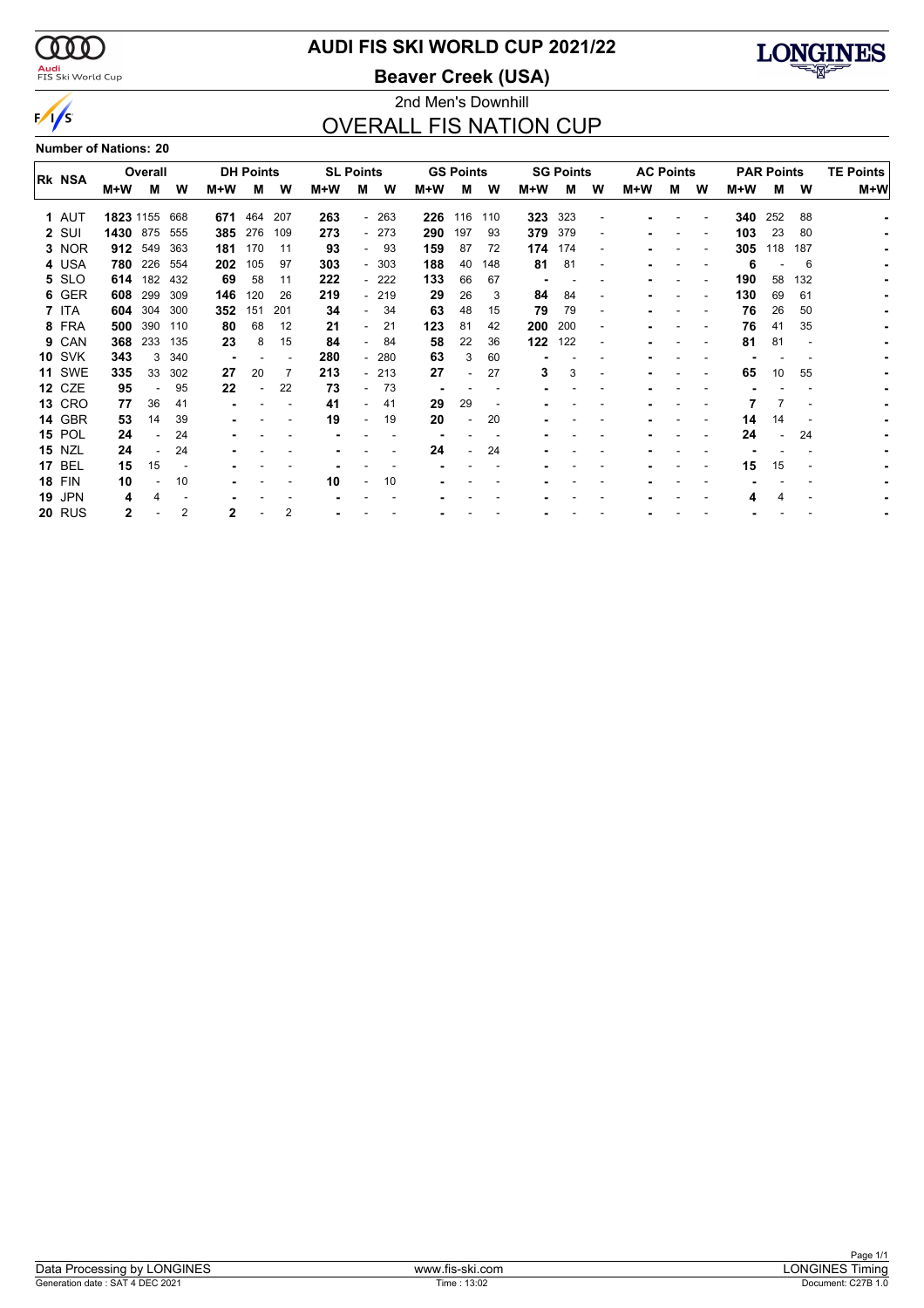

### <mark>Audi</mark><br>FIS Ski World Cup

# **AUDI FIS SKI WORLD CUP 2021/22**

**Beaver Creek (USA)**



### 2nd Men's Downhill BRANDS STANDINGS

| <b>Number of Brands: 9</b> |  |
|----------------------------|--|
|----------------------------|--|

|    | Rank Name   | <b>Points</b> | Diff. | DH                       | SL                       | GS                       | SG                       | AC                       | <b>PAR</b> |
|----|-------------|---------------|-------|--------------------------|--------------------------|--------------------------|--------------------------|--------------------------|------------|
|    | 1 Head      | 885           |       | 420                      | $\overline{\phantom{a}}$ | 45                       | 360                      | $\overline{\phantom{0}}$ | 60         |
|    | 2 Rossignol | 375           | 510   | $\overline{\phantom{0}}$ | $\blacksquare$           | 100                      |                          | -                        | 275        |
|    | 3 Stoeckli  | 330           | 555   | 50                       | $\overline{\phantom{a}}$ | 100                      | 180                      |                          |            |
|    | 4 Atomic    | 310           | 575   | 100                      | $\overline{\phantom{0}}$ | -                        | 210                      |                          |            |
|    | 5 Salomon   | 120           | 765   | 40                       | $\overline{\phantom{a}}$ | 80                       | $\overline{\phantom{0}}$ |                          | -          |
|    | 6 Fischer   | 95            | 790   | 95                       | $\overline{\phantom{0}}$ | $\overline{\phantom{0}}$ |                          |                          | -          |
|    | 7 Dynastar  | 50            | 835   | $\overline{\phantom{0}}$ | $\overline{\phantom{a}}$ | 50                       | $\overline{\phantom{0}}$ |                          | -          |
|    | 8 Nordica   | 45            | 840   | 45                       | $\overline{\phantom{0}}$ | $\overline{\phantom{0}}$ |                          |                          |            |
| 9. | Voelkl      | 40            | 845   | $\overline{\phantom{0}}$ | $\overline{\phantom{a}}$ | -                        |                          |                          | 40         |